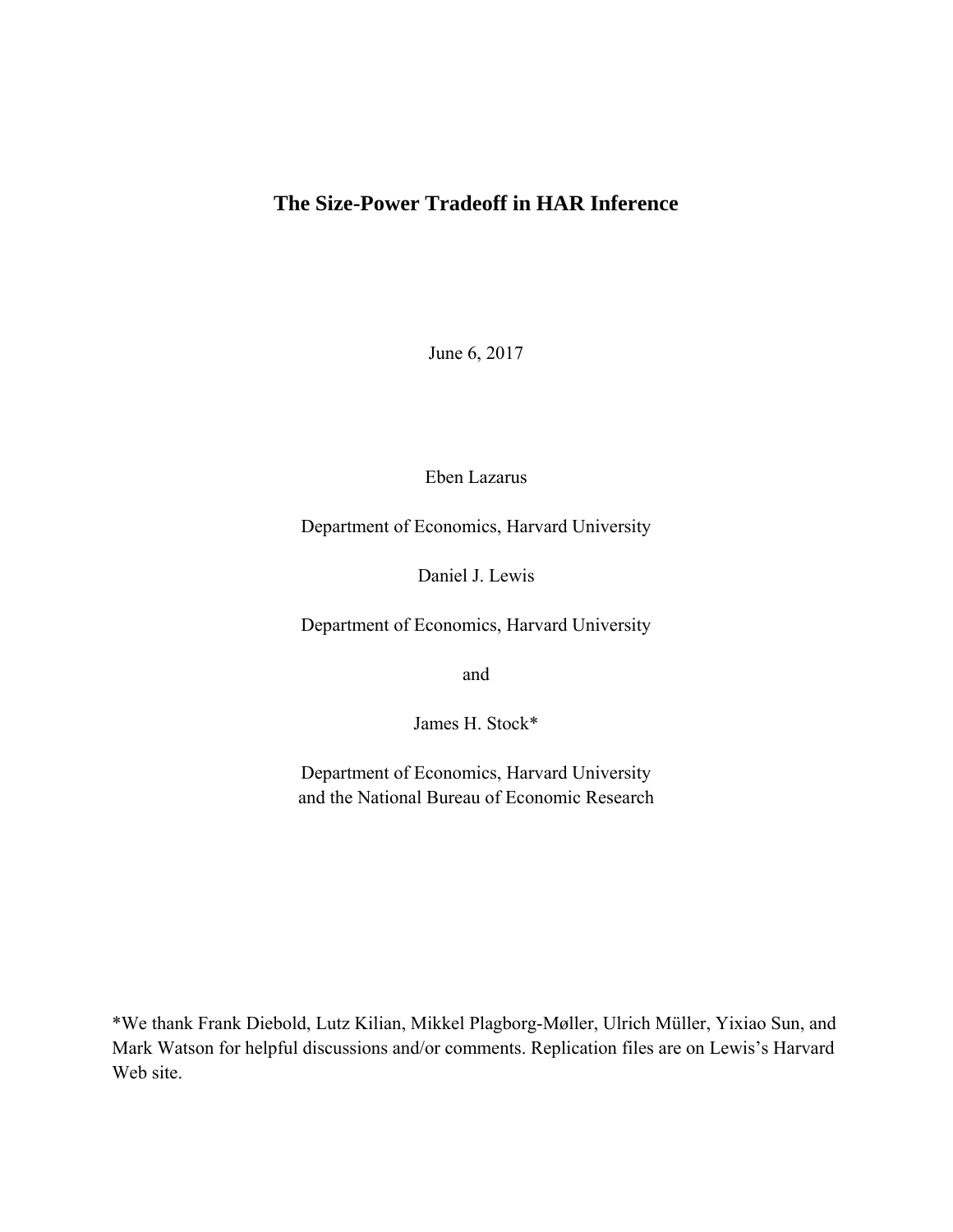## **Abstract**

Heteroskedasticity and autocorrelation-robust (HAR) inference in time series regression typically involves kernel estimation of the long-run variance. Conventional wisdom holds that, for a given kernel, the choice of truncation parameter trades off a test's null rejection rate and power, and that this tradeoff differs across kernels. We use higher-order expansions to provide a size-power frontier for kernel and orthogonal series tests using nonstandard "fixed-*b*" critical values. We also provide a frontier for the subset of these tests for which the fixed-*b* distribution is *t* or *F*. These frontiers are respectively achieved by the QS kernel and equal-weighted periodogram. The frontiers have simple closed-form expressions, which show that the price paid for restricting attention to tests with *t* and *F* critical values is small. The frontiers are derived for the multivariate location model that dominates the theoretical literature, but simulations suggest the qualitative findings extend to stochastic regressors.

JEL codes: C12, C13, C18, C22, C32, C51

Key words: heteroskedasticity- and autocorrelation-robust estimation, HAR, long-run variance estimator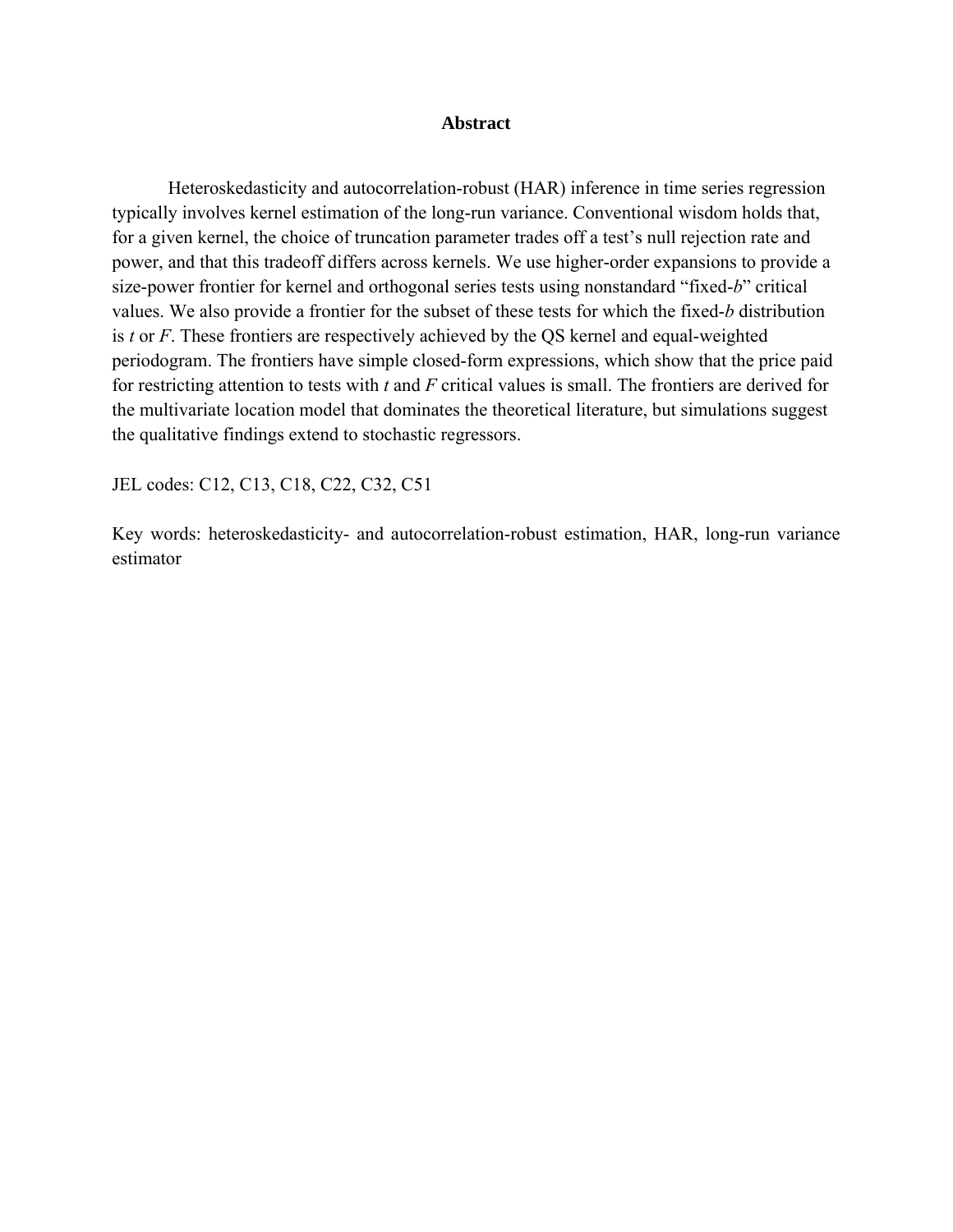### **1. Introduction**

Heteroskedasticity- and autocorrelation-robust (HAR) standard errors are used to construct test statistics and confidence intervals for the coefficients in time series regression when the regression errors  $u_t$  are potentially heteroskedastic and/or serially correlated. Computing HAR standard errors entails estimating the long-run variance (LRV)  $\Omega$ , which is the sum of the autocovariances of  $z_t = x_t u_t$ , where  $x_t$  is the regressor.

The foundational papers on HAR inference in econometrics are Newey and West (1987) and Andrews (1991). The Newey-West/Andrews method estimates the LRV using a kernelweighted average of the first *S* sample autocovariances  $\hat{z}_t = x_t \hat{u}_t$ , where  $\hat{u}_t$  are the OLS residuals. The truncation parameter sequence  $S_T$  is chosen to ensure consistency, and inference proceeds using standard normal or chi-squared critical values.

The Newey-West and Andrews papers stimulated a large theoretical literature on HAR inference, surveyed by Müller (2014). This literature reaches three broad conclusions. First, choosing *S* either by the rule  $S_T = 4(T/100)^{2/9}$  suggested by Newey and West (1987), or to minimize the mean squared error (MSE) of the LRV estimator as suggested by Andrews (1991), produces a value of *S* that is generally too small from a testing perspective in the sense that it can lead to rejection rates under the null that differ substantially from the nominal level.<sup>1</sup> The asymptotic expansions of Velasco and Robinson (2001) and Sun, Phillips and Jin (2008) show that the leading higher order terms of the null rejection rate of the test are a weighted sum of the variance and the bias, not the bias<sup>2</sup> which enters the MSE. The testing problem calls for less bias, and thus a larger truncation parameter, than minimizing the MSE.

Second, using a large truncation parameter introduces another problem: increasing *S* increases the variance of the LRV estimator, altering the null distribution of the test. Thus solving the "bias" size distortion introduces a "variance" size distortion when chi-squared critical values are used. Fortunately, this "variance" size distortion can be addressed by replacing chisquared critical values by Kiefer and Vogelsang's (2005) "fixed *b*" critical values, which are in general nonstandard. Fixed-*b* distributions are obtained by letting  $S_T$  grow proportionately to the sample size, that is, by fixing  $b = S_T/T$  as *T* increases. Jansson (2004), Sun, Phillips and Jin

<sup>&</sup>lt;sup>1</sup> Den Haan and Levin (1994, 1997) provided early Monte Carlo evidence of the large size distortions of HAR tests computed using the Newey-West/Andrews approach.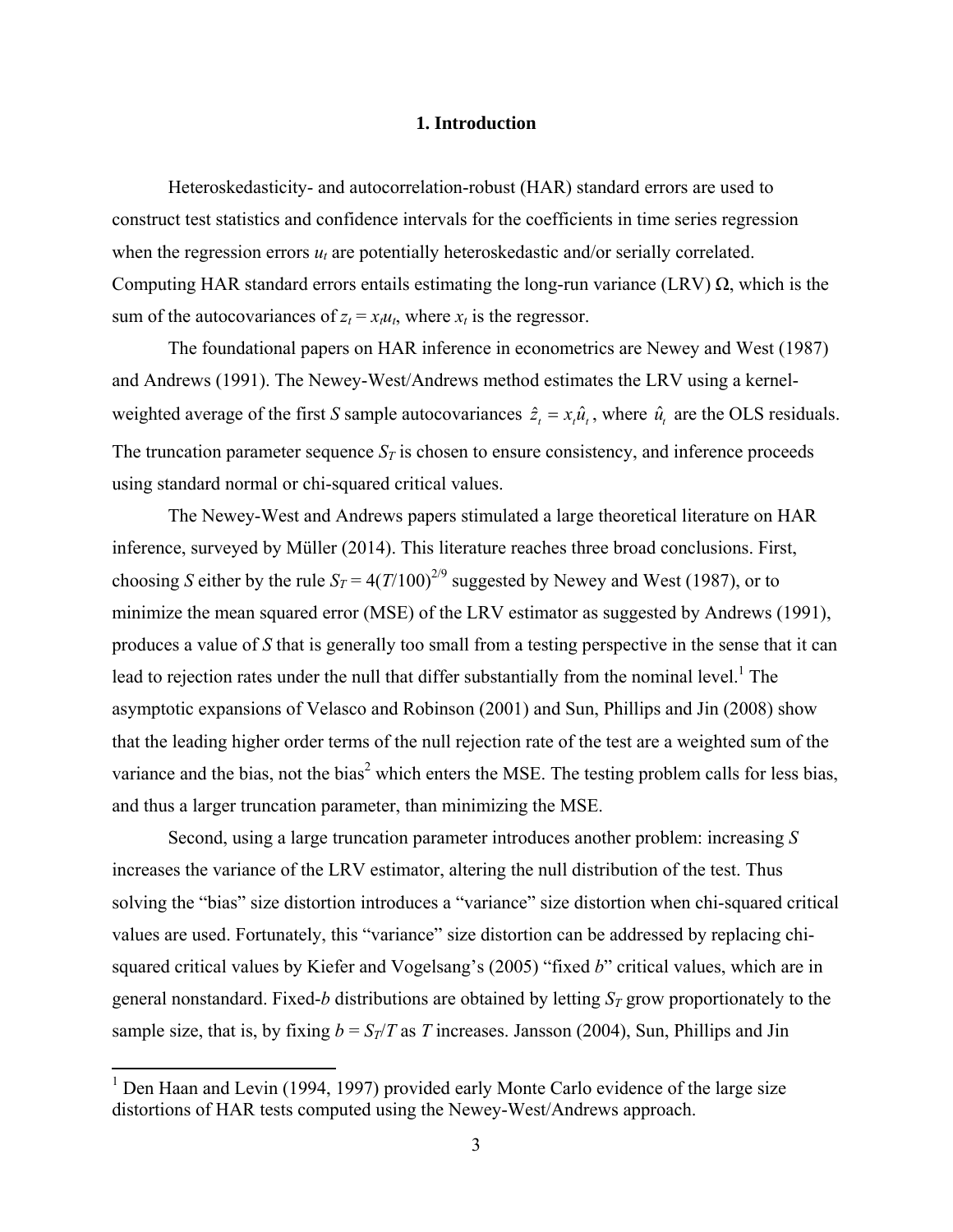(2008), and Sun (2014) show that using fixed-*b* critical values provides a higher-order refinement to the null rejection rate of HAR test statistics in the location model.

Third, numerical results and some theory in the literature indicate that, for a given kernel, larger values of *S* reduce power, and that this tradeoff depends on the kernel. However, formal results laying out this size-power tradeoff have remained elusive, as have results on optimal choice of kernel for testing. Consequently, no clear guidance exists for HAR kernel choice. And the practitioner who chooses a kernel and *b* still needs to generate (or approximate) nonstandard fixed-*b* critical values. It is unsurprising that despite the substantial theoretical progress in HAR testing theory, empirical practice remains dominated by the Andrews/Newey-West methodology with small bandwidths and normal/chi-squared critical values.

This paper characterizes the tradeoff between the size distortion and the power of HAR tests. By size distortion, we mean the difference between the null rejection rate and the desired nominal significance level  $\alpha$ . By power, we mean size-adjusted power, that is, the rejection rate under the alternative when the test is evaluated using (generally infeasible) critical values that have been adjusted so that the rejection rate under the null is  $\alpha$ . Using size-adjusted power is the standard method for making higher-order comparisons between tests (e.g., Rothenberg (1984)) and ensures an "apples to apples" comparison of the ability of two different tests to detect violations of the null when the two tests have different unadjusted null rejection rates.

The class of LRV estimators we consider is the union of two families: the familiar positive semidefinite (psd) kernel estimators considered by Andrews (1991) and so-called orthonormal series estimators (see for example Grenander and Rosenblatt (1957), also called orthogonal multitapers as in Brillinger (1975)). All tests are evaluated using fixed-*b* critical values. Orthonormal series estimators are computed by projecting  $\hat{z}$ , onto low-frequency orthonormal functions, typically the first *B* terms of a basis of  $L^2[0,1]$ , excluding the constant function. Orthonormal series LRV estimators are an attractive family because they are psd and inference relies on standard *t* and *F* critical values. The leading example of a series LRV estimator is the equal-weighted periodogram (EWP) estimator, which equivalently can be thought of as a series estimator using the first *B* Fourier series  $\{\sin(2\pi j t/T), \cos(2\pi j t/T)\}\$ ,  $j =$ 1,…, *B*/2. In the location model, this family includes Ibragimov and Müller's (2010) subsample estimator. To align notation across the two families of tests, for orthonormal series tests we set *b* = 1/*B* (as discussed further in Section 2). As shown by Brillinger (1975, exercise 5.13.25) for

4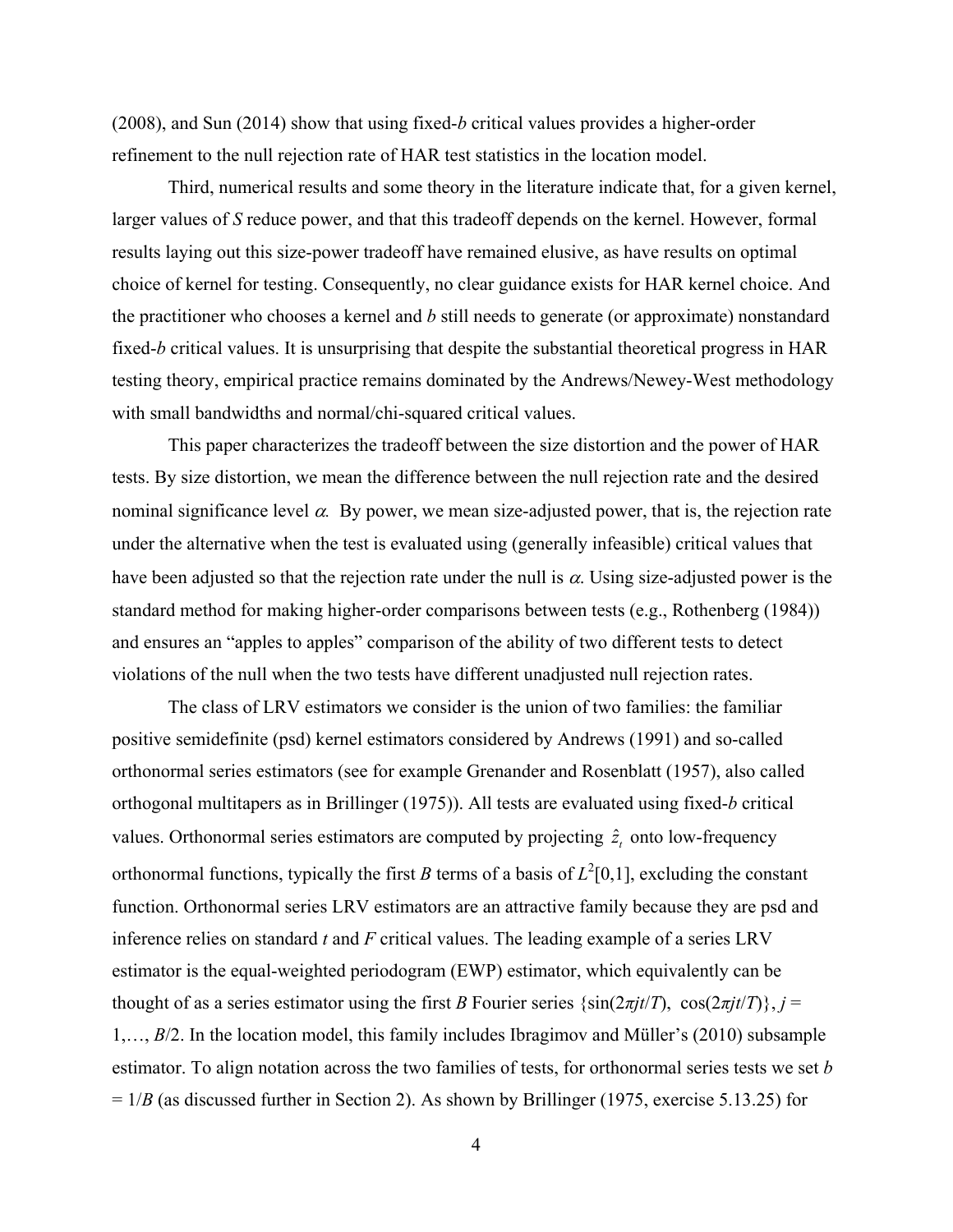Fourier series in the location model and more generally by Phillips (2005), Müller (2007), and Sun (2013), the fixed-*b* asymptotic distribution of HAR tests using *B* series is  $t_B$  or in the case of tests of *m* restrictions is  $F_{m,B-m+1}$  (after rescaling).

This paper makes six main contributions. First, using the small-*b* asymptotic expansions of Velasco and Robinson (2001), Sun, Phillips, and Jin (2008), and Sun (2011, 2013, 2014) for the Gaussian location model, we derive theoretical expressions characterizing the tradeoff between the size distortion and the power loss arising from the choice of *b* for a given HAR test. These results apply when  $b \rightarrow 0$  at the rate for which the size distortion and power loss have the same asymptotic order, which coincides with the optimal rate in Sun, Phillips, and Jin (2008).

Second, we derive the size/power frontier in the Gaussian location model, which is the envelope of the size-power tradeoffs in the class of tests we consider, and show that this frontier is achieved by the QS kernel. This frontier has a simple form. Let  $\Delta_S$  be the size distortion of the test, implemented using fixed-*b* asymptotic critical values, and let  $\Delta_P^{\text{max}}$  be the maximum sizeadjusted power loss of the test over all alternatives, relative to the infeasible test with known LRV. For a 5% test in the one-dimensional location model  $(m = 1)$ , this frontier is,

$$
\Delta_P^{\max} \sqrt{\frac{\Delta_S}{\omega^{(2)}}} \ge \frac{0.3368}{T} + o\left(T^{-1}\right),\tag{1}
$$

where  $\omega^{(2)}$  is the normalized curvature of the spectral density of  $z_t$  at frequency zero (the negative of the ratio of the second derivative of the spectral density to the spectral density, at frequency zero). For the *m*-dimensional location model, the only change to the frontier (1) is that the constant increases with *m* (the constants are provided in Section 4). The frontier is plotted in Figure 1 for 5% tests for  $m = 1, 2$ , and 3. Choosing *b* to equate the rates at which  $\Delta_S$  and  $\Delta_P$ converge to zero in (1) yields  $\Delta_s$ ,  $\Delta_P = O(T^{2/3})$ , and this rate is used to derive (1) and to scale the axes in Figure 1. For the Bartlett (Newey-West, tent) kernel, equating these rates yields  $\Delta_S$ ,  $\Delta_P$  =  $O(T^{1/2})$ , so the Barlett kernel HAR test is asymptotically dominated.

Third, we consider the effect of imposing the additional restriction to HAR tests for which the fixed-*b* distributions are standard *t* and *F*, so that the test does not require simulation or special tables. For a 5% level test with  $m = 1$ , this frontier is given by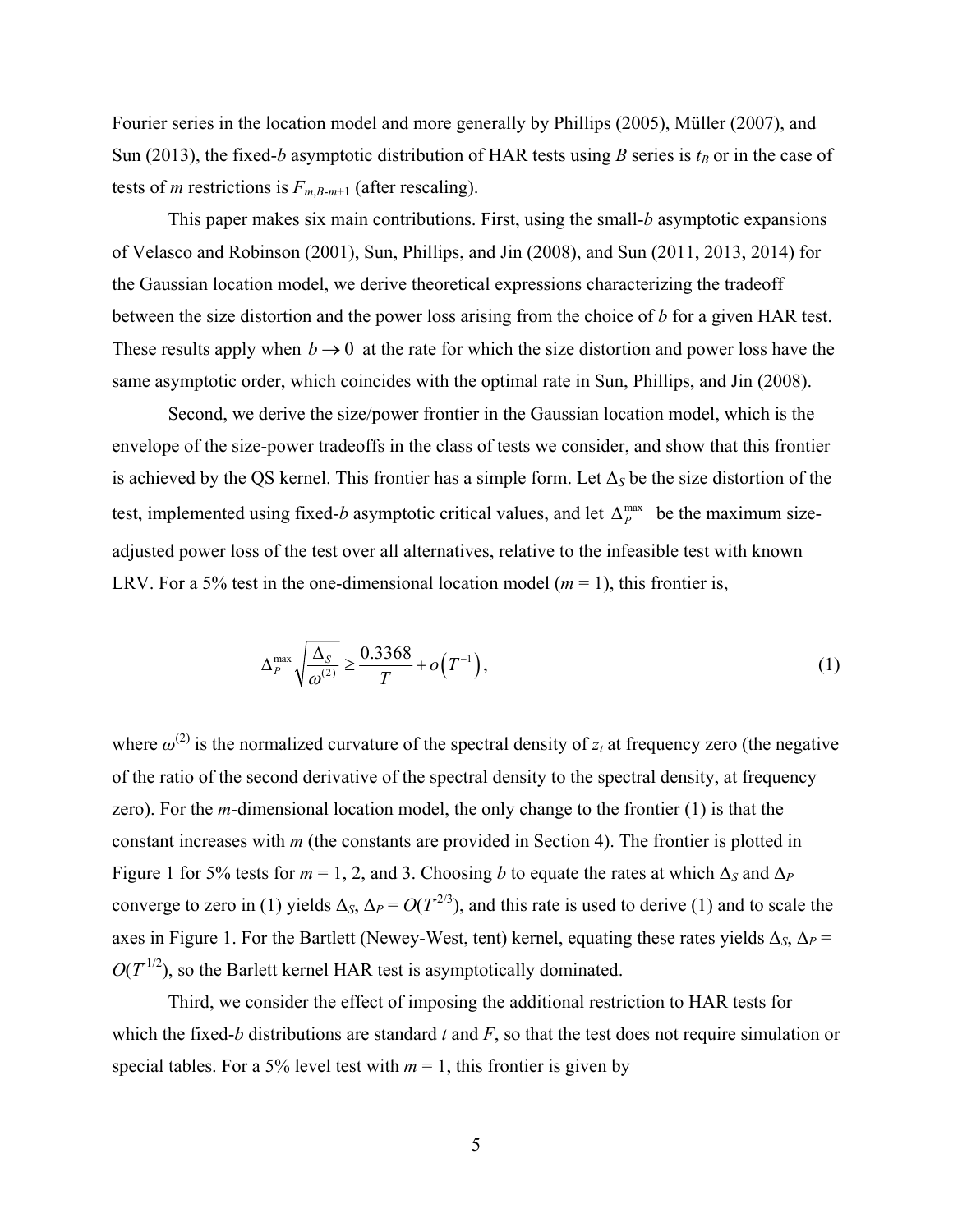$$
\Delta_P^{\max} \sqrt{\frac{\Delta_S}{\omega^{(2)}}} \ge \frac{0.3623}{T} + o(T^{-1}).
$$
\n(2)

This bound is plotted for  $m = 1, 2$ , and 3 as the dashed line in Figure 1. We also show that this frontier is achieved by Brillinger's (1975) EWP test. As suggested by the numerically close constants in (1) and (2) and by Figure 1, the cost of this restriction to *t*- or *F*-based fixed-*b* inference is quite small. In a separate result in Section 4, we provide an expression for the power difference between two same-sized tests. This expression does not depend on the stochastic process followed by  $z_t$  or on *T*. For the EWP test with  $B = 8$  (first four sines and cosines) and  $m =$ 1, the power loss, relative to the same-sized QS test, is at most 0.0074.

Fourth, we propose a feasible higher-order adjustment to the fixed-*b* critical value which, when implemented using a consistent estimator of the normalized curvature parameter  $\omega^{(2)}$ , provides a higher-order improvement to the null rejection rate of the test in the location model. Because the use of the adjusted critical value does not alter the size-adjusted power, the use of the data-dependent adjusted critical value allows for tests that asymptotically improve upon the bounds (1) and (2). Notably, for tests with *t* or *F* fixed-*b* critical values, these adjusted critical values do not require simulation or special tables. For example, for the EWP test, the adjusted critical value is given by  $\left[1+\hat{\omega}^{(2)}\left(\pi/\sqrt{6}\right)\left(B/T\right)^2\right]F_{m,B-m+1}^{\alpha}$ , where  $F_{m,B-m+1}^{\alpha}$  is the  $\alpha$ -level critical value of the  $F_{m,B-m+1}$  distribution.

Fifth, we find that, in Monte Carlo simulations of the scalar and multivariate location model, the theoretical size/power tradeoffs provide an accurate description of the size distortions and power losses observed in finite samples, for sample sizes and degrees of persistence typically found in empirical work. The fit of these bounds breaks down at high levels of persistence, as expected based on Müller (2007, 2014). The performance of tests with feasible adjusted critical values is mixed at best, with clear improvements relative to the frontier only evident in very large sample sizes. We find this unsurprising in light of the difficulty of estimating the curvature of the spectral density at frequency zero.

Sixth, we also perform Monte Carlo simulations of the multiple regression model. The theoretical results for the Gaussian location model do not apply here because the process for  $z_t$  =  $x_i u_i$  is non-Gaussian even if  $x_i$  and  $u_i$  are Gaussian, and we find that the location model frontier is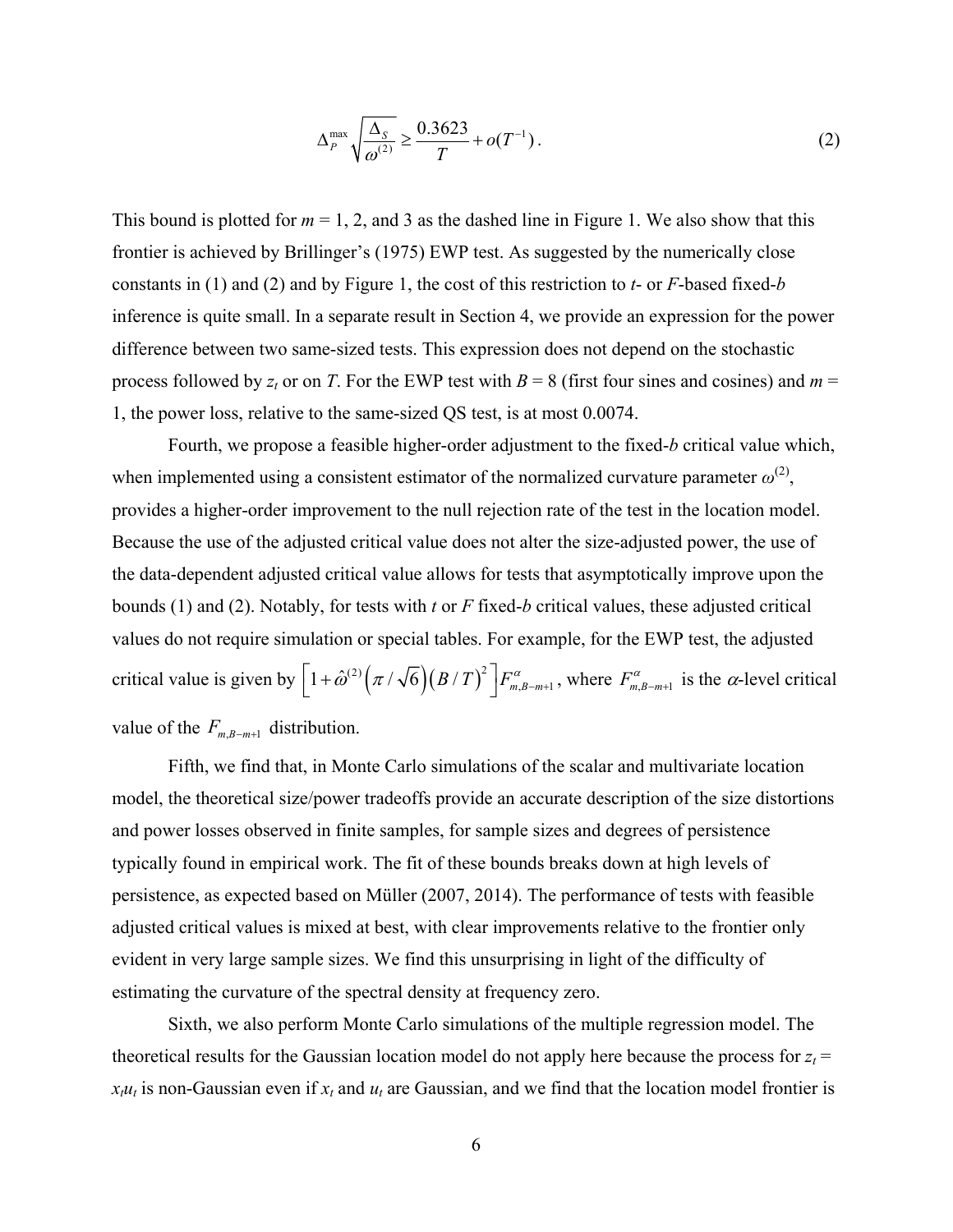more favorable than the Monte Carlo frontier. Still, the theoretical orderings in the location model seem to hold numerically in the regression case, specifically the EWP test has a favorable size/power tradeoff, essentially the same as QS and clearly better than Bartlett and related competitors.

This paper relates to a large literature. The starting point for our results is the fixed-*b* asymptotic expansions in Velasco and Robinson (2001), Sun, Phillips, and Jin (2008), and Sun (2013, 2014). Relative to these papers, the technical distinction is our focus on size-adjusted power rather than unadjusted rejection rates under the alternative. This paper also relates to the literature on orthonormal series estimators, see Phillips (2005), Müller (2007), and Sun (2013) for multiple references. Relative to this literature, we provide a ranking of small-*b* performance of orthonormal series estimators and unify existing small-*b* expansions for kernel and orthonormal series expansions using what we refer to as the implied mean kernel of orthonormal series LRV estimators. Although this paper does not consider bootstrap procedures, some papers in the bootstrap literature are germane. In particular, the results in Gonçalves and Vogelsang (2011) suggest that tests with critical values from the moving block bootstrap will also satisfy our size/power tradeoff expressions and the frontiers (1) and (2), although we do not pursue this conjecture. The results of Zhang and Shao (2013) suggest that their Gaussian bootstrap improves upon the frontier bounds derived here. There is a growing literature on HAR tests using non-psd estimators (e.g. Sun, Phillips, and Jin (2006) and Politis (2011)). Following the empirical literature, we restrict attention to tests that are psd with probability one and do not address nonpsd tests.

The remainder of the paper is organized as follows. Section 2 provides notation and describes the family of kernel and series LRV estimators considered. Section 3 collects results from the literature on fixed-*b* asymptotics and asymptotic expansions. Section 4 provides our main results. The Monte Carlo study is summarized in Section 5, with additional results provided in the Supplement. Section 6 concludes. Proofs are given in the Appendix.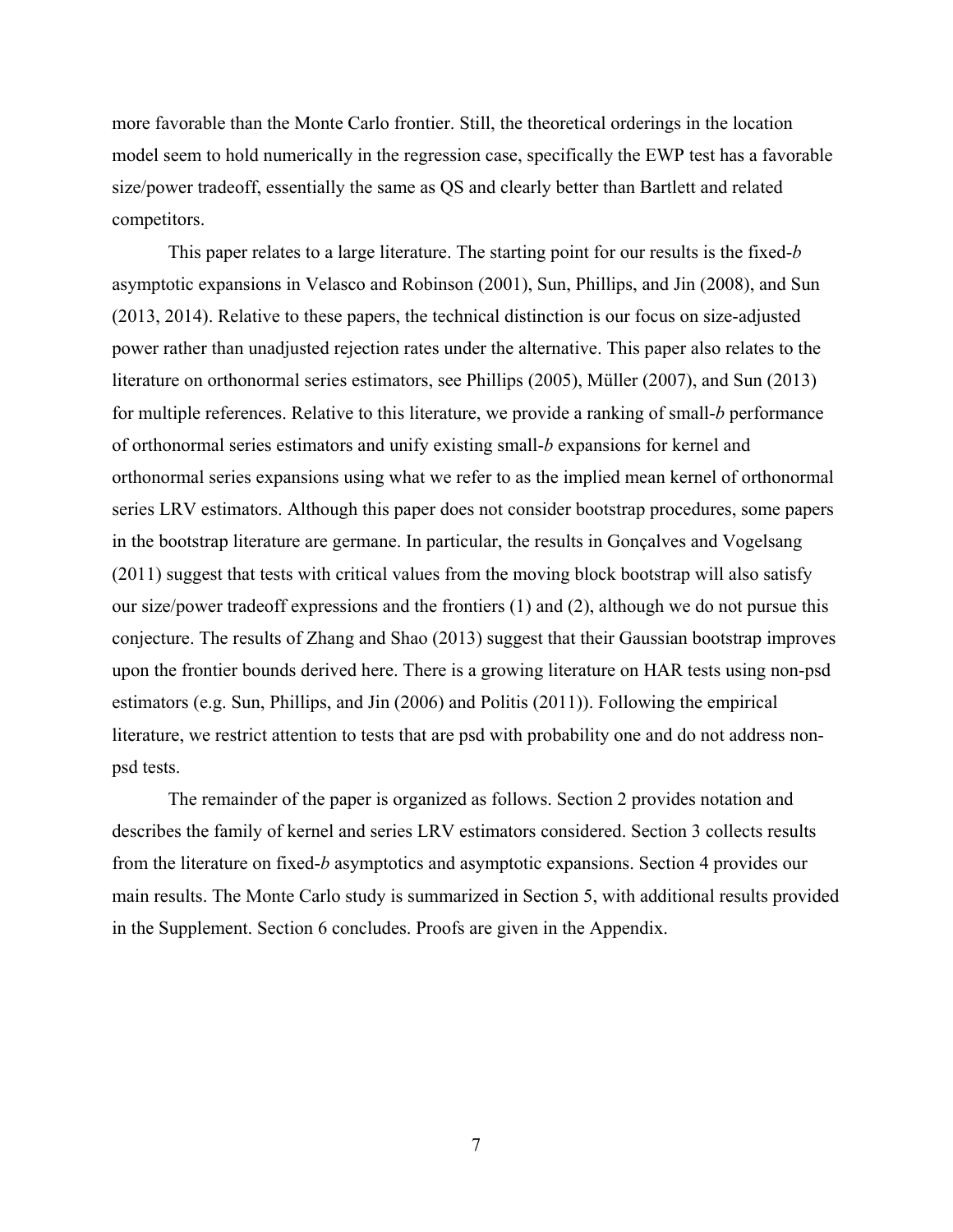#### **2. Notation and Class of LRV Estimators**

#### **2.1 The HAR testing problem**

Let  $z_t$  be a  $m \times 1$  time series with autocovariances  $\Gamma_j = cov(z_t, z_{t-j}), j = 0, 1, ...$  and long-run variance

$$
\Omega = \sum_{j=-\infty}^{\infty} \Gamma_j \ . \tag{3}
$$

In general  $z_t$  depends on unknown parameters, so that  $z_t = z_t(\beta)$ , although after preliminary definitions we suppress this dependence. We consider test statistics of the form,

$$
t = \frac{\sqrt{T}\overline{z}_0}{\sqrt{\hat{\Omega}}} \text{ if } m = 1 \text{, and} \tag{4}
$$

$$
F = T\overline{z}_0 \hat{\Omega}^{-1} \overline{z}_0 / m \quad \text{if } m > 1,
$$
\n(5)

where  $\overline{z}_0 = T^{-1} \sum_{t=1}^T z_t(\beta_0)$  and  $\hat{\Omega}$  is an estimator of  $\Omega$ .

The test statistics (4) and (5) arise in time series regression, in GMM estimation, and in the multivariate location model. The time series regression model with dependent variable  $y_t$ ,  $m$ regressors  $x_t$ , and potentially heteroskedastic and autocorrelated error  $u_t$  is,

$$
y_t = x_t'\beta + u_t, \ t = 1, \ldots, T. \tag{6}
$$

In this model, the usual *t*-statistic (if  $m = 1$ ) or *F*-statistic (if  $m > 1$ ) testing  $\beta = \beta_0$  is respectively (4) or (5), where  $z_t(\beta_0) = x_t(y_t - x_t'\beta_0)$ .

In the multivariate location model,  $y_t$  is  $m \times 1$ ,  $\beta$  is the vector of means of  $y_t$ , and  $u_t$  is  $m \times 1$ :

$$
y_t = \beta + u_t. \tag{7}
$$

In this model,  $z_t(\beta_0) = y_t - \beta_0$  and the statistics (4) and (5) test the null hypothesis that  $\beta = \beta_0$ .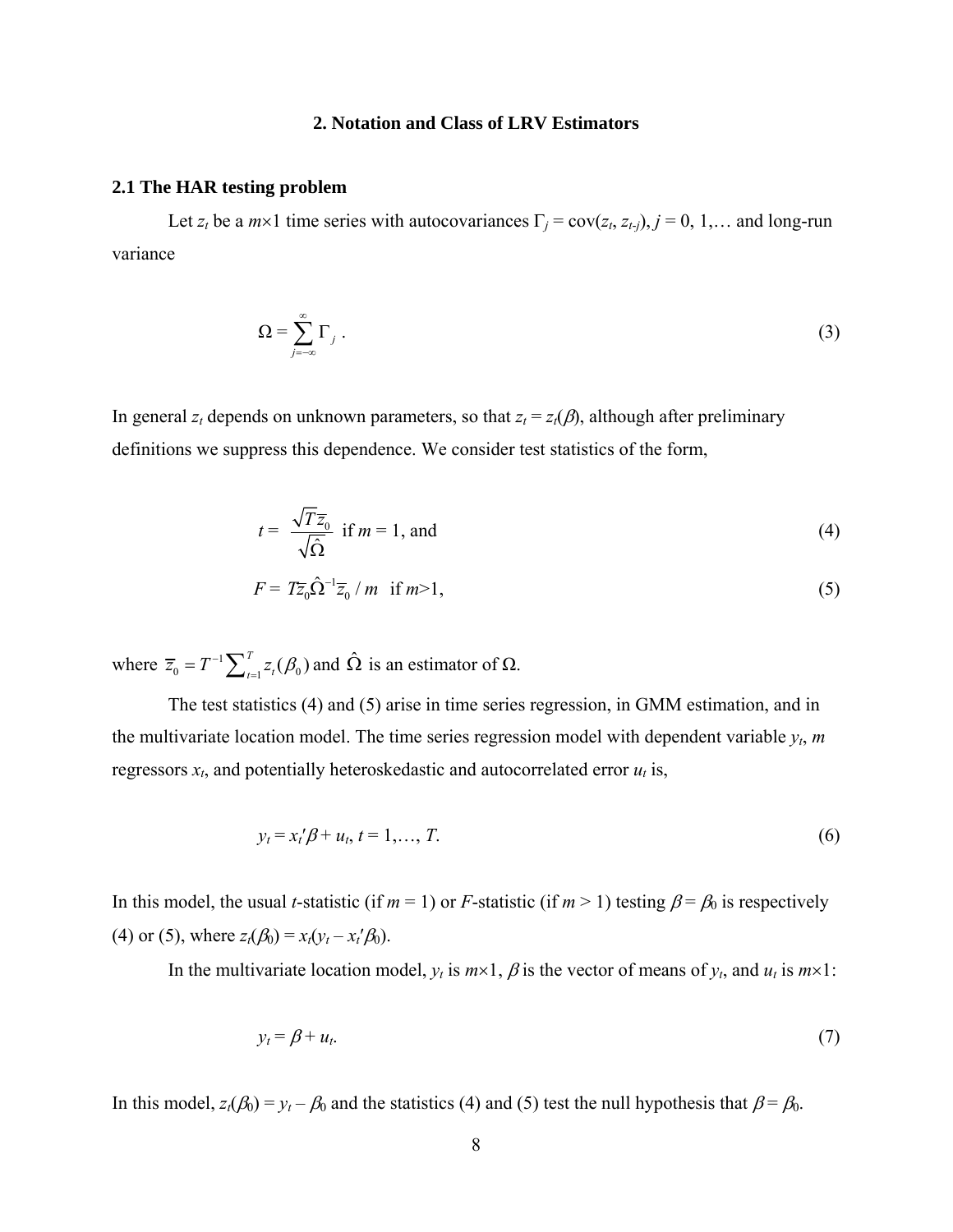The class of estimators  $\hat{\Omega}$  considered here is comprised of two families of estimators, the family of psd kernel estimators and the family of orthonormal series estimators. These estimators are computed using estimated coefficients  $\hat{\beta}$  and  $\hat{z}_t = z_t(\hat{\beta})$ . In the multivariate location model,  $\hat{z}_t = y_t - \overline{y}$ , where  $\overline{y}$  is the sample mean of  $y_t$ . In the regression model,  $\hat{z}_t = x_t \hat{u}_t$ , where  $\hat{u}_t = y_t - x_t' \hat{\beta}$  is the OLS residual and  $\hat{\beta}$  is the OLS estimator of  $\beta$  in (6).

# **2.2 Kernel estimators**

Kernel estimators of  $\Omega$  are weighted sums of sample autocovariances using the weight function, or kernel, *k*(.):

$$
\hat{\Omega}^{SC} = \sum_{j=-(T-1)}^{T-1} k(j/S) \hat{\Gamma}_j, \text{ where } \hat{\Gamma}_j = \frac{1}{T} \sum_{t=\max(1,j+1)}^{\min(T,T+j)} \hat{z}_t \hat{z}_{t-j}', \tag{8}
$$

where *S* is the truncation parameter and the superscript "*SC*" denotes sum-of-covariances. Examples of kernels  $k(v)$  include the Bartlett kernel used by Newey and West (1987),  $k(v) = (1 |v|$ **)1**( $|v| \le 1$ ), and the Bartlett-Priestley-Epanechnikov quadratic-spectral (QS) kernel,  $k(v)$  =  $3[\sin(\pi x)/\pi x - \cos(\pi x)]/(\pi x)^2$  for  $x = 6\sqrt{5}$ ; see Priestley (1981) and Andrews (1991) for other examples.

The sum-of-covariances estimator can equivalently be computed in the frequency domain as a weighted average of periodogram values:

$$
\hat{\Omega}^{WP} = 2\pi \sum_{j=1}^{T-1} K_T (2\pi j / T) I_{\hat{z}\hat{z}} (2\pi j / T), \qquad (9)
$$

where  $K_T(\omega) = T^{-1} \sum_{u=0}^{T-1} k(u \mid S)e^{-i\omega u}$  and where  $I_{zz}(\omega)$  is the periodogram of  $\hat{z}_t$  at frequency  $\omega$ ,

$$
I_{\hat{z}\hat{z}}(\omega) = (2\pi)^{-1} d_{\hat{z}}(\omega) \overline{d_{\hat{z}}(\omega)}, \text{ where } d_{\hat{z}}(\omega) = T^{-1/2} \sum_{t=1}^{T} \hat{z}_t e^{-i\omega t}.
$$
 (10)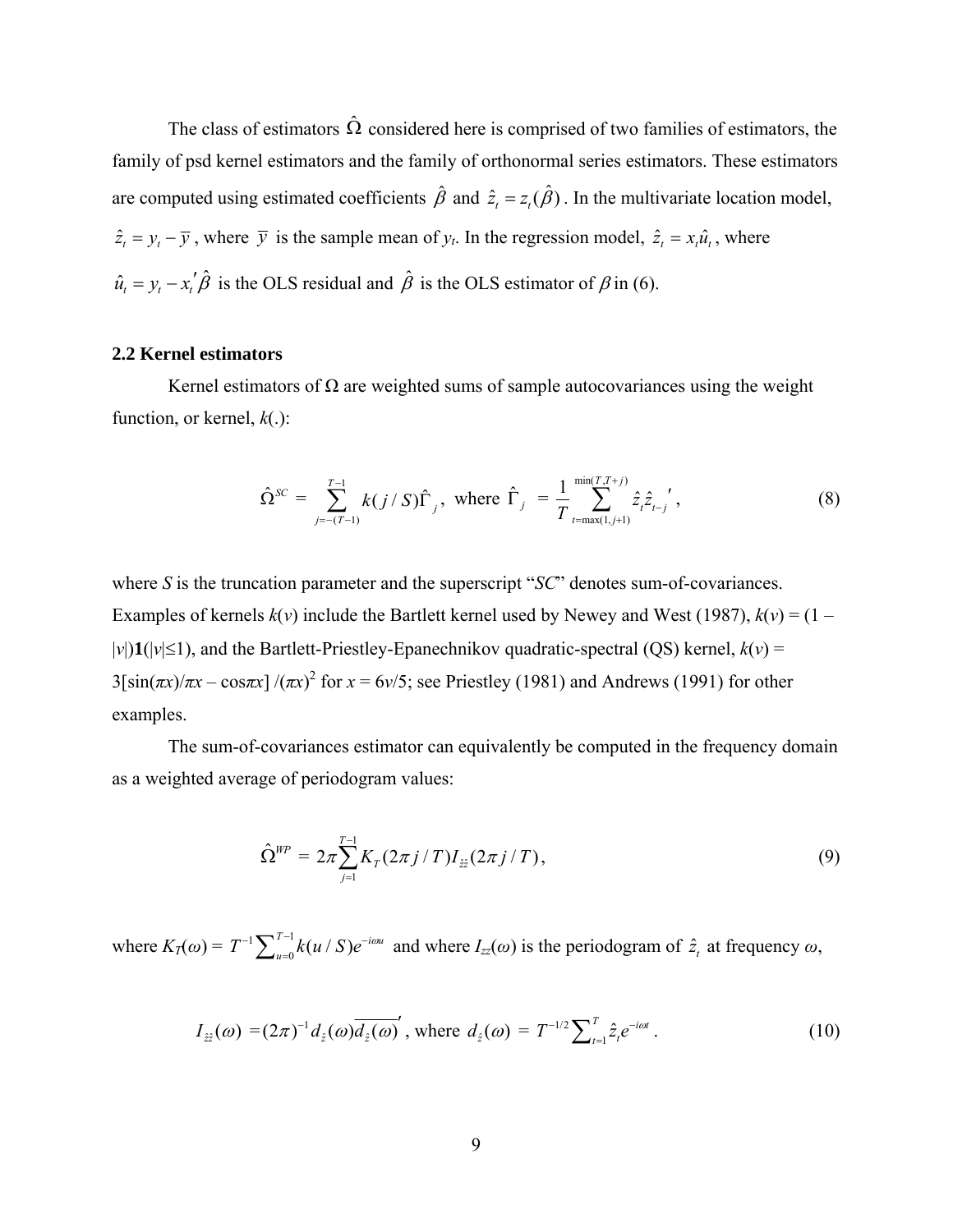Kernel estimators are positive semidefinite with probability one if the frequency-domain weight function  $K_{\tau}(\omega)$  is nonnegative.

An important special case of kernel estimators is the equal-weighted periodogram (EWP) estimator, which is computed using the Daniell kernel which in the frequency domain places equal weight on the first *B*/2 periodogram terms, where *B* is even:

$$
\hat{\Omega}^{EWP} = \frac{2\pi}{B} \sum_{j=1}^{B/2} I_{\hat{z}\hat{z}}(2\pi j/T) = \frac{1}{B} \sum_{j=1}^{B/2} d_{\hat{z}}(2\pi j/T) \overline{d_{\hat{z}}(2\pi j/T)}'. \tag{11}
$$

## **2.3 Orthonormal series estimators**

Series estimators are obtained by projecting  $\hat{z}_t$  onto *B* mean-zero low-frequency functions of a set of orthonormal functions, typically the first mean-zero elements of a basis for  $L^2[0,1]$ <sup>2</sup>. The EWP estimator (11) is an orthonormal series estimator using the Fourier basis.

Following Sun (2013), let  $\{\varphi_i(s)\}\$ ,  $j = 0, \ldots, B, 0 \le s \le 1$ , denote the first  $B+1$  functions in an orthonormal basis for [0,1], where  $\varphi_0(s) = 1$  and  $\int_0^1 \phi_j(s) ds = 0$  for  $j \ge 1$ . Let  $\Phi$  denote the  $T \times B$ matrix consisting of  $\{\varphi_i(s)\}\$ ,  $j = 1, \ldots, B$ , evaluated at  $t/T$ .

$$
\Phi = [\Phi_1 ... \Phi_B]
$$
, where  $\Phi_j = [\varphi_j(1/T) \varphi_j(2/T) ... \varphi_j(1)]'$ ,  $\Phi' \Phi/T = I_B$ , and  $\iota_T' \Phi = 0$ , (12)

where  $t_T$  is the *T*-vector of 1s. The orthonormal series LRV estimator is,

$$
\hat{\Omega}^{OS} = \frac{1}{B} \sum_{j=1}^{B} \hat{\Omega}_j \text{, where } \hat{\Omega}_j = \hat{\Lambda}_j \hat{\Lambda}_j' \text{ and } \hat{\Lambda}_j = \sqrt{\frac{1}{T} \sum_{t=1}^{T} \phi_j (t/T) \hat{z}_t} \text{.}
$$
 (13)

Note that  $\Phi$  and  $\hat{\Omega}^{OS}$  omit the *j* = 0 function, for which  $\Phi_0 = i = (1 \ 1 \dots 1)'$  and  $\Phi_0' \Phi = 0$ . By construction,  $\hat{\Omega}^{OS}$  is psd with probability one.

 $2$  These series estimators are equivalent to estimators referred to in previous literature as "orthogonal multitaper" or "multiple window" estimators; see, for example, Brillinger (1975), Thomson (1982), and Stoica and Moses (2005) for discussions of properties of these estimators in spectral density estimation.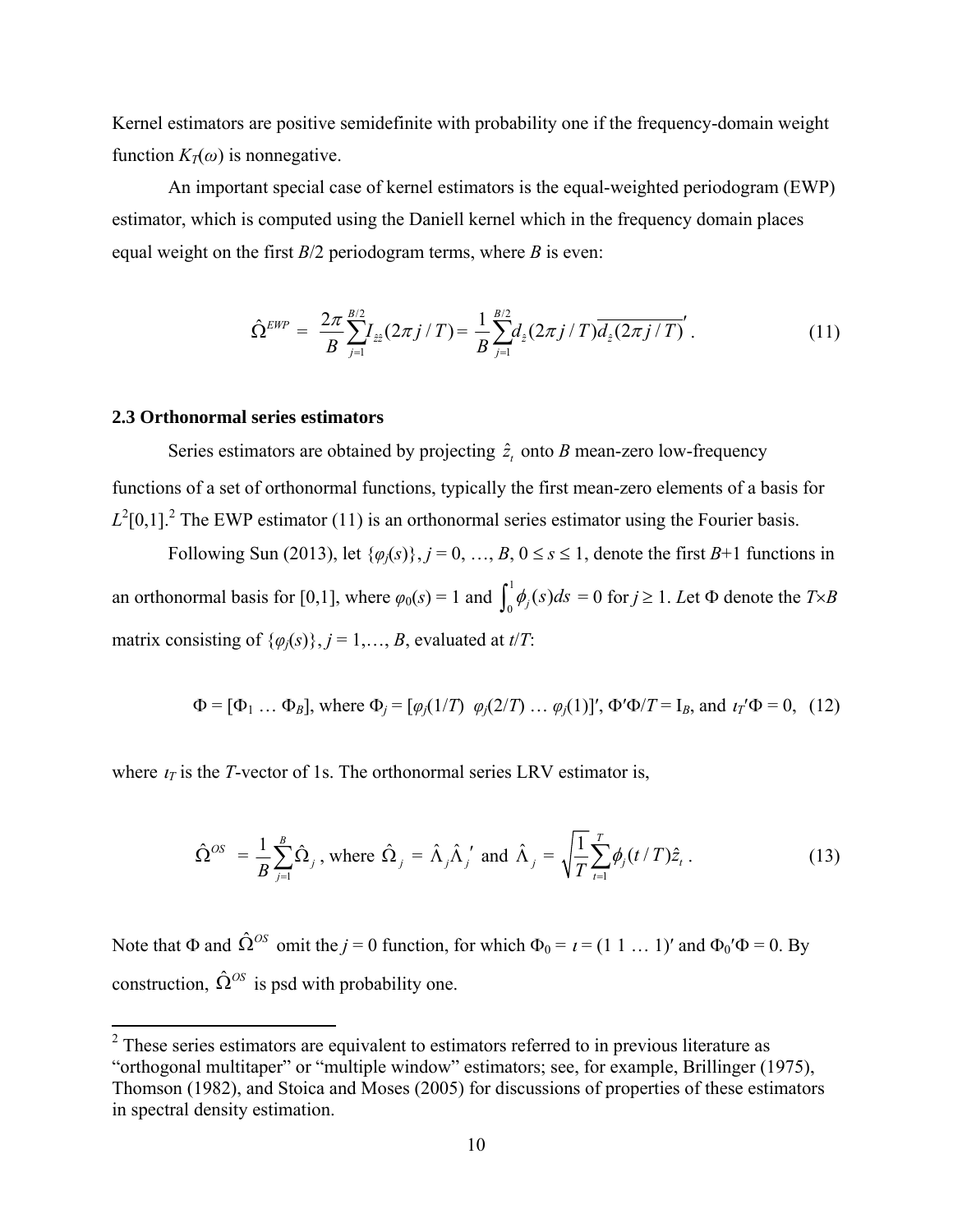The theory in this paper covers all basis functions that have three bounded derivatives, plus a non-differentiable basis function based on splitting the sample. The four basis functions we examine explicitly are Fourier, cosine, Legendre, and split-sample.

*Fourier basis functions* are comprised of the *B* real-valued sine and cosine series,

$$
\{\varphi_{2j-1}(s), \varphi_{2j}(s)\} = \{\sqrt{2}\cos(2\pi js), \sqrt{2}\sin(2\pi js)\}, j = 1, ..., B/2. \tag{14}
$$

*Cosine basis functions***.** Müller (2007) and Müller and Watson (2008) suggested using as basis functions the type II discrete cosine transform, which are the eigenvectors of the covariance kernel of a demeaned Brownian motion:

$$
\{\varphi_{Tj}(s)\} = \left\{\sqrt{2}\cos\left[\pi j\left(\frac{s-1/2}{T}\right)\right]\right\}, j=1,\ldots,B.
$$
\n(15)

Hwang and Sun (2015) refer to this as the shifted cosine function. A closely related alternative is Phillips' (2005) proposal of using  $\{\sqrt{2} \sin[\pi i((s-1/2)/T)]\}$ ,  $j = 1,..., B$ , which are the eigenvectors of the covariance kernel of Brownian motion. Phillips (2005) shows that, for  $B \to \infty$  and  $B/T \to$ 0, the sine series estimator is asymptotically equivalent to  $\hat{\Omega}^{EWP}$  to second order.

*Legendre polynomials* can be constructed as the *B* functions of the Gram-Schmidt orthonormalization of  $\{s^j\}$ ,  $j = 1, \ldots, B$  on [0,1]. Abramowitz and Stegun (1965, ch. 8) give recursions for Legendre polynomials on [-1,1], which for the purpose here are then shifted to [0,1] and renormalized.

*Split-sample step function***.** Ibragimov and Müller (2010) proposed estimating the longrun variance by estimating  $β$  on  $B+1$  equal-sized subsamples and estimating  $Ω$  using the sample variance of these subsample estimators.<sup>3</sup> For a single coefficient, their split-sample (SS) test statistic is,

<sup>&</sup>lt;sup>3</sup> This subsample variance estimator is also referred to as the "batch mean estimator" in previous literature, for example Song and Schmeiser (1993) compare the batch mean estimator to conventional kernel LRV estimators. We thank Yixiao Sun for pointing us to this literature.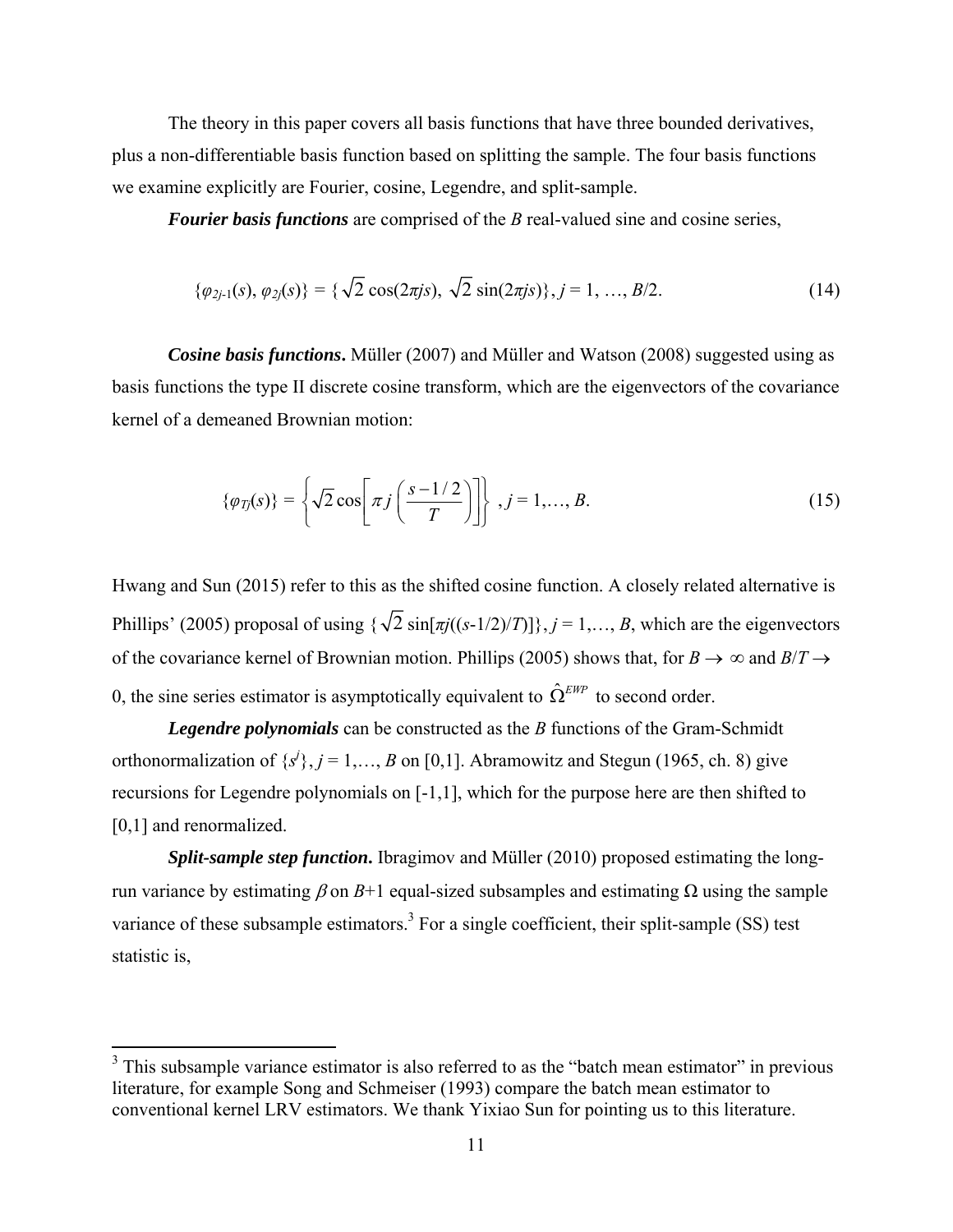$$
t^{SS} = \sqrt{B+1} \left( \overline{\hat{\beta}} - \beta_0 \right) \middle/ \sqrt{S_{\hat{\beta}}^2}, \text{ where } S_{\hat{\beta}}^2 = \frac{1}{B} \sum_{i=1}^{B+1} \left( \hat{\beta}^{(i)} - \overline{\hat{\beta}} \right)^2, \tag{16}
$$

where  $\hat{\beta}^{(i)}$  is the estimator of  $\beta$  computed using the *i*<sup>th</sup> subsample and  $\bar{\hat{\beta}} = \frac{1}{2} \sum_{i=1}^{B+1} \hat{\beta}^{(i)}$ 1  $\frac{1}{\sum_{i=1}^{B+1}\hat{\beta}}$ 1  $\sum_{i=1}^{B+1} \hat{\rho}^{(i)}$  $B + 1\frac{2}{i}$  $_{\beta}$  $^{+}$  $\frac{1}{+1}\sum_{i=1}\hat{\beta}^{(i)}$  .

In the location model, the SS *t*-statistic (16) can be written in the standard form (4), where the LRV estimator is the series estimator,<sup>4</sup>

$$
\hat{\Omega}^{SS} = (T^{-1/2} \Phi^{SS} \hat{z})' (T^{-1/2} \Phi^{SS} \hat{z}) / B, \text{ where } \Phi^{SS} = \sqrt{B+1} \Big[ I_{B+1} \otimes \iota_{T/(B+1)} \Big] M_i^B, \quad (17)
$$

where  $i_r$  denotes the *r*-vector of ones,  $M_i^B$  is the  $(B+1)\times B$  matrix of eigenvectors corresponding to the *B* unit eigenvalues of the idempotent matrix  $M_i = I_{B+1} - I_{B+1}I'_{B+1}/(B+1)$ , and  $\otimes$  is the Kronecker product.

We will refer to  $\Phi^{SS}$  in (17) as the SS orthonormal series and to  $\hat{\Omega}^{SS}$  as the SS series LRV estimator. The SS basis functions are discontinuous step functions. For  $B = 2<sup>n</sup> - 1$ , where *n* is an integer, the SS and Haar basis functions are equivalent, however for other *B* the Haar functions do not span  $\Phi^{SS}$ . Although the expression for  $\hat{\Omega}^{SS}$  in (17) was developed for the location model with  $m = 1$ , it generalizes directly to  $m > 1$  and to the time series regression model.<sup>5</sup>

 <sup>4</sup> Write  $\hat{\beta}^{(i)} = [T/(B+1)]^{-1} \sum_{t=[T/(B+1)](i-1)+1}^{[T/(B+1)]i} y_t$  and  $\bar{\hat{\beta}} = \bar{y}$  (the full-sample mean of  $y_t$ ), so  $S_{\hat{\beta}}^2 =$  $\tilde{\beta}'M_{i}\tilde{\beta}/B$  where  $\tilde{\beta} = (\hat{\beta}^{(1)}...\hat{\beta}^{(B+1)})'$ . Then  $\tilde{\beta}'M_{i}\tilde{\beta} = \tilde{\beta}'M_{i}^{B}M_{i}^{B'}\tilde{\beta} =$  $\mathcal{P} ' \big( I_{\mathit{B}+1} \otimes \iota_{T/(\mathit{B}+1)} \big) M^{\mathit{B}}_{\mathit{t}} M^{\mathit{B}'}_{\mathit{t}} \Big( I_{\mathit{B}+1} \otimes \iota_{T/(\mathit{B}+1)} \Big)' \mathcal{Y} \equiv \hat{z}' \big( I_{\mathit{B}+1} \otimes \iota_{T/(\mathit{B}+1)} \big) M^{\mathit{B}}_{\mathit{t}} M^{\mathit{B}'}_{\mathit{t}} \Big( I_{\mathit{B}+1} \otimes \iota_{T/(\mathit{B}+1)} \$ which (17) follows. Note that  $\Phi^{SS}$  is  $T \times B$  and  $\Phi^{SS}/T = I_B$  as required for series estimators. <sup>5</sup>Both the Ibragimov-Müller test statistic (16) and the test based on  $\hat{\Omega}^{SS}$  in (17) generalize to time series regression with stochastic regressors, however the test statistics are no longer the same outside the location model. Mechanically, this distinction arises because the IM *t*-statistic is based on the sample variance of the subsample estimators of  $\beta$  in which both the numerator and denominator are computed using the subsample, whereas plugging  $\hat{\Omega}^{SS}$  into (4) uses the subsample estimates of  $\beta$  and the full-sample estimator the  $x_t$  second moment matrix. This distinction prevents giving the IM statistic in (16) an orthonormal series interpretation in the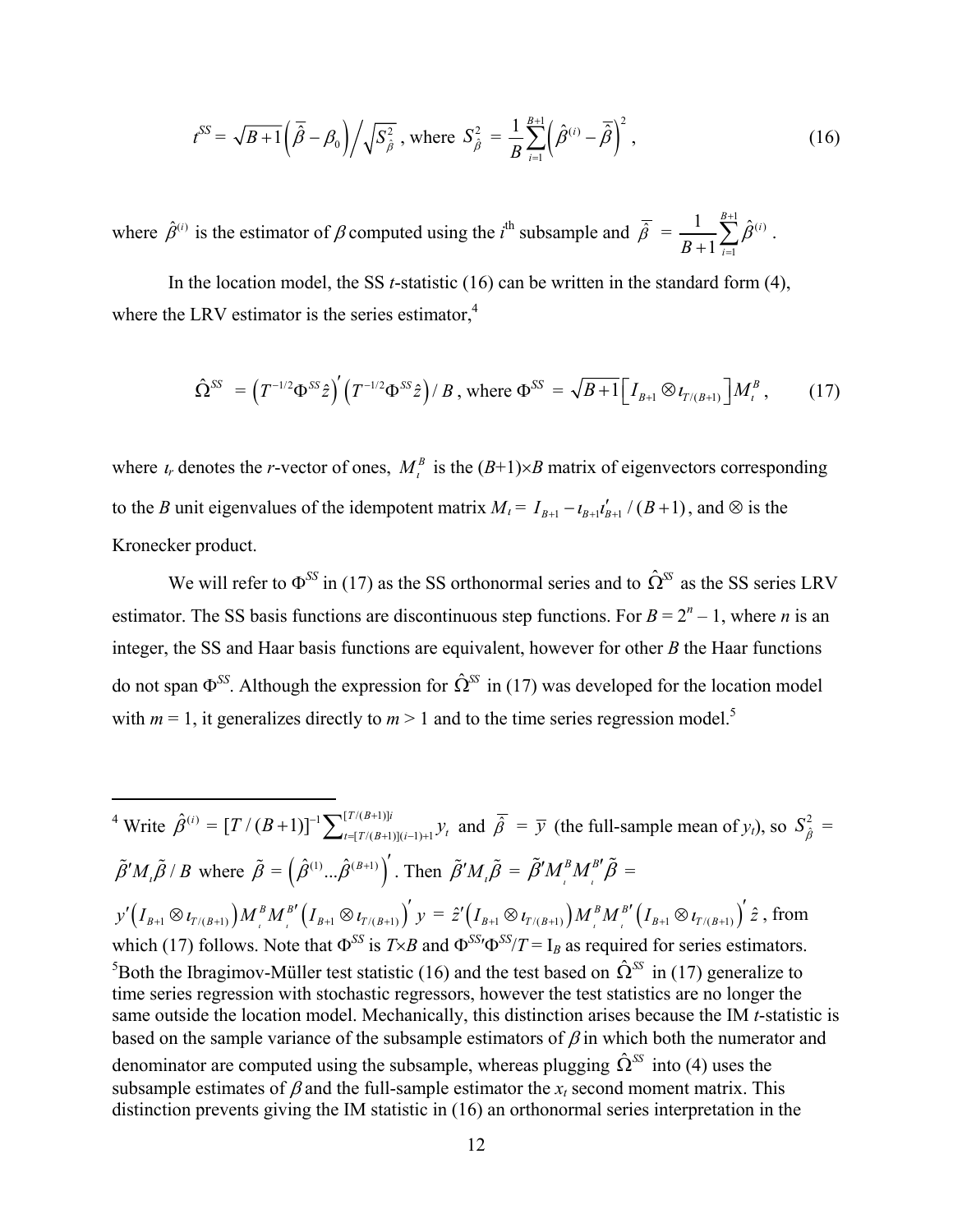*Implied mean kernels of series estimators***.** Although the only series estimator with an exact kernel representation is the Fourier series/EWP estimator, the mean of every series LRV estimator has an approximate kernel representation, which becomes exact as  $T \rightarrow \infty$ . We refer to the limiting kernel of this mean as the implied mean kernel.

We now provide an expression for the implied mean kernel in terms of the underlying basis functions. Use the definition of  $\hat{\Omega}_j$  in (13) and the device in Grenander and Rosenblatt (1957, p. 125) to express the mean of the  $j<sup>th</sup>$  contribution to an orthonormal series estimator as,

$$
E\hat{\Omega}_{j} = E\left(\sqrt{\frac{1}{T}\sum_{t=1}^{T}\phi_{j}(t/T)\hat{z}_{t}}\right)\left(\sqrt{\frac{1}{T}\sum_{t=1}^{T}\phi_{j}(t/T)\hat{z}_{t}}\right)^{'}=\frac{1}{T}\sum_{t=1}^{T}\sum_{s=1}^{T}\phi_{j}(t/T)\phi_{j}(s/T)\Gamma_{s-t} + O(1/T)=\sum_{u=-(T-1)}^{T-1}k_{j,T}^{OS}(u/T)(1-|u/T|)\Gamma_{u} + O(1/T),
$$
(18)

where

$$
k_{j,T}^{OS}(u/T) = \frac{1}{T-|u|} \sum_{t=1}^{T} \phi_j(t/T) \phi_j((t-u)/T) \mathbf{1}(1 \le t-u \le T). \tag{19}
$$

The second equality in (18) follows from  $\Phi / \tau = 0$  (as assumed in (12)). Thus

$$
E\hat{\Omega}^{OS} = \frac{1}{B} \sum_{j=1}^{B} E\hat{\Omega}_j = \sum_{u=-(T-1)}^{T-1} k_{B,T}^{OS}(u / S)(1 - |u / T|) \Gamma_u + O(1/T),
$$
\n(20)

where  $k_{B,T}^{OS}(u / S) = \frac{1}{R} \sum k_{j,T}^{OS} |B^{-1}$ , 1  $1 \sum_{l=0}^{B} b_l$ *j T j*  $k_{iT}^{OS}\left(B^{-1}\frac{u}{2}\right)$  $B \leftarrow$ <sup>1</sup> $\leftarrow$ <sup>1</sup> $\leftarrow$ <sup>1</sup> $\leftarrow$ <sup>1</sup> $\leftarrow$ <sup>1</sup> $\leftarrow$ <sup>1</sup> - $\sum_{j=1}^{B} k_{j,T}^{OS} \left( B^{-1} \frac{u}{S} \right)$ , and  $SB = T$ , so that *S* corresponds to the usual time-

domain truncation parameter. The change of variables from *u*/*T* to *u*/*S* in (20) aligns the implied

<u> 1989 - Johann Stein, marwolaethau a gweledydd a ganlad y ganlad y ganlad y ganlad y ganlad y ganlad y ganlad</u>

general regression model. In this paper we only consider the orthonormal series version of the split-sample test, that is, HAR tests using  $\hat{\Omega}^{SS}$ .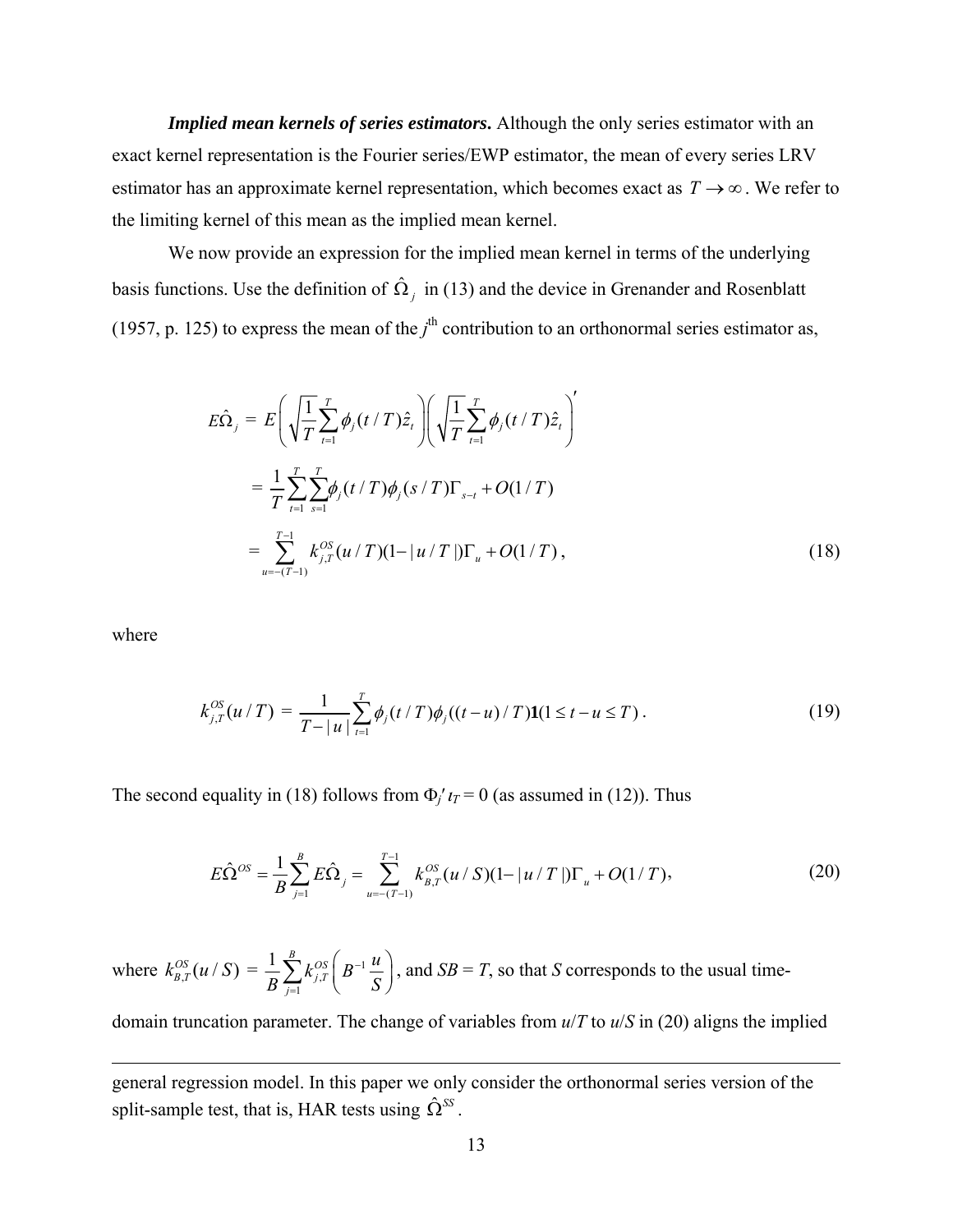mean kernel with the usual expression for kernels as a function of *u*/*S*, so that (20) matches (for example) Priestley (1981, eq. (6.2.120)); also see Brillinger (1975, eq. (5.8.6)). This definition and the fact that  $S = bT$  for kernel estimators motivates setting  $b = 1/B$  for orthonormal series estimators.

Asymptotically,  $\lim_{T\to\infty} k_{jT}^{OS} = k_j^{OS}$ , so the implied mean kernel generating function is,

$$
k_B^{OS}(\nu) = \frac{1}{B} \sum_{j=1}^{B} k_j^{OS}(B^{-1}\nu), \text{ where } k_j^{OS}(\nu) = \frac{1}{(1 - |\nu|)} \int_{\max(0,\nu)}^{\min(1,1+\nu)} \phi_j(s) \phi_j(s - \nu) ds. \tag{21}
$$

Note that  $k_B^{OS}(0) = 1$ .

Equations (20) and (21) show that the mean, and thus bias, of orthonormal series estimators have the same approximate form as kernel estimators, and that this form becomes exact as  $T \to \infty$ . Sections 3 and 4 below develop rejection-rate expansions and associated theoretical results under the large-*B* (i.e., small-*b*) sequence under which  $B \to \infty$ , and we accordingly define  $k^{OS}(\nu) = \lim_{B \to \infty} k_B^{OS}(\nu)$  for orthonormal series estimators.<sup>6</sup> Any expressions below for  $k^{OS}(\cdot)$  without the subscript *B* accordingly refer to these limiting implied mean kernels.

In the frequency domain, the implied mean kernels  $k_{B,T}^{OS}(u/S)$  for the Fourier, cosine, Legendre, and SS basis functions all concentrate their mass on low frequencies (Supplemental Figures S.1 and S.2). Interestingly, in the time domain the Legendre implied mean kernel is indistinguishable from the SS implied mean kernel near the origin, a result shown formally below; however, the Legendre kernel places weight on more distant autocovariances, whereas the SS mean kernel truncates. In the frequency domain both the Legendre and SS implied mean kernels have considerably more leakage than the Fourier and cosine kernels.

<sup>&</sup>lt;sup>6</sup> More formally, one can define  $k^{OS}(\cdot)$  as the limit of  $k_{B,T}^{OS}(\cdot)$  as  $B,T \to \infty$  s.t.  $B/T \to 0$  in the space  $L^2(-\infty, \infty)$  endowed with the sup metric, as implied by Assumptions 2 and 3 in Section 4. The validity of the sequential-limit definition given here in the text in the context of these jointlimit assumptions is verified formally in the proof of Theorem 1(i) in the Appendix, and this point is discussed further in Section 4.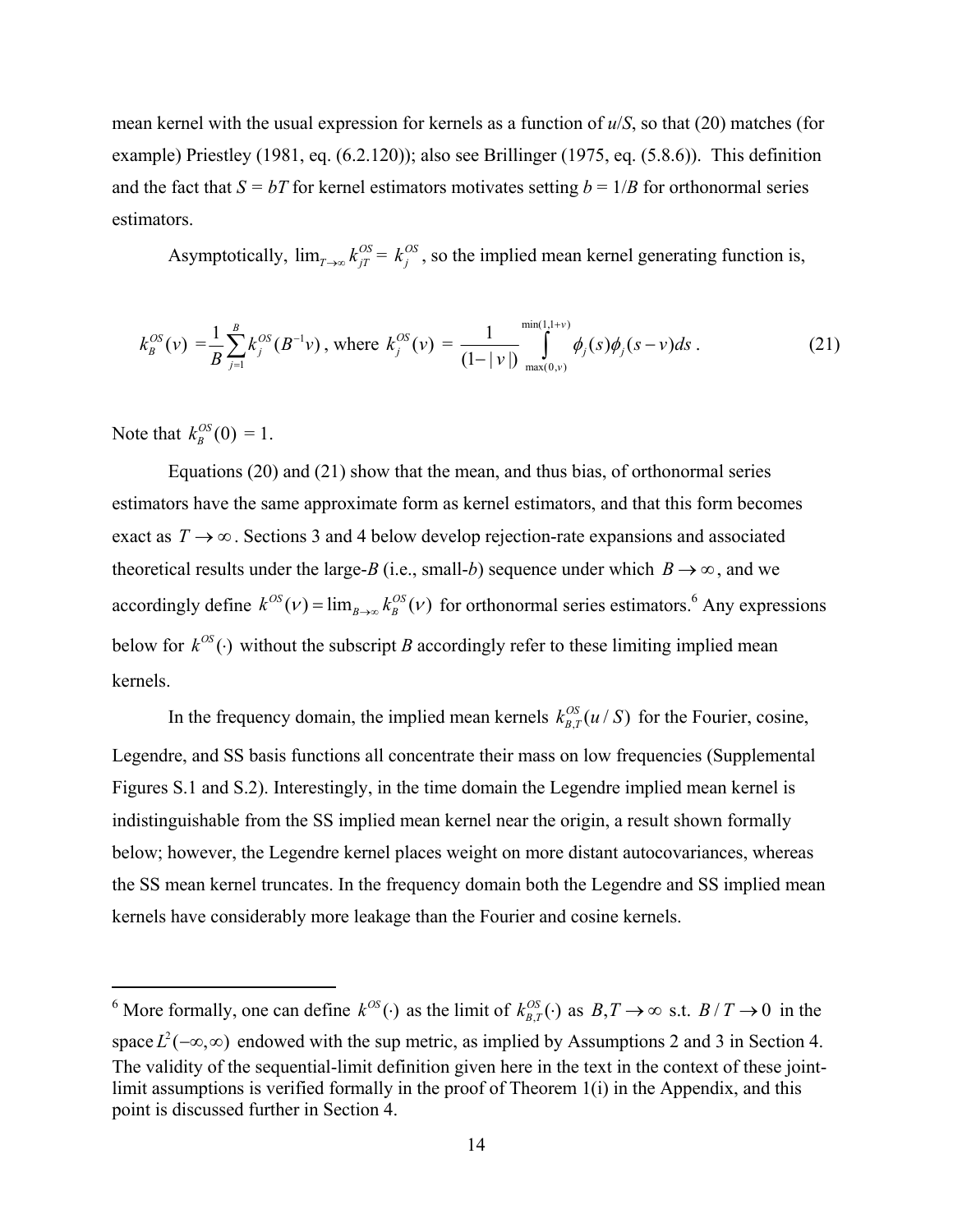#### **3. Summary of Fixed-***b* **Asymptotics and Small-***b* **Rejection Rate Expansions**

Following Jansson (2004), Sun, Phillips, and Jin (2008), and Sun (2013, 2014), we consider HAR tests evaluated using fixed-*b* asymptotic critical values, and approximate their rejection rates using "small-*b*" asymptotic expansions.

## **3.1 Fixed-***b* **asymptotics**

*Kernel estimators***.** The earliest fixed-*b* asymptotic results for kernel estimators were provided in the classical spectral density estimation literature for weighted periodogram (WP) estimators with truncated frequency-domain weights. For clarity, we begin with the scalar case. Consider  $\hat{\Omega}^{WP}$  in (9), let  $K_{iT} = K_T(2\pi j/T)$ , and suppose that  $K_{iT} = 0$  for  $j > B$  and that  $K_{iT} \to K_j$  as  $T \rightarrow \infty$ . These assumptions cover many important kernels when the frequency domain bandwidth *B* is fixed, including the QS, Parzen, and Daniell kernels (and thus the EWP estimator). For example, for the QS kernel,  $K_j = (3\pi B/2)^{-1}(1 - (j/B)^2)\mathbf{1}(j \leq B)$  and for the Daniell kernel  $K_i = (2\pi B)^{-1} \mathbf{1} (j \leq B)$ . Under these conditions, the first-order asymptotic distribution of  $\hat{\Omega}^{WP}$  is the weighted average of finitely many chi-squareds,

$$
\hat{\Omega}^{WP} \stackrel{d}{\longrightarrow} \left(2\pi \sum_{j=1}^{B/2} K_j \xi_j\right) \Omega \text{, where } \xi_j \text{ are i.i.d. } \chi^2/2 \text{ , } j = 1, \dots, B/2 \text{ ,}
$$
 (22)

see Brillinger (1981, p.145) and Priestley (1981, p. 466).

Kiefer and Vogelsang (2005) obtained the fixed-*b* asymptotic distribution for kernel estimators by working directly with the time-domain representation. They showed that,

$$
\hat{\Omega}^{SC} \stackrel{d}{\longrightarrow} \left( \int_{0}^{1} \int_{0}^{1} k \left( \frac{r-s}{b} \right) dV(r) dV(s) \right) \Omega , \tag{23}
$$

where *V* is a Brownian bridge. Sun (2014) applies Mercer's theorem to (23) to represent the limiting distribution of  $\hat{\Omega}^{SC}$  as a weighted average of infinitely many independent chi-squared random variables; his representation reduces to (22) for frequency-domain kernels for which  $K_i$  =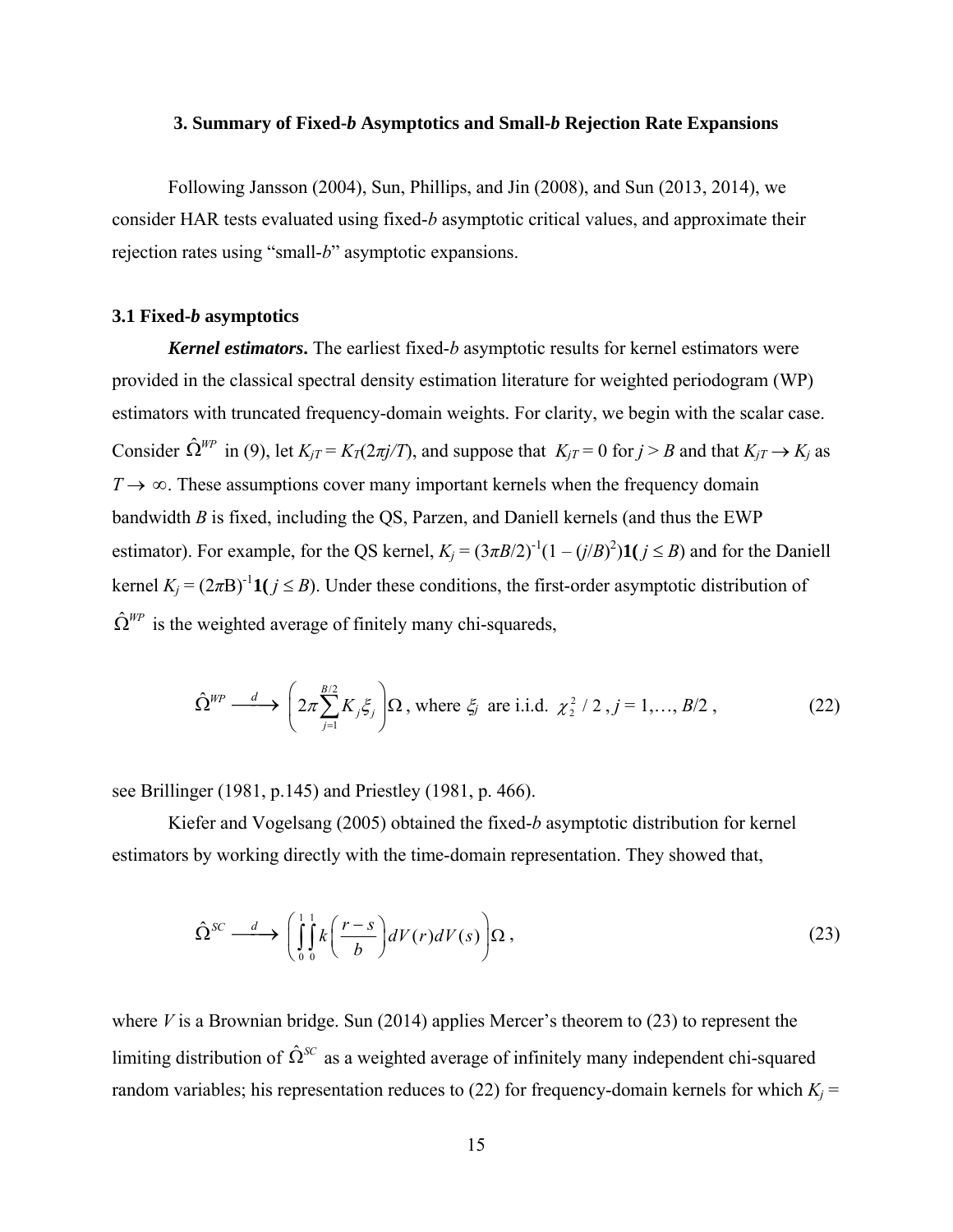$0, j > B/2$ . This weighted average has a  $\chi^2$  distribution if and only if *B*/2 of the weights equal 1 and the rest are zero. Thus the EWP/Daniell estimator is unique among WP and SC estimators in having a fixed-*b* asymptotic distribution that is  $(\chi^2 - B)\Omega$ .

To simplify computing fixed-*b* critical values for (22), Tukey (1949) proposed approximating the distribution in (22) by a chi-squared, specifically,

$$
\hat{\Omega}^{WP} \sim \left(\chi^2_{\nu}/\nu\right) \Omega \text{, where } \nu = \left(b \int_{-\infty}^{\infty} k^2(x) dx\right)^{-1},\tag{24}
$$

where *v* is the "equivalent degrees of freedom" of  $\hat{\Omega}^{WP}$ . This approximation is exact only for the EWP/Daniell estimator, for which  $v = B$ ,  $\int_{-\infty}^{\infty} k^2(x) dx = 1$ , and  $b = 1/B$ .

*Orthonormal series estimators*. If  $|\varphi_i|$  is bounded, then a standard central limit theorem for stationary processes shows that  $T^{-1/2} \sum_{t=1}^{T} \phi_j(t/T) z_t \xrightarrow{d} N(0,\Omega)$ , e.g. Sun (2013). For *B* fixed, it follows that  $\hat{\Omega}^{OS}$  in (13) has the fixed *B* asymptotic distribution,

$$
\hat{\Omega}^{OS} \longrightarrow \left(\frac{1}{B} \sum_{j=1}^{B} \zeta_j\right) \Omega \sim \left(\chi_B^2 / B\right) \Omega, \text{ where } \zeta_j \text{ are i.i.d. } \chi_1^2. \tag{25}
$$

For orthonormal series estimators, Tukey's approximation (24) to the asymptotic distribution holds exactly with  $v = B$ .

*Fixed-b distributions of HAR t-statistic***.** The fixed-*b* asymptotic distribution of the HAR test statistic obtains from the fixed-*b* limiting distributions of  $\hat{\Omega}$  and the asymptotically independent normal distribution of  $\sqrt{T}(\hat{\beta}-\beta)$ . In general, this distribution is nonstandard and requires tabulated critical values.

For LRV estimators with the chi-squared fixed-*b* asymptotic distribution in (25), the fixed-*b* asymptotic distribution is  $t_B$ . This result seems to date to Brillinger (1975, exercise 5.13.25), who considered the fixed-*B* EWP HAR test in the location model. An implication of the discussion in Section 3.1 is that the set of estimators with chi-squared fixed-*b* asymptotic distributions is the set of orthonormal series estimators. Thus, among the family of psd kernel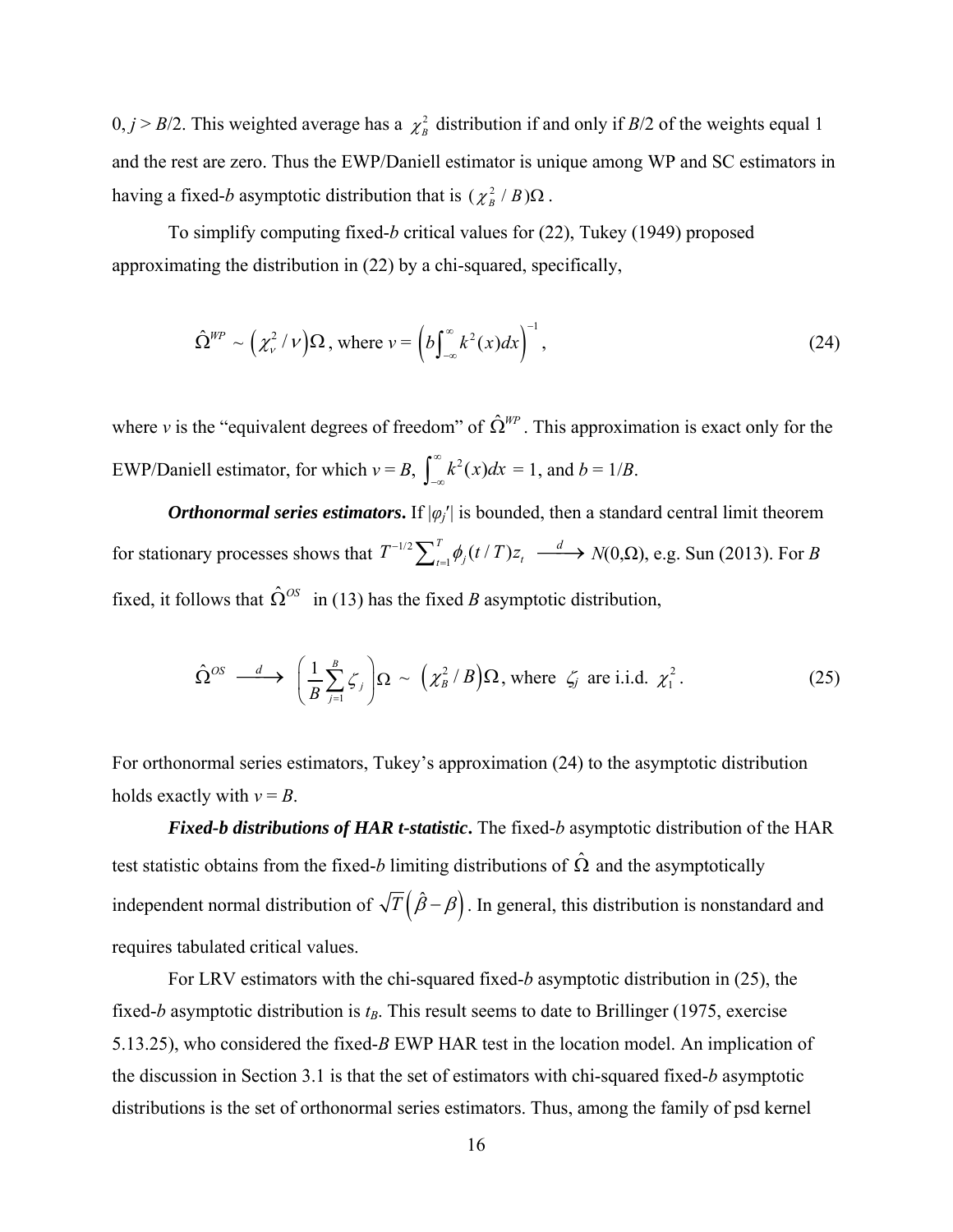and orthonormal series HAR tests considered in this paper, orthonormal series tests uniquely have exact asymptotic *tν* fixed-*b* distributions.

*Multivariate extension*. For general  $p \ge 1$ ,  $\hat{\Omega}^{OS}$  has the fixed *B* asymptotic distribution,

$$
\hat{\Omega}^{\alpha} \xrightarrow{d} \Omega^{1/2} \Xi \Omega^{1/2'}, \text{ where } \Xi \sim W_p(I, B), \tag{26}
$$

where  $W_p(I, B)$  denotes the standard Wishart distribution with dimension p and degrees of freedom *B*. Thus *m* times  $F_T$  in (5) will have an asymptotic Hotelling  $T^2$  distribution.

As in Stock and Watson (2008) and Sun (2013), it is convenient to rescale  $F_T$  so that it has a fixed-*b F* distribution. We therefore consider the rescaled *F* test,

$$
F_T^* = \frac{B - m + 1}{B} F_T \,. \tag{27}
$$

where  $F_T$  is given in (5). When  $F_T$  is evaluated using  $\hat{\Omega}^{OS}$ ,  $F_T^* \xrightarrow{d} F_{m,B-m+1}$ .

## **3.2 Small-***b* **Rejection Rate Expansions**

Velasco and Robinson (2001), Jansson (2004), Sun, Phillips, and Jin (2008), and Sun (2014) (among others) provide higher-order expansions of the rejection rate of HAR tests in the Gaussian location model using kernel LRV estimators for small-*b* sequences satisfying  $b \rightarrow 0$ , *T*  $\rightarrow \infty$ , and  $S_T = bT \rightarrow \infty$ . Sun (2013) provides small-*b* rejection rate expansions for orthonormal series HAR tests.

Like classical expansions of the MSE for spectral estimators, the expansions for kernel HAR tests depend on the kernel through the so-called Parzen characteristic exponent. We show below that the expansions for orthonormal series tests depend on the Parzen characteristic exponent of the implied mean kernel. The Parzen characteristic exponent *q* is the maximum integer such that

$$
k^{(q)}(0) = \lim_{x \to 0} \frac{1 - k(x)}{|x|^q} < \infty \tag{28}
$$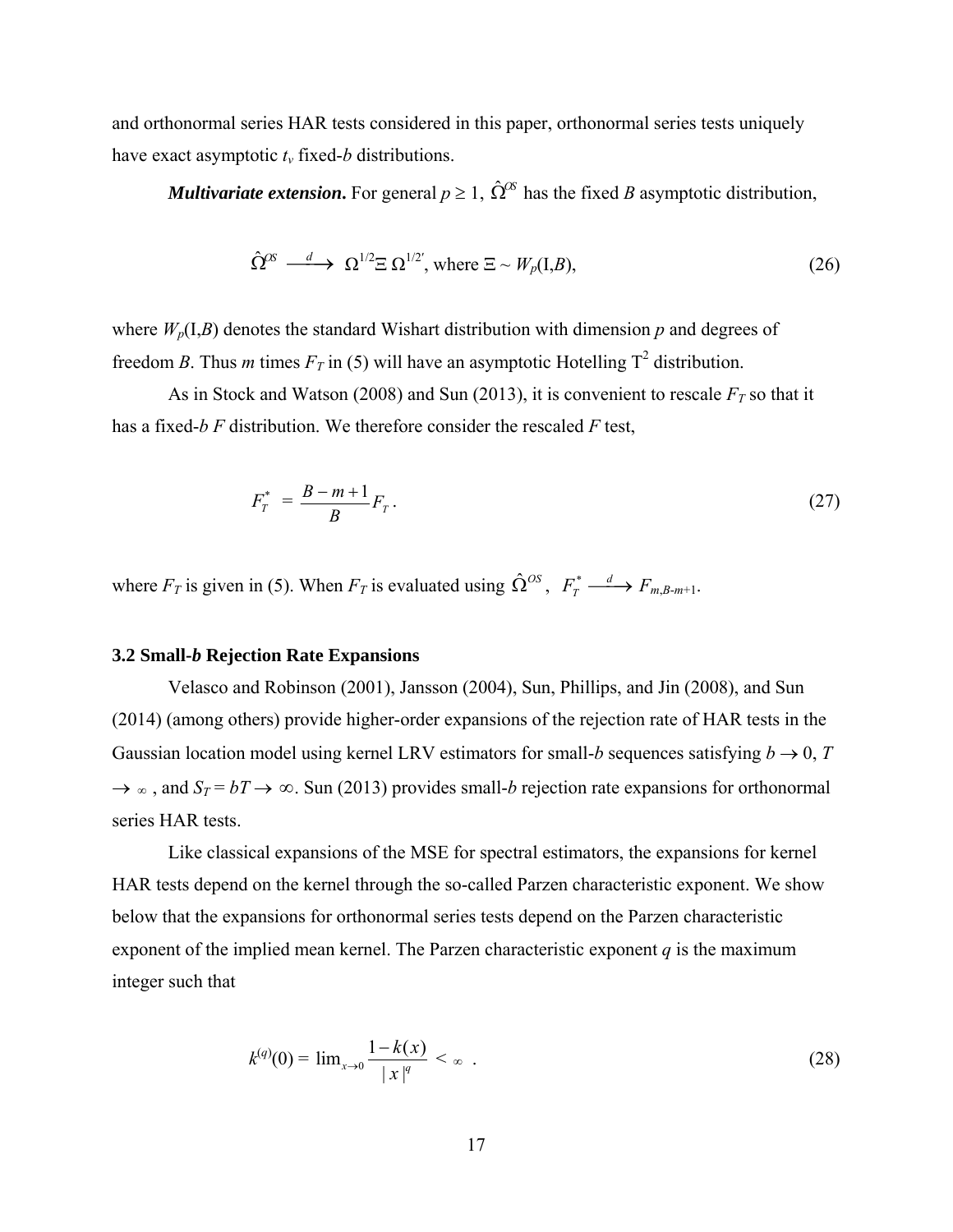The term  $k^{(q)}(0)$  is called the  $q^{\text{th}}$  generalized derivative of *k*, evaluated at the origin. For the Bartlett (Newey-West) kernel,  $q = 1$ , while for the OS and Daniell kernels,  $q = 2$ .

The expansions also depend on the Parzen generalized derivative of the spectral density at the origin. Define

$$
\omega^{(q)} = tr \left( m^{-1} \sum_{j=-\infty}^{\infty} |j|^q \Gamma_j \Omega^{-1} \right).
$$
 (29)

Without  $\Omega^{-1}$ , (29) is the trace of  $2\pi$  times the Parzen (1957) generalized  $q^{th}$  derivative of the spectral density at frequency zero;  $\omega^{(q)}$  normalizes this by  $2\pi$  times the spectral density at frequency zero. For the case  $m = 1$  and  $q = 2$ ,  $\omega^{(2)}$  is the negative of the ratio of the second derivative of the spectral density of  $z_t = x_{i}u_t$  at frequency zero to the value of the spectral density of *zt* at frequency zero. If *zt* follows a stationary AR(1) process with autoregressive coefficient *ρ*, then  $\omega^{(2)} = 2\rho/(1-\rho)^2$ .

Sun's (2013, 2014) small-*b* expansions of rejection rates for tests using fixed-*b* critical values play a central role in our analysis, so we summarize them here in unified notation. Let  $F_T^*$ denote the modified *F* statistic in (27), and let  $c_m^{\alpha}(b)$  denote the fixed-*b* asymptotic critical value for the level  $\alpha$  test with *m* degrees of freedom. In these expressions,  $k$  refers to the kernel or implied mean kernel, where for orthonormal series estimators  $b = 1/B$ . The asymptotic expansion of the null rejection rate is

$$
\Pr_0\Big[F_T^* > c_m^{\alpha}(b)\Big] = \alpha + G'_m(\chi_m^{\alpha})\chi_m^{\alpha}\omega^{(q)}k^{(q)}(0)(bT)^{-q} + o(b) + o\Big((bT)^{-q}\Big),\tag{30}
$$

where  $G_m$  is the chi-squared cdf with *m* degrees of freedom,  $G'_m$  is the first derivative of  $G_m$ , and  $\chi_m^{\alpha}$  is the 1- $\alpha$  quantile of  $G_m$ . As discussed in Sun (2013, 2014) and in the proof of Theorem 1 in the Appendix, the term in  $(bT)^{-q}$  in (30) arises from the bias of the LRV estimator.

Under the local alternative  $\delta = T^{1/2} \Omega^{-1/2} \Sigma_{XX} \beta$ , the rejection rate using the fixed-*b* critical value has the expansion,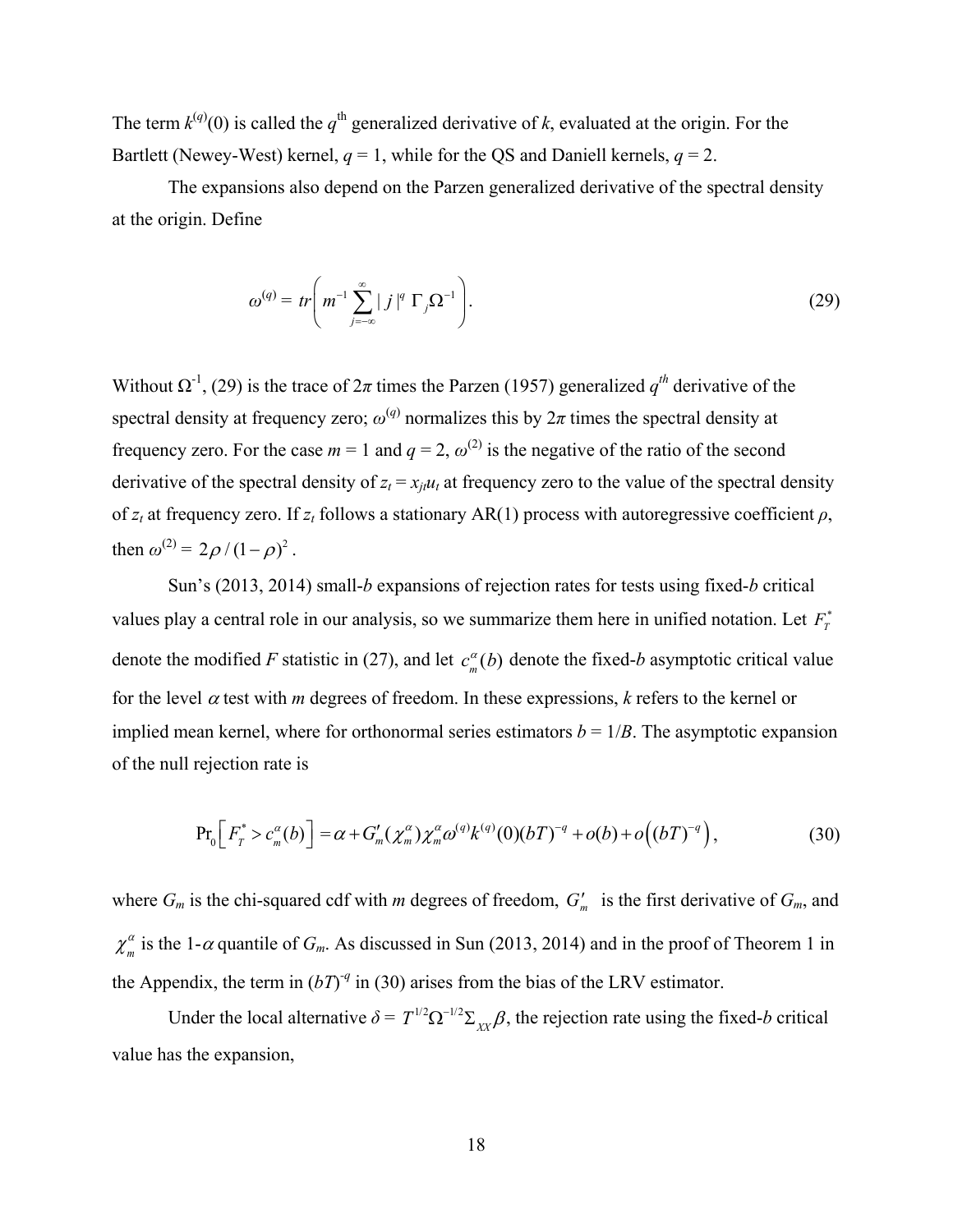$$
\Pr_{\delta}\left[F_{T}^{*} > c_{m}^{\alpha}(b)\right] = [1 - G_{m,\delta^{2}}(\chi_{m}^{\alpha})] + G'_{m,\delta^{2}}(\chi_{m}^{\alpha})\chi_{m}^{\alpha}\omega^{(q)}k^{(q)}(0)(bT)^{-q} - \frac{1}{2}\delta^{2}G'_{m+2,\delta^{2}}(\chi_{m}^{\alpha})\chi_{m}^{\alpha}v^{-1} + o(b) + o\left((bT)^{-q}\right), \tag{31}
$$

where  $G_{m,\delta^2}$  is the noncentral chi-squared cdf with *m* degrees of freedom and noncentrality parameter  $\delta^2$ ,  $G'_{m,\delta^2}$  is its first derivative, and  $v = \left(b \int_{-\infty}^{\infty} k^2(x) dx\right)^{-1}$  for kernel estimators and  $v =$  $1/b$  for orthonormal series estimators.<sup>7</sup> This expression depends on both the bias of the LRV estimator, as reflected in the second term on the right hand side of (31), and on its variance, as reflected in the third term (the term in  $v^{-1}$ ). This latter term is the power loss analogous to that from using a *t* distribution when the variance is estimated in the i.i.d. location model, relative to Gaussian inference with a known variance.

# **4. Main Results**

This section provides our theoretical results describing the size and size-adjusted power. The class of tests considered is comprised of tests using psd kernel LRV estimators and tests using orthonormal series LRV estimators. Unless stated otherwise, all HAR tests are evaluated using fixed-*b* critical values.

## **4.1 Assumptions**

We make the following assumptions throughout, which restate assumptions in Sun (2013, 2014) and derive from and extend those in Sun, Phillips, and Jin (2008) and Velasco and Robinson (2001).

Throughout, we refer to the  $O((bT)^{-q})$  term in (30) as the higher-order size distortion, and to this term plus  $\alpha$  as the higher-order size. For kernel estimators,  $k$  refers to the kernel. For

 $<sup>7</sup>$  As noted below, these expressions hold in the context of the Gaussian location model. In a</sup> slightly more general Gaussian GMM setting, equation (31) would include a term in  $O(\log T/\sqrt{T})$ , but as in Sun (2014) this term would not depend on *b* and can therefore be ignored for our purposes.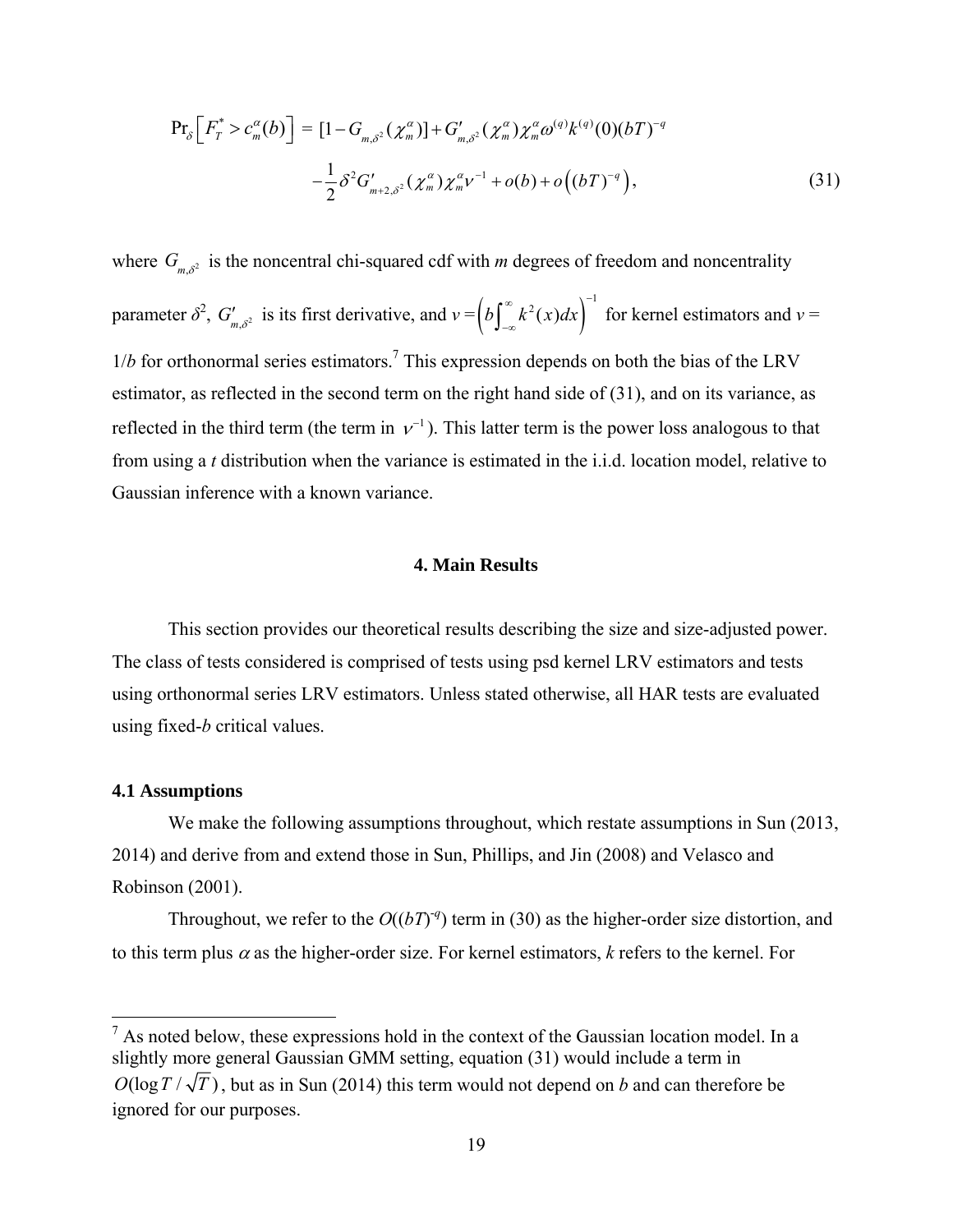orthonormal series estimators, *k* refers to the implied mean kernel, for which  $b = 1/B$ . For both families of tests, *q* is the Parzen characteristic exponent of the kernel or implied mean kernel.

#### Assumption 1 (stochastic processes).

(a) The spectral density of  $z_t$ , denoted  $s_1(\omega)$  at frequency  $\omega$ , is twice continuously differentiable, and  $0 < s<sub>z</sub> (\omega) < \infty$  in a neighborhood around  $\omega = 0$ .

(b) 
$$
\sum_{u=-\infty}^{\infty} |u|^r |\Gamma_u| < \infty \text{ for } r \in [0, 2+\delta], \text{ for some } \delta > 0.
$$

- (c) A functional central limit theorem holds for  $z_i$ :  $T^{-1/2} \sum_{t=1}^{1/2}$  $\sum_{t=1}^{[T\lambda]} z_t \longrightarrow \Omega^{1/2} W_p(\lambda)$ , where [.] is the greatest lesser integer function and  $W_p$  is a *p*-dimensional standard Brownian motion on the unit interval.
- (d)  $z_t$  is a stationary Gaussian process, and it is generated according to the multivariate location model (7).

Assumption 2 (kernels). The kernels  $k(v)$ :  $\mathbb{R} \rightarrow [-1,1]$  are piecewise smooth, satisfy  $k(v)$  $= k(-v), k(0) = 1, \quad |v| k(v) dv$ ∞  $\int_{-\infty}^{\infty} |v| k(v) dv < \infty$ , and have Parzen characteristic exponent  $q \ge 1$ .

Assumption 3 (orthonormal series). The orthonormal series  $\{\varphi_j\} \in L^2[0,1]$  have three continuous derivatives,  $j = 1, ..., B$ , such that the *n*<sup>th</sup> derivative  $\phi_j^{(n)}(x)$  is  $O(j^n)$ , and their limiting implied mean kernels satisfy Assumption 2.

Assumption 4 (rates). The sequence *b* is assumed to satisfy,  $b^qT^{q-1} + (bT)^{-1} \rightarrow 0$ .

Assumptions 1(a)-(c) provide conditions under which the bias expressions and fixed-*b* distributions hold. Assumption 1(a) (or (b)) further implies that  $\omega^{(q)}$  in (29) is finite for  $q \le 2$ .

Assumption 1(d) assumes the multivariate Gaussian location model.

Assumption 2 states standard conditions on kernel estimators.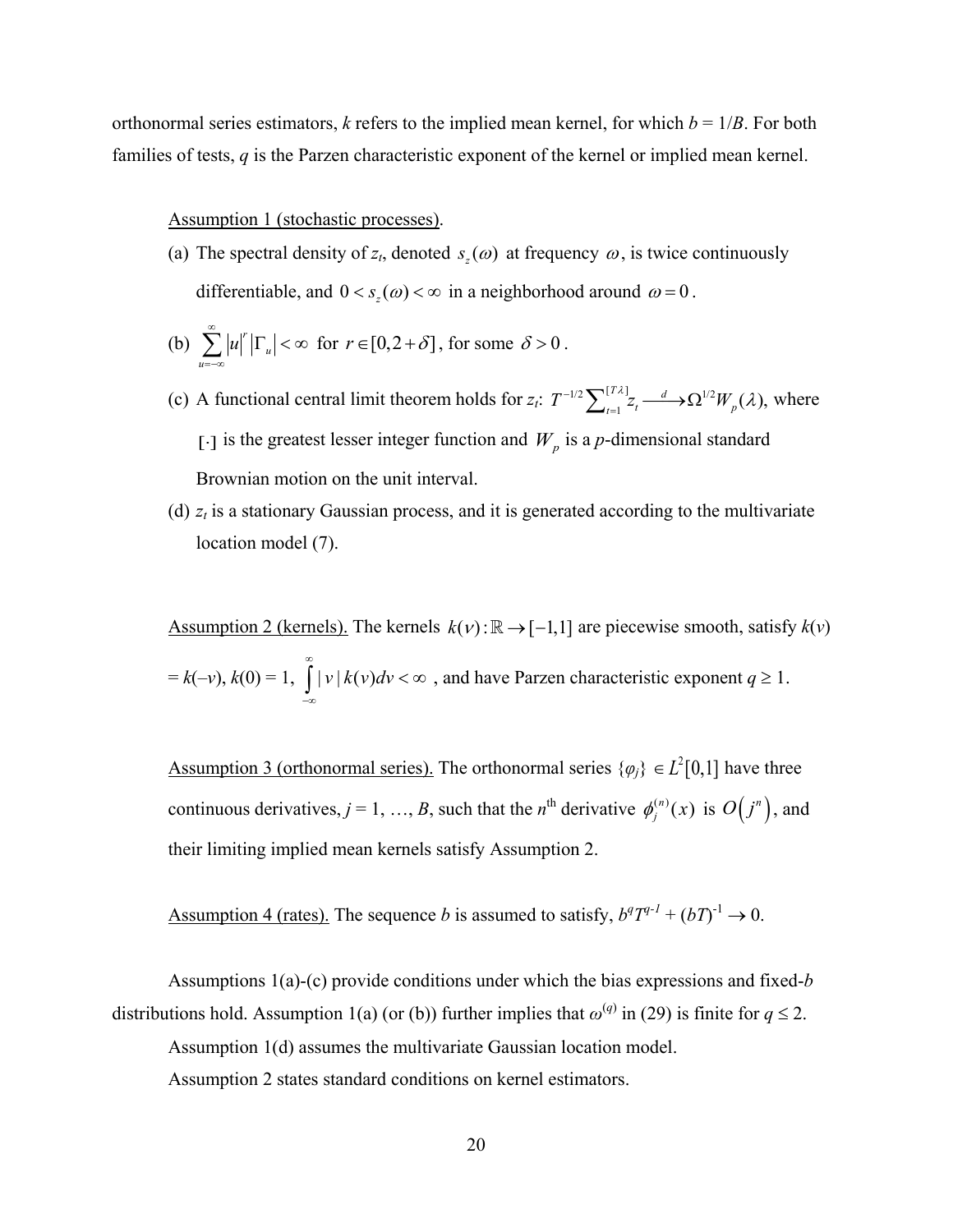Assumption 3 strengthens slightly the conditions in Sun's (2013) Assumption 3.1 so that the basis functions have three derivatives, each of the order  $j<sup>n</sup>$ . All basis functions discussed above aside from the SS basis functions meet this assumption, so the SS basis functions are treated separately. The further assumption that the basis functions' implied mean kernels meet Assumption 2 is not restrictive, as it follows directly from the form of the implied mean kernel in (21).

Assumption 4 is stronger than needed for some of the results. For example the expansions for kernel HAR tests in Sun, Phillips, and Jin (2008) require only that  $b \to 0$  and  $bT \to \infty$  (i.e., *b*  $+(bT)^{-1} \rightarrow 0$ ), which are implied by Assumption 4. The more restrictive rate condition in Assumption 4 is used to express the expansions for orthonormal series estimators in terms of the implied mean kernel when  $q = 2$ .

#### **4.2 Results**

Theorems 1-5 and Corollary 1 provide our main theoretical results.

*Theorem 1.* Under Assumptions 1–4,

(i) For orthonormal series estimators, the scaled asymptotic bias of the LRV estimate is,

$$
\left(E\hat{\Omega}^{OS} - \Omega\right)\Omega^{-1} = -\left(\frac{B}{T}\right)^q k^{OS(q)}(0) \sum_{j=-\infty}^{\infty} |j|^q \Gamma_j \Omega^{-1} + o\left(\left(\frac{B}{T}\right)^q\right),\tag{32}
$$

with 
$$
k^{OS(1)}(0) = \lim_{B \to \infty} \frac{1}{B^2} \sum_{j=1}^{B} \frac{\phi_j(0)^2 + \phi_j(1)^2}{2}
$$
 and  $k^{OS(2)}(0) = -\lim_{B \to \infty} \frac{1}{B^3} \sum_{j=1}^{B} \frac{\int_0^1 \phi_j(s) \phi_j''(s) ds}{2}$ .

If  $k^{OS(1)}(0) \neq 0$ , then  $q = 1$ ; otherwise,  $q = 2$ .

(ii) For both psd kernel and orthonormal series HAR tests, the small-*b* asymptotic expansions (30) and (31) apply. These expansions also hold for the SS series estimator although it does not satisfy Assumption 3.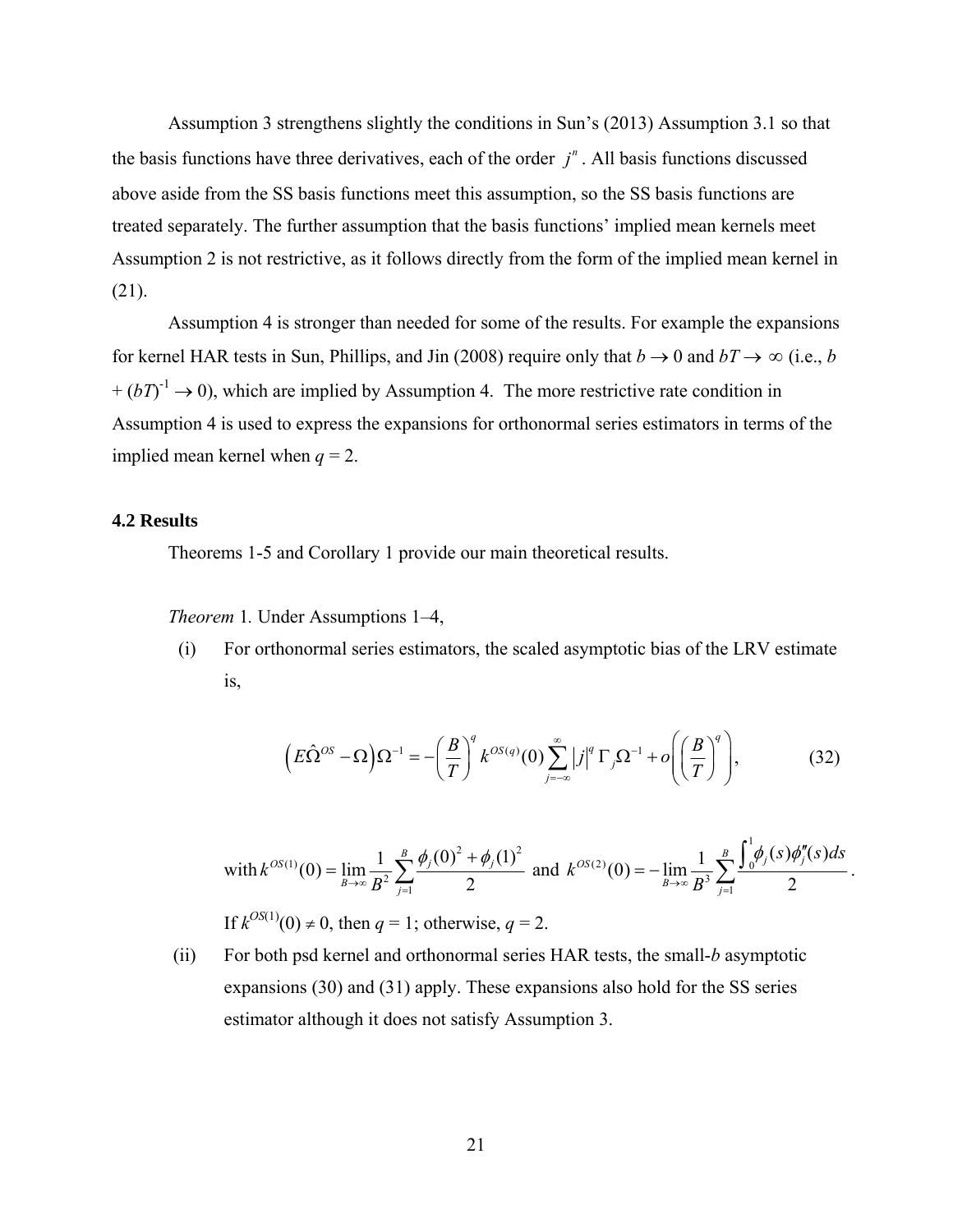*Theorem 2.* Let  $c_{m,T}^{\alpha}(b)$  be the size-adjusted fixed-*b* critical value, that is, the critical value such that  $Pr_0 \left[ F_T^* > c_{m,T}^{\alpha}(b) \right] = \alpha + o(b) + o((bT)^{-q})$ , and assume that Assumptions 1-4 hold. Then for a test that is either a psd kernel HAR test or an orthonormal series HAR test,

$$
c_{m,T}^{\alpha}(b) = \left[1 + \omega^{(q)} k^{(q)}(0) (bT)^{-q}\right] c_m^{\alpha}(b), \qquad (33)
$$

and the higher order size-adjusted power of the test is,

$$
\Pr_{\delta} \left[ F_r^* > c_{m,T}^{\alpha}(b) \right] = \left[ 1 - G_{m,\delta^2}(\chi_m^{\alpha}) \right] - \frac{1}{2} \delta^2 G'_{(m+2),\delta^2}(\chi_m^{\alpha}) \chi_m^{\alpha} \nu^{-1} + o(b) + o\left( (bT)^{-q} \right). \tag{34}
$$

*Theorem 3.* Consider two tests  $F_1^*$  and  $F_2^*$  based on different kernels or implied mean kernels with the same value of *q*, which have equivalent degrees of freedom respectively given by  $v_1$  and  $v_2$ , and which have fixed-*b* critical values respectively given by  $c1_m^{\alpha}(b_1)$ and  $c2_{m}^{\alpha}(b_2)$ . Choose  $b_1$  and  $b_2$  such that  $F_1^*$  and  $F_2^*$  have the same higher-order size. Then, under Assumptions 1-4, the difference between their higher-order rejection rates under the local alternative  $\delta$  is,

$$
\Pr_{\delta} [ F_{1T}^* > c 1_m^{\alpha} (b_1) ] - \Pr_{\delta} [ F_{2T}^* > c 2_m^{\alpha} (b_s) ] = \frac{1}{2} \delta^2 G'_{(m+2),\delta^2} (\chi_m^{\alpha}) \chi_m^{\alpha} \Big( v_2^{-1} - v_1^{-1} \Big) + o(b_1) + o((b_1 T)^{-q}) + o(b_2) + o((b_2 T)^{-q}).
$$
 (35)

Our main results concern the tradeoff between size and size-adjusted power. The size distortion  $\Delta_S$  of the candidate test is,

$$
\Delta_S = \Pr_0 \left[ F_T^* > c_m^{\alpha}(b) \right] - \alpha \,. \tag{36}
$$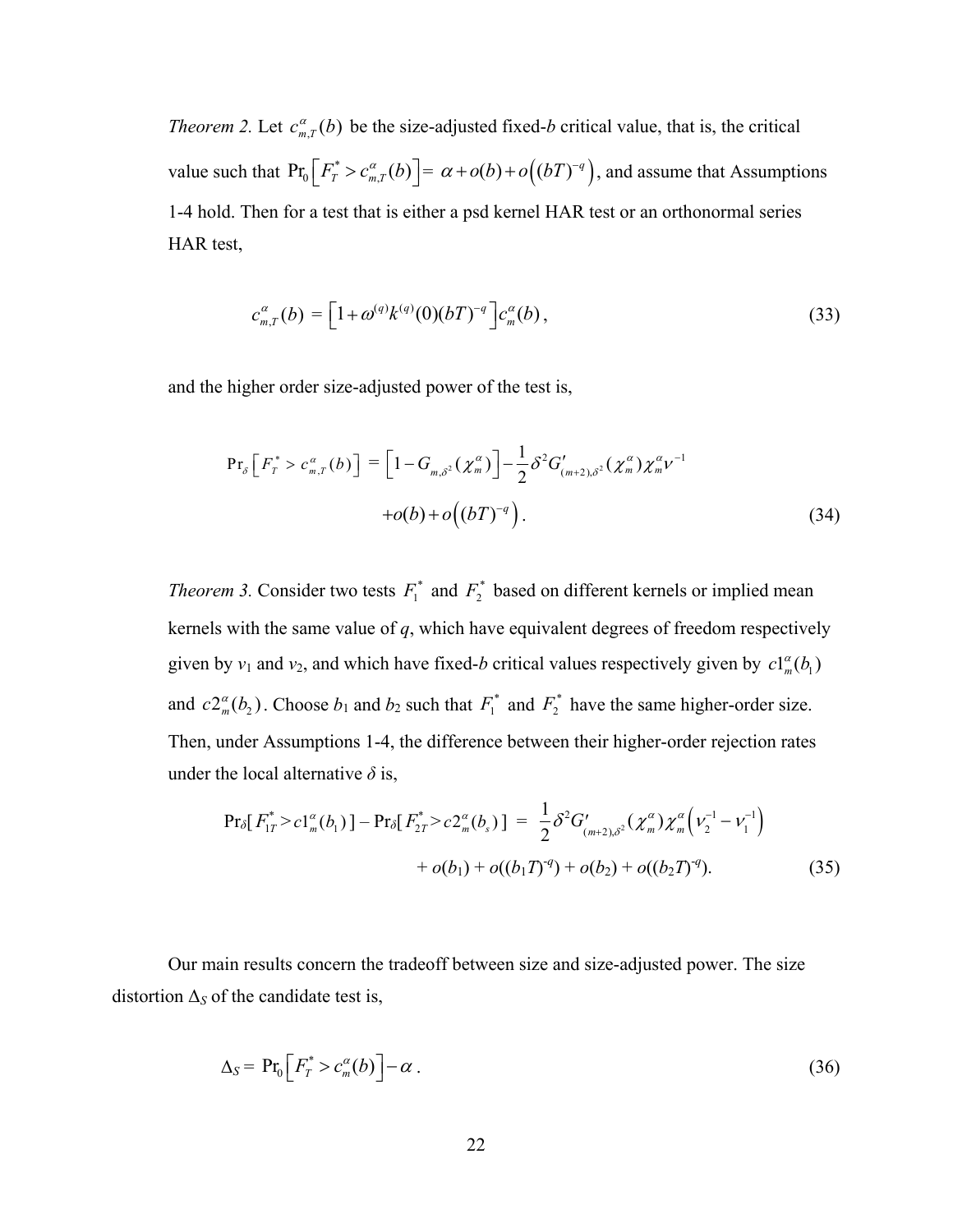The power of the oracle test, in which  $\Omega$  is known, is  $1 - G_{m,\delta^2}(\chi_m^{\alpha})$ . Let  $\Delta_P(\delta)$  denote the power loss of the candidate test, compared to the oracle test, under the local alternative *δ*, and let  $\Delta_P^{\text{max}}$  denote the maximum such power loss, so that  $\Delta_P^{\text{max}}$  is the maximum gap between the power curves of the oracle test and the candidate test. Then,

$$
\Delta_P(\delta) = \left[1 - G_{m,\delta^2}(\chi_m^{\alpha})\right] - \Pr_{\delta}\left[F_T^* > c_{m,T}^{\alpha}(b)\right], \text{ and} \tag{37}
$$

$$
\Delta_P^{\max} = \sup_{\delta} \Delta_p(\delta). \tag{38}
$$

Because *ν* can be expressed in terms of *b* for both families of tests, equations (30) and (34) constitute a pair of parametric equations that determine  $\Delta_S$  and  $\Delta_P$  for a given sequence *b*. Both expressions are monotonic in *b* so the sequence *b* can be eliminated to obtain expressions for the higher-order tradeoff between the size and power of a given test. The manner in which *b* enters into those two expressions restricts the rate of the sequence *b* such that  $\Delta_S$  and  $\Delta_P$  are of the same order. Corollary 1 provides that restriction, which meets Assumption 4, and which is then used in Theorem 4 to provide the higher-order tradeoff between size and power.

*Corollary 1.*  $\Delta_P(\delta)$  and  $\Delta_S$  are of the same asymptotic order if and only if  $b \sim CT^{-q+1}$  $b \sim CT^{-\frac{q}{q+1}}$  for some positive constant *C*.

*Theorem* 4. For a given HAR test evaluated using fixed-*b* critical values, if  $q+1$  $b^q$   $T \rightarrow C$  $^{+}$  $\rightarrow$  C as in Corollary 1, then:

(i) The small-*b* asymptotic tradeoff between the size distortion  $\Delta_S$  and the power loss against the local alternative  $\delta$  is,

$$
T\Delta_p(\delta)|\Delta_s|^{1/q} = a_{m,\alpha,q}(\delta) \bigg[ \big(k^{(q)}(0)\big)^{1/q} \int_{-\infty}^{\infty} k^2(x) dx \bigg] \bigg| \omega^{(q)} \bigg|^{1/q} + o(1) \tag{39}
$$

for kernel tests, and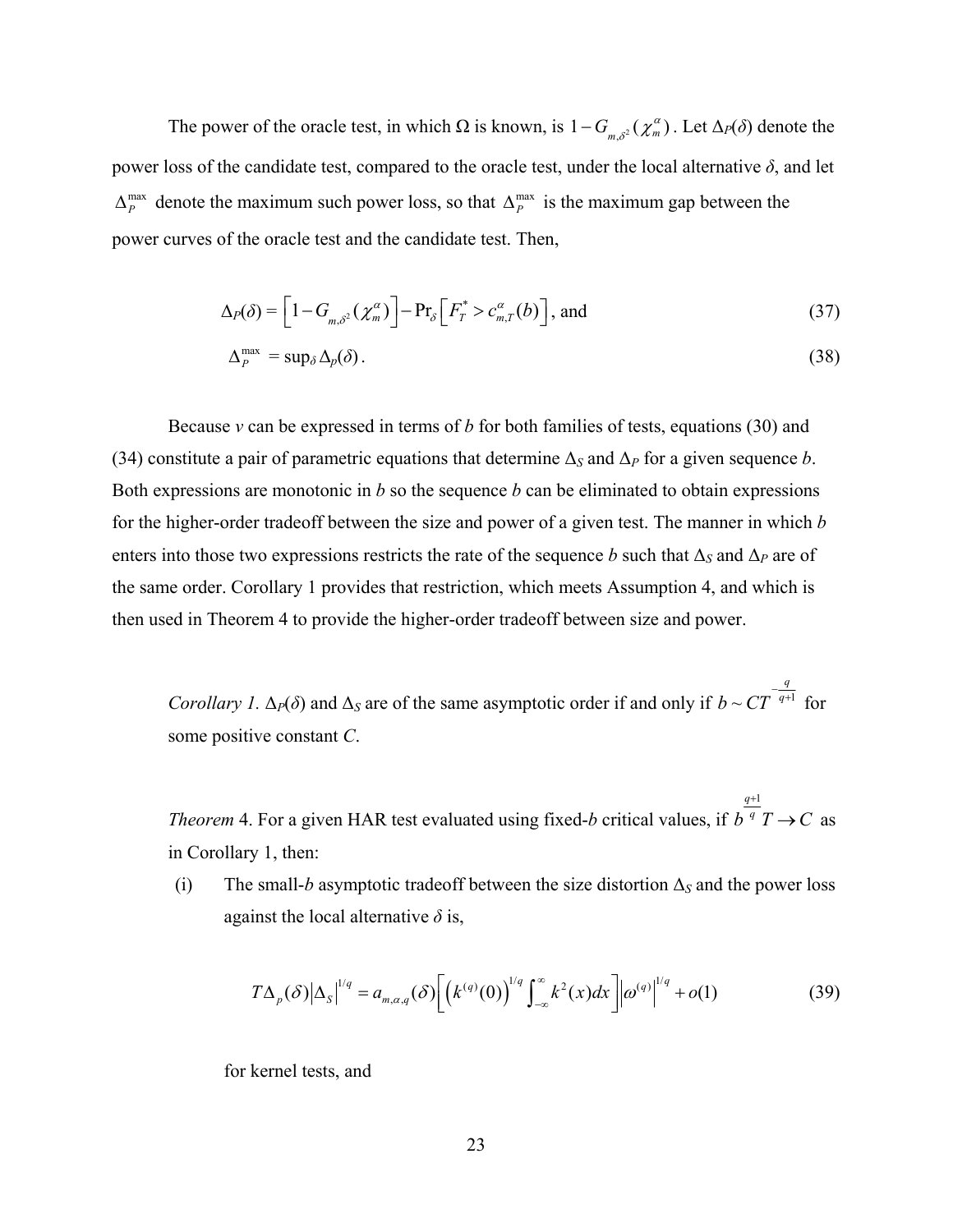$$
T\Delta_p(\delta)|\Delta_s|^{1/q} = a_{m,\alpha,q}(\delta)\left(k^{(q)}(0)\right)^{1/q} \left|\omega^{(q)}\right|^{1/q} + o(1)
$$
\n(40)

for orthonormal series tests, where in both cases  $a_{m,\alpha,q}(\delta)$  =

 $\frac{1}{2} \delta^2 G'_{(m+2),\delta^2}(\chi_m^{\alpha}) \chi_m^{\alpha} \left(G'_m(\chi_m^{\alpha})\chi_m^{\alpha}\right)^{1/q}$  $\delta^2 G'_{(m+2),\delta^2}(\chi_m^{\alpha})\chi_m^{\alpha} (G'_{m}(\chi_m^{\alpha})\chi_m^{\alpha})^{\alpha}$ , and k is the kernel or implied mean kernel.

(ii) The small-*b* asymptotic tradeoff between  $\Delta_S$  and the maximum power loss  $\Delta_P^{\text{max}}$  is,

$$
T\Delta_p^{\max}\left|\Delta_S\right|^{1/q} = \overline{a}_{m,\alpha,q} \left[ \left(k^{(q)}(0)\right)^{1/q} \int_{-\infty}^{\infty} k^2(x) dx \right] \left|\omega^{(q)}\right|^{1/q} + o(1) \tag{41}
$$

for kernel tests, and

$$
T\Delta_p^{\max} |\Delta_S|^{1/q} = \overline{a}_{m,\alpha,q} (k^{(q)}(0))^{1/q} |\omega^{(q)}|^{1/q} + o(1)
$$
 (42)

for orthonormal series tests, where in both cases  $\overline{a}_{m,\alpha,q} = \sup_{\delta} a_{m,\alpha,q}(\delta)$ .

(iii) The size/power tradeoffs of tests based on LRV estimators with Parzen characteristic exponent  $q = 2$  dominate the tradeoffs for tests with  $q = 1$ , both within and across the two families of tests.

Theorem 5 provides the size/power frontier, which is the envelope of the tradeoffs given in Theorem 4.

*Theorem* 5.

(i) For psd kernel and orthonormal series HAR tests, under the sequence for *b* in Corollary 1,

$$
T\Delta_P^{\max}\sqrt{\frac{\Delta_S}{\omega^{(2)}}} \ge \frac{3\pi\sqrt{10}}{25}\overline{a}_{m,\alpha,2} + o(1)
$$
\n(43)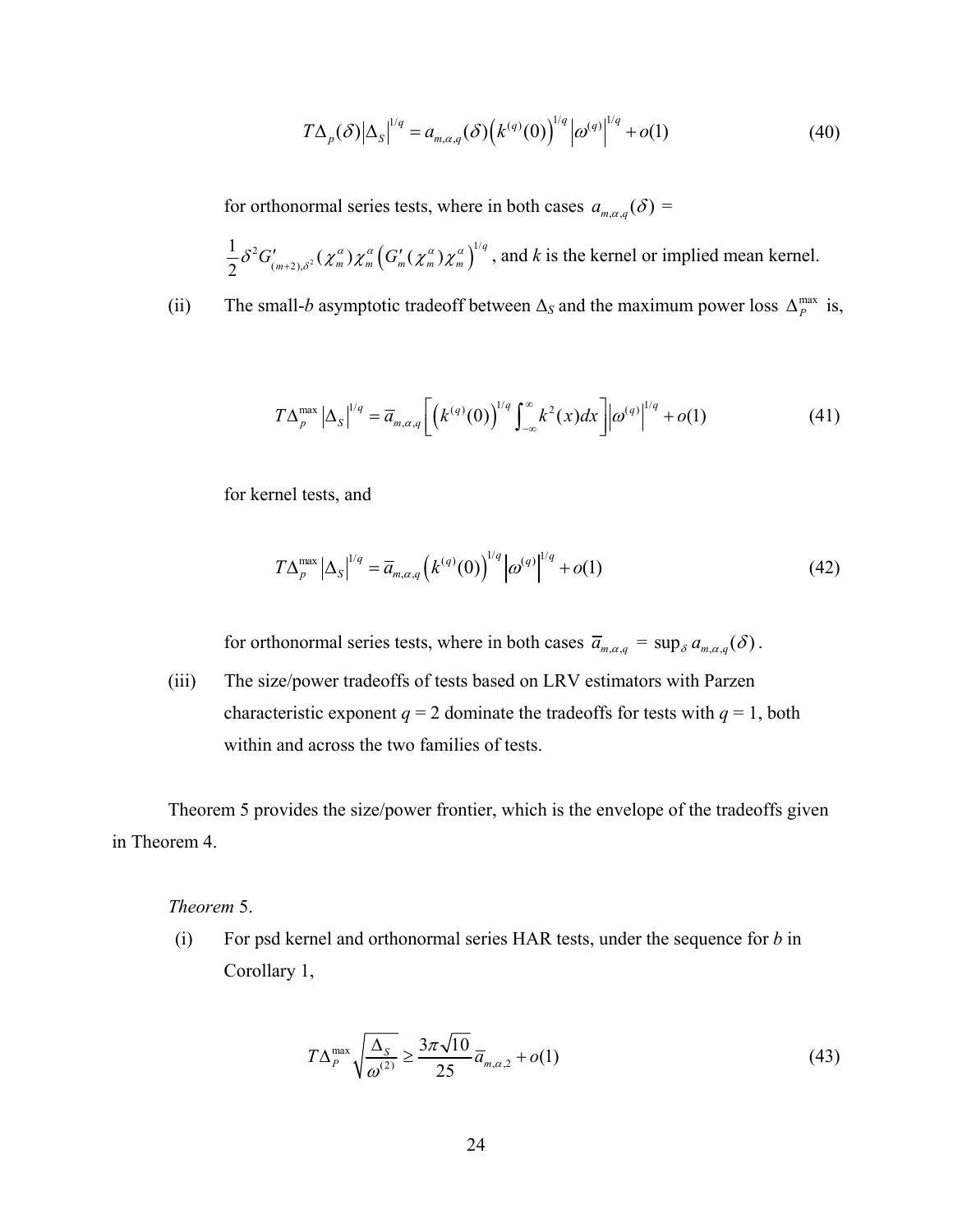where  $\bar{a}_{m,\alpha,2}$  is given in Theorem 4. This frontier is achieved by the QS kernel. For tests with  $\alpha = .05$ ,  $\overline{a}_{m,\alpha,2} 3\pi \sqrt{10} / 25 \approx 0.3368$  for  $m = 1$ ,  $\overline{a}_{m,\alpha,2} 3\pi \sqrt{10} / 25 \approx$ 0.6460 for  $m = 2$ , and  $\overline{a}_{m \alpha 2} 3\pi \sqrt{10} / 25 \approx 0.9491$  for  $m = 3$ .

(ii) For psd kernel and orthonormal series HAR tests with exact *t*- and *F*- asymptotic fixed-*b* distributions, under the sequence for *b* in Corollary 1,

$$
T\Delta_P^{\max} \sqrt{\frac{\Delta_S}{\omega^{(2)}}} \ge \frac{\pi}{\sqrt{6}} \overline{a}_{m,\alpha,2} + o(1) \text{ (exact } t \text{ or } F \text{ critical values).}
$$
 (44)

This frontier is achieved by the EWP test. For  $\alpha = .05$ ,  $\overline{a}_{m,\alpha,2}\pi / \sqrt{6} \approx 0.3623$  for  $m = 1, \overline{a}_{m,\alpha,2}\pi / \sqrt{6} \approx 0.6950$  for  $m = 2$ , and  $\overline{a}_{m,\alpha,2}\pi / \sqrt{6} \approx 1.0211$  for  $m = 3$ .

# **4.3 Remarks**

- 1. For a given  $\alpha$  and  $m$ , the frontier depends only on the sample size and the average curvature of the spectral density at frequency zero. As a result, the scaled fixed-*b* frontier plotted in Figure 1 is universal and applies to all psd kernel and orthonormal series HAR tests evaluated using fixed-*b* critical values under the asymptotic sequence given in Corollary 1. The frontier furthermore applies to all processes satisfying Assumption 1. In practice, the quality of this approximation to the frontier presumably depends on the properties of the stochastic process and on the sample size, and this quality is explored in the Monte Carlo analysis in the next section.
- 2. The sequence given in Corollary 1,  $b \sim CT^{-q+1}$  $b \sim CT^{\frac{q}{q+1}}$ , is of the same order as the sequence found in Sun, Phillips, and Jin (2008) and Sun (2014) to minimize a weighted average of type I and type II testing errors in the case that  $\Delta$ <sub>*S*</sub> > 0. Although we derive the frontier only for this sequence, we conjecture that it holds more generally. Inspection of the proof reveals that strengthening terms in  $o(b)$  and  $o((bT)^{-q})$  in the underlying Edgeworth expansions, to *O* of any higher order, would broaden the range of sequences for which this frontier holds. This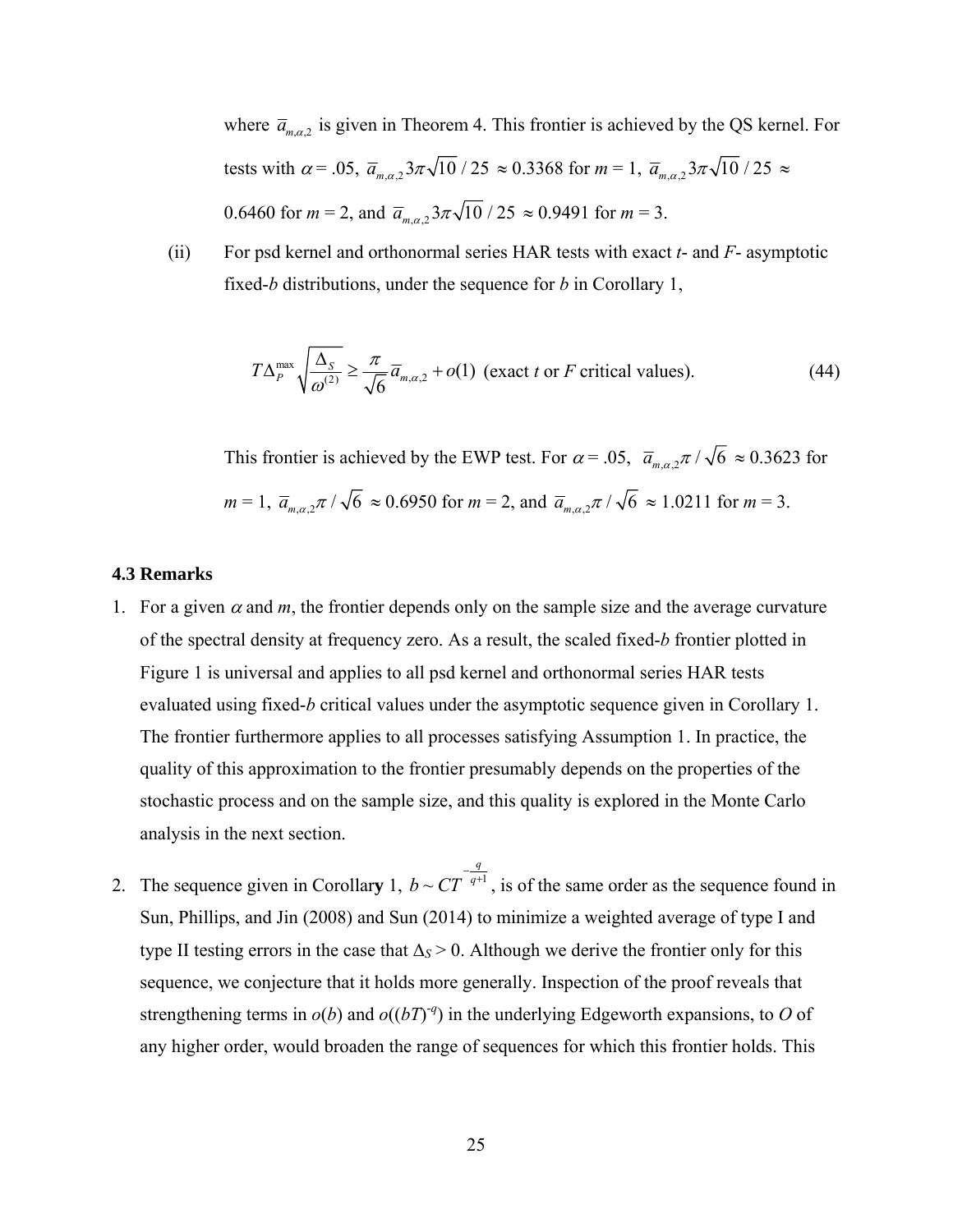conjecture is supported by the generally good ability of the frontier to describe simulation results as discussed below.

- 3. Because the sign of the size distortion and the sign of  $\omega^{(2)}$  are the same, the absolute values in (41) are eliminated in Theorem 5 by expressing the tradeoff for  $q = 2$  tests in terms of the ratio  $\Delta s/\omega^{(2)}$ , which in the case  $m = 1$  yields (1).
- 4. To gain some intuition into the overall frontier (43), note that the frontier for kernel tests is achieved by the  $q = 2$  HAR test for which the term  $\sqrt{k^{(2)}(0)} \int_{-\infty}^{\infty} k^2(x) dx$  in (41) is minimized. This minimization problem turns out to be the same problem that gives rise to the QS/Bartlett-Priestley-Epanechnikov kernel (Priestley (1981, pp. 569-70)), for which  $\sqrt{k^{(2)}(0)} \int_{-\infty}^{\infty} k^2(x) dx = 3\pi \sqrt{10} / 25$ . This frontier then can be shown to dominate the frontier for orthonormal series tests (see Remark 5 below), so that it is in fact the overall frontier across both families.
- 5. The proof for the restricted frontier in part (b) entails expressing a candidate set of  $q = 2$ orthogonal series in terms of Fourier coefficients, computing their implied value of  $\sqrt{k^{(2)}(0)}$ , and concluding that it must be larger than the orthogonal series that places all weight on the first *B*/2 Fourier terms. But that dominating series delivers the Daniell kernel, that is, the EWP estimator.
- 6. The price one must pay for the convenience of exact *t* or *F* fixed-*b* critical values can be computed from Theorem 3 by letting  $F_1$  be the QS test and  $F_2$  be EWP. Suppose the EWP test is computed using *B*/2 periodogram ordinates (*B* Fourier basis functions). Then, from (35), the power cost of using EWP relative to the higher-order best test (QS) with the same higher-order size is, neglecting the remainder terms,

$$
Pr_{\delta}[F_{\varrho S,T}^{*} > c_{\text{QS},\alpha}(b_{\text{QS}})] - Pr_{\delta}[F_{\text{EWP},T}^{*} > c_{\text{EWP},\alpha}(b_{\text{EWP}})] \approx \frac{1}{2} \delta^{2} G'_{(m+2),\delta^{2}}(\chi_{m}^{\alpha}) \chi_{m}^{\alpha} (\nu_{\text{EWP}}^{-1} - \nu_{\varrho S}^{-1})
$$
  

$$
= \frac{1}{2} \delta^{2} G'_{(m+2),\delta^{2}}(\chi_{m}^{\alpha}) \chi_{m}^{\alpha} \left(1 - \frac{6\sqrt{3}}{5\sqrt{5}}\right) B^{-1}, \tag{45}
$$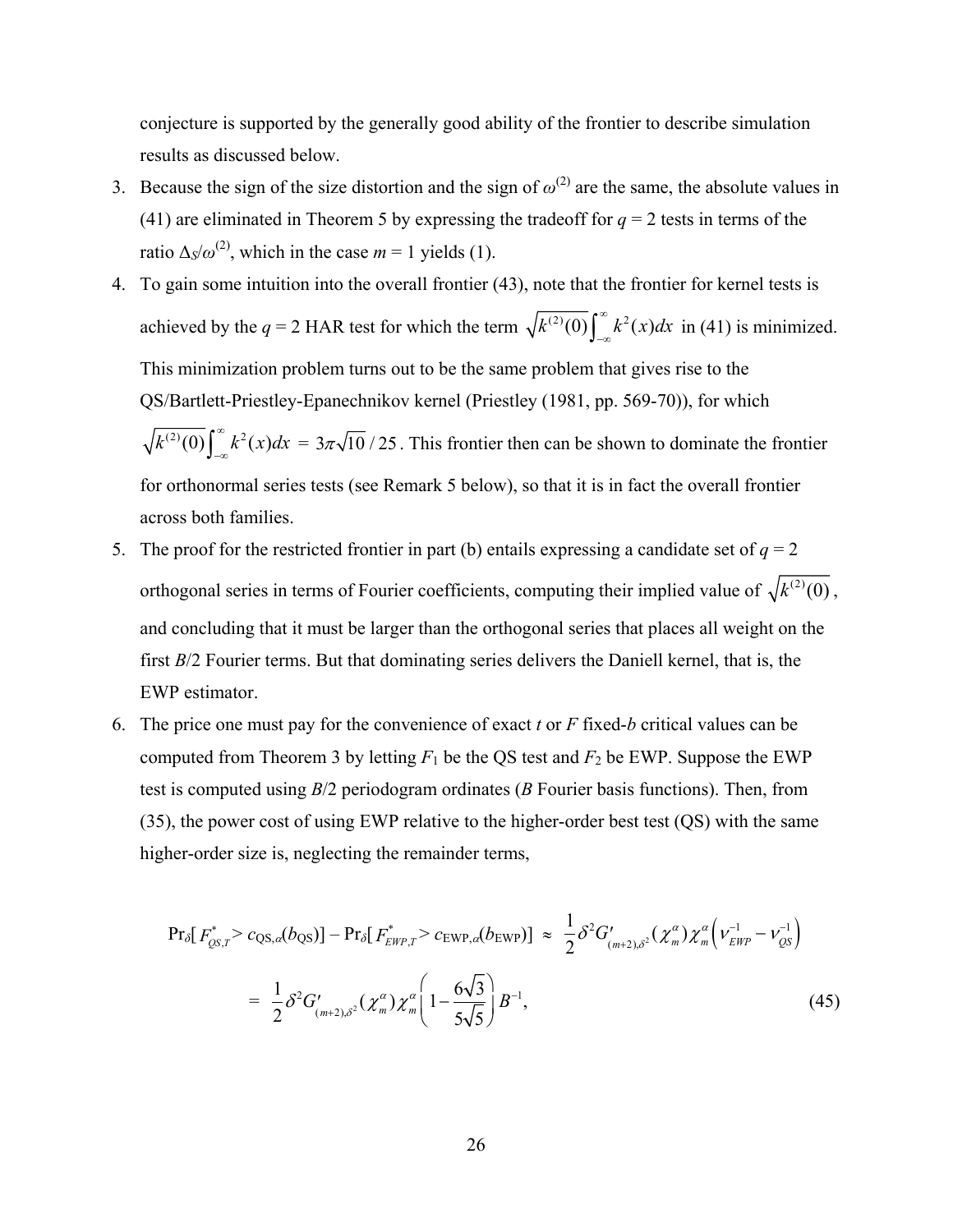where  $v_{EWP} = B$  and the final expression is derived in the Appendix. Note that (45) holds under the more general rate condition of Assumption 4, not just under the optimal rate condition of Corollary 1.

The maximum higher-order power loss from using EWP over all alternatives *δ* (that is, (45) maximized over *δ*) is tabulated in Table 1 for various values of *B* and *m* = 1, 2, 3, and 4. It is apparent that the cost of using EWP relative to QS is small: for  $B = 8$  and  $m = 1$ , the maximum size-equivalent power gap is 0.0074 over all alternatives. And while the maximum power loss increases in *m*, for  $B = 8$  it remains small, approximately 0.02, even when testing  $m = 4$  restrictions. Figure S.3 in the Supplement plots the final expression in (45) as a function of  $\delta$  for various values of *B* and  $m = 1$ .

- 7. The expressions for the generalized derivatives of the implied mean kernel at the origin in Theorem 1(i) are displayed as a sequential calculation (letting  $T \rightarrow \infty$  to obtain (21), then differentiating). However, the theorem is proven under the small-*b* sequence in Assumption 4, then it is shown that this result coincides with the sequential heuristic. We also obtain the generalized derivative of the implied mean kernel (and thus the bias) of the SS series estimator without appealing to the derivative expressions in Theorem 1(i).
- 8. Theorem 1 allows us to assess the effect of a given choice of orthogonal series on the bias of the LRV estimator by calculating the generalized derivatives given in those expressions.
	- a.  $q = 1$  *implied mean kernels.* It is shown in the Appendix that: the Legendre basis function has  $q = 1$ ; by a direct calculation, the SS-basis also has  $q = 1$ ; and, surprisingly, the generalized first derivative at the origin of the two bases is the same for small *b* (large *B*):  $k^{Leg(1)}(0) = k^{SS(1)}(0) = 1$ . Thus for small *b*,  $k^{Leg(1)}(0) = 1$  $k^{SS(1)}(0) = k^{NW(1)}(0)$ . Because Legendre, SS, and Bartlett are all  $q = 1$  kernels or implied mean kernels, their size distortion/size-adjusted power tradeoffs are given by (39)-(40) with  $q = 1$ . Assessing the second term in those tradeoffs, for Legendre and SS,  $k^{(1)}(0) = 1$  while for Bartlett,  $k^{(1)}(0) \int_{-\infty}^{\infty} k^2(x) dx = 2/3$ . Thus NW dominates Legendre and SS: the NW small-*b* tradeoff curve is strictly below the Legendre and SS tradeoff curves. Surprisingly, the Legendre and SS share a common tradeoff curve.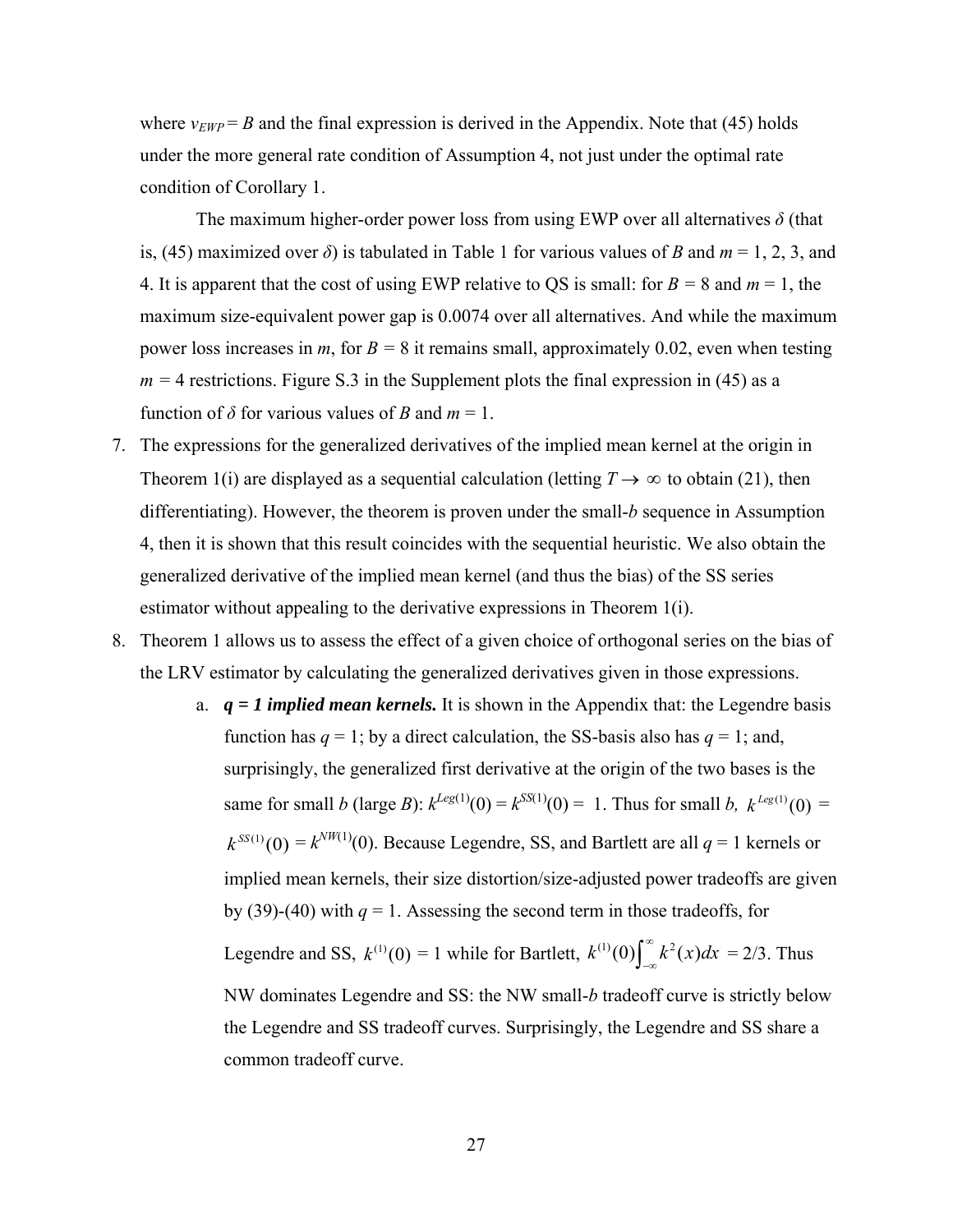b. *q = 2 implied mean kernels***.** The Fourier and cosine bases both satisfy Assumption 2, and by calculations in the Appendix, are both  $q = 2$  and are asymptotically equivalent:  $k^{EWP(2)}(0) = k^{cos(2)}(0) = \frac{\pi^2}{6}$ . The higher-order term in the bias expansion is smaller for the cosine than for the Fourier basis, as it can be seen in the Appendix that for finite *B*,  $(2)(0) - \pi^2$  $E_{B}^{EWP(2)}(0) = \frac{\pi^2}{6} \frac{(B+1)(B+2)}{B^2}$  $k_B^{EWP(2)}(0) = \frac{\pi^2}{6} \frac{(B+1)(B-1)}{B^2}$ *B*  $=\frac{\pi^2 (B+1)(B+2)}{2}$  while

 $x^{(2)}(0) = \pi^2$  $e^{cos(2)}(0) = \frac{\pi^2}{6} \frac{(B+1)(B+1/2)}{B^2}$ *B*  $B+1$ <sup>(*B*</sup>) *B*  $k_B^{cos(2)}(0) = \frac{\pi^2}{2} \frac{(B+1)(B+1/2)}{B^2}$ . This suggests that for small *B*, the cosine basis

might slightly outperform the Fourier basis.

- 9. Theorem 1(i) has several precedents in the literature. In a slightly different context, Brillinger (1975, Theorem 5.8.1) provides a result similar to the first part of our Theorem 1(i), but does not provide expressions for the generalized derivatives of the implied mean kernel. Theorem  $1(i)$  extends the results of Theorem  $1(i)$  in Phillips (2005), Theorem  $2(a)$ in Sun (2011), and Theorem 4.1 in Sun (2013) to the case of a general orthonormal series estimator (some of those results apply only to  $q = 2$  or to specific kernels). Our result unifies the asymptotic bias for kernel and orthonormal series LRV estimators by expressing the asymptotic bias in both cases in terms of the Parzen characteristic exponent and the generalized derivatives of the kernel or implied mean kernel.
- 10. An implication of Theorem 2 and Assumption 4 is that use of the infeasible adjusted critical value (33) provides a higher-order improvement to the null rejection rate of the test, so that the null rejection rate is  $Pr_0[F_T^* > c_{m,T}^{\alpha}(b)] - \alpha = o((bT)^{-2}) + o(b) = o(T^{2/3})$ under the Corollary 1 sequence. This improvement is a refinement over the fixed-*b* critical value. It is also an improvement over the results provided by Gonçalves and Vogelsang (2011) for the moving block bootstrap applied to a HAR test evaluated using the asymptotic Gaussian/chi-squared critical values, which they showed to provide a critical value equivalent to the fixed-*b* critical value. The improvement from using  $c_{m,T}^{\alpha}(b)$  appears not to be as good as the refinement from using Zhang and Shao's (2013) Gaussian dependent bootstrap, however their Gaussian bootstrap entails generation of bootstrap samples from a consistently estimated autocovariance function whereas the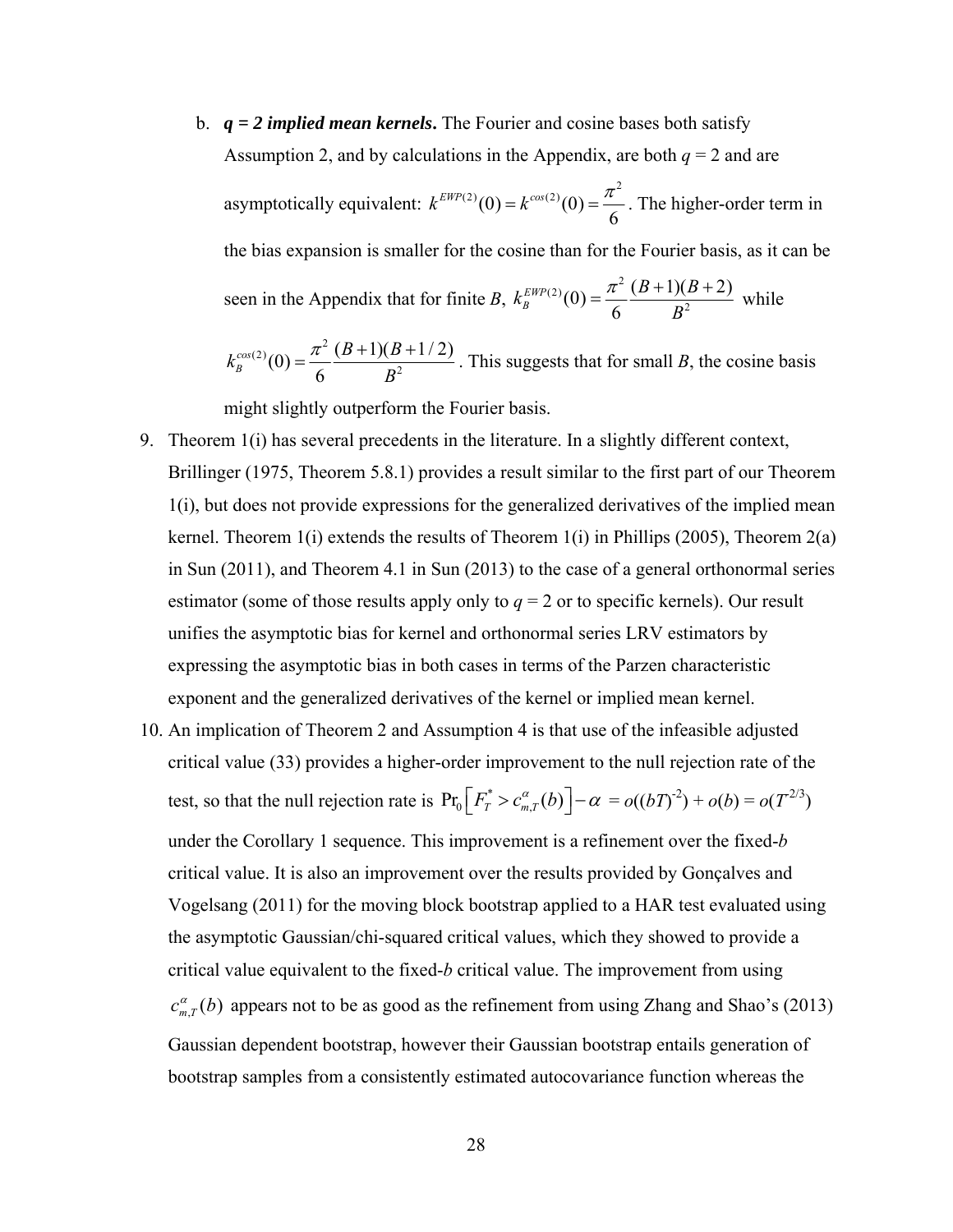adjusted critical values  $c_{m,T}^{\alpha}(b)$  depend on the process solely through  $\omega^{(2)}$ . In addition, Zhang and Shao's (2013) expansion is around the fixed-*b* limiting distribution, not around its small-*b* chi-squared limit, so their results are not directly comparable to those here.

11. The preceding remark suggests considering a feasible version of the adjusted critical value, in which  $\omega^{(2)}$  is replaced with a consistent estimator:

$$
\hat{c}_{m,T}^{\alpha}(b) = \left[1 + \hat{\omega}^{(q)} k^{(q)}(0) (bT)^{-q}\right] c_m^{\alpha}(b) \,. \tag{46}
$$

For the EWP estimator, the feasible higher-order adjusted critical value is

$$
\hat{c}_{m,T}^{\alpha}(b) = \left[1 + \frac{\pi^2}{6} \left(\frac{B}{T}\right)^2 \hat{\omega}^{(2)}\right] F_{m,B-m+1}^{\alpha} \qquad \text{(EWP)},\tag{47}
$$

where  $F_{m,B-m}^{\alpha}$  is the  $\alpha$ -level critical value for the  $F_{m,B-m}$  distribution. The results in Theorem 2 suggest that these feasible higher-order adjusted critical values provide size improvements that will place the test below the size/power frontier of Theorem 5, because they have better asymptotic size control with the same size-adjusted power.

# **5. Monte Carlo Analysis**

The purpose of this Monte Carlo analysis is threefold. First, we assess the quality of the small-*b* approximations to the size/power tradeoffs in the Gaussian location model. Second, we examine whether the empirically adjusted critical values proposed in (46) and (47) actually provide improvements in relevant sample sizes in the Gaussian location model. Third, we investigate the extent to which the theory derived for the Gaussian multivariate location model generalizes to time series regression with stochastic regressors.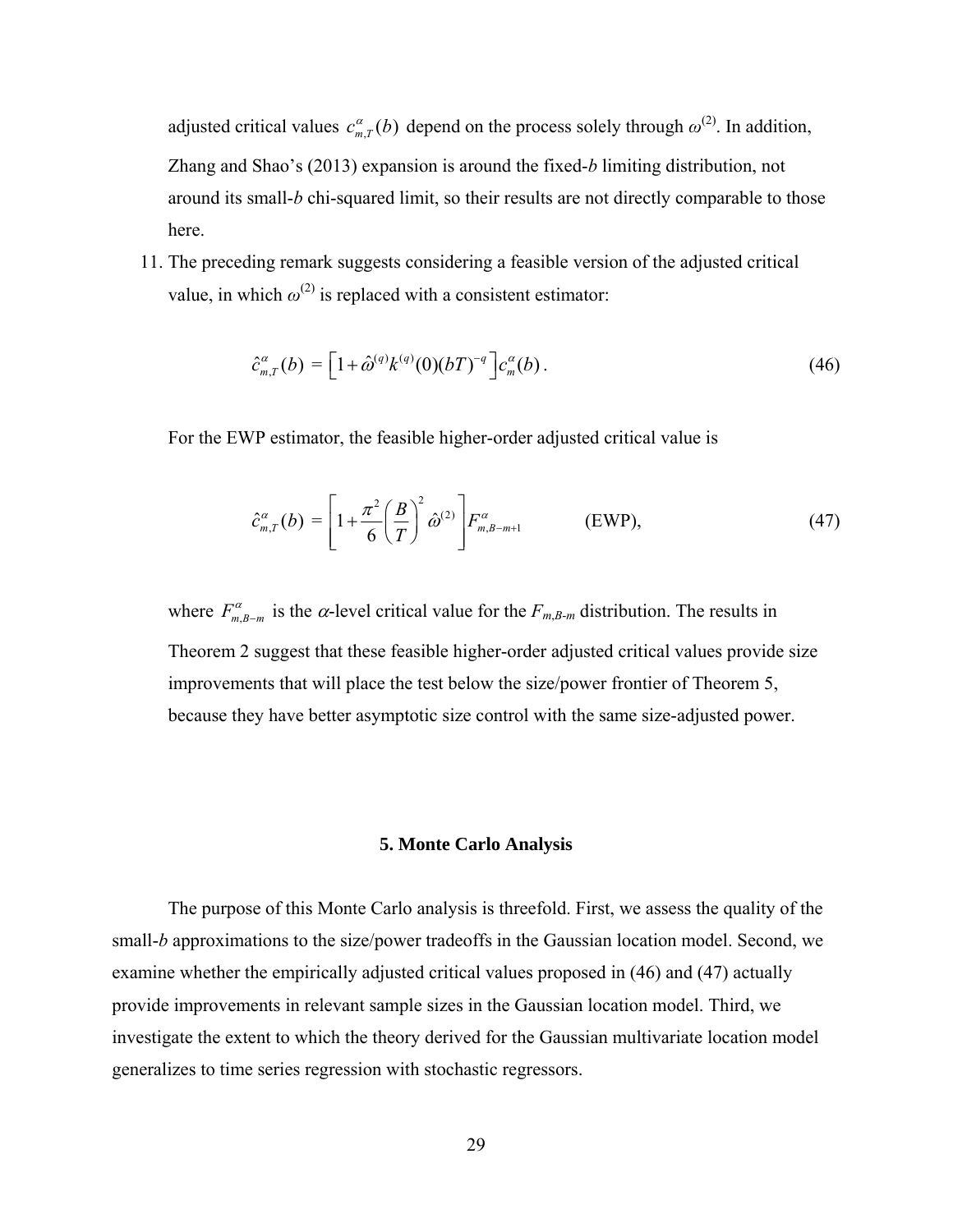#### **5.1 Estimators and Design**

For a given kernel or orthonormal series estimator, we use four values of *b*, chosen so that  $v = 8$ , 16, 32, and 64. The tests are labeled accordingly, for example NW16 is the Newey-West (Bartlett) test with  $v = 16$  equivalent degrees of freedom. As a reference, for  $T = 200$ , NW32 has a truncation parameter of (3/2)*T*/*ν*, which rounds up to 10. For the orthonormal series estimators,  $v = B$ . Tests use fixed-*b* critical values unless explicitly stated otherwise.

We examine the following HAR tests:

- 1. NW: Kernel estimator with Bartlett/Newey-West kernel,  $k(v) = (1-|v|)\mathbf{1}(|v| \le 1)$
- 2. KVB: The Kiefer-Vogelsang-Bunzel (2000) test, which is NW with *S*= *T* (so *ν* = 3/2).
- 3. QS:  $k(u) = 3[\sin(\pi x)/\pi x \cos(\pi x)] /(\pi x)^2$  for  $x = 6u/5$ .
- 4. EWP: Orthonormal series estimator using Fourier basis in (11).
- 5. cos: Orthonormal series estimator using Type-2 cosine basis (15).
- 6. Legendre: Orthonormal series estimator computed using Legendre polynomials.
- 7. SS-basis: Split-sample orthonormal series estimator using (17).

We also consider three estimators of  $\omega^{(2)}$  for use in computing empirical higher-order adjusted critical values, using the formula in (46).We only investigated these adjusted critical values in the  $m = 1$  case so the estimators are given for scalar  $\omega$ . The first estimator is the sample

analog of (29): 
$$
\hat{\omega}^{(2)} = \sum_{j=1}^{S} j^2 \hat{\Gamma}_{\hat{z},j} \left( \sum_{j=1}^{S} \hat{\Gamma}_{\hat{z},j} \right)^{-1}
$$
, where  $S = 10(T/200)^{1/3}$ . The second estimator is

obtained from the coefficients of a quadratic estimator of the spectrum fit to the first *M* periodogram ordinates:  $\hat{\hat{\omega}}^{(2)} = -\hat{\hat{S}}_2(0)^{-1} \hat{\hat{S}}_2''(0)$ , where  $\hat{\hat{S}}_2(0)$  and  $\hat{\hat{S}}_2''(0)$  are the estimated coefficients in the regression,  $I_{\hat{z}}(2\pi j/T) = S_{\hat{z}}(0) + (2\pi j/T)^2 S''_z(0) + error$ ,  $j = 1,...,M$ , where *M* is chosen to be  $10(T/200)^{1/3}$ . The third estimator is a plug-in parametric estimator based on estimating an AR(1) using  $\hat{z}_t$ :  $\hat{\omega}^{(2),\text{plugin}} = 2\hat{\alpha}_z/(1-\hat{\alpha}_z)^2$ , where  $\hat{\alpha}_z$  is the AR(1) coefficient.

In the location model, the data are generated according to (7), where  $u_{it}$ ,  $i = 1, \dots, m$  are independent and follow either a Gaussian AR(1) or an ARMA(2,1), with all *m* disturbances having the same parameter values. For the regression model, the data are generated according to (6), with  $x_{it}$ ,  $i = 1,...,m$  and  $u_t$  being independent Gaussian AR(1) processes. Under the null,  $\beta$ =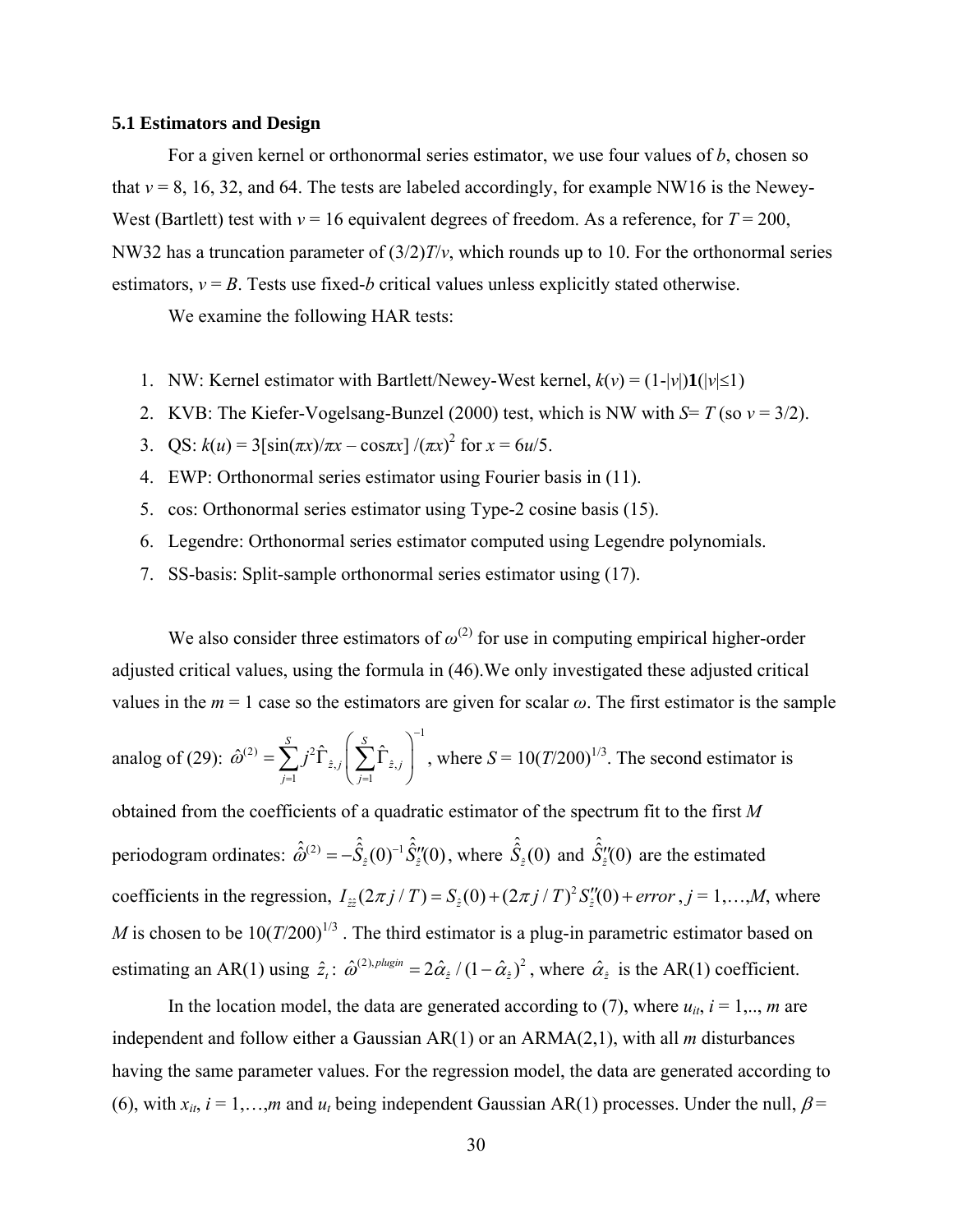0. Under the local alternative,  $\beta = T^{-1/2} \sum_{XX} \Omega^{1/2} \delta$ , where  $\delta$  is the local alternative (in the location model,  $\Sigma_{XX} = I$ ).

## **5.2 Monte Carlo Results**

This section presents a small number of representative Monte Carlo results; additional results are contained in the Supplement. All results are displayed on a finite-sample counterpart of Figure 1. For these figures, the axes are not scaled, so that the units are the size distortion and the power loss. The theoretical tradeoffs (39) and (40) are shown as lines, and the Monte Carlo results are presented as scatter points.

*Location model*. Figure 2 presents results for QS, EWP, and NW tests in the location model with Gaussian AR(1) disturbances in the  $m = 1$  case with AR parameter  $\rho = 0.5$  and  $T =$ 200. The Monte Carlo results for QS and EWP are close to their theoretical curves. The small-*b* approximation is less good for Newey-West: the NW Monte Carlo scatter appears to follow a curve that has the same shape as the theoretical curve, but is shifted out. KVB is a limiting case of Newey-West with  $S_T = T$  (so  $b = 1$  and  $v = 1.5$ ), that is KVB is NW1.5, so KVB lies on the NW Monte Carlo curve.

Figure 3 presents results for  $m = 2$  with AR(1) errors,  $\rho = 0.5$ , and  $T = 200$ . The results are much the same as for  $m = 1$ , except that the theory actually fits better for the NW kernel with  $m = 2$  than with  $m = 1$ .

The supplement provides additional results for the location model for other AR(1) parameters, other sample sizes, ARMA(2,1) disturbances, and other kernels and orthogonal series. Those results indicate that the fit (distance from the scatter points to their theoretical tradeoff) improves with *T*, deteriorates as  $\omega^{(2)}$  increases, is better for  $q = 2$  kernels than  $q = 1$ , and does not appreciably deteriorate as process parameters are changed holding  $\omega^{(2)}$  constant. The first two results are unsurprising. Our interpretation of the third finding is that the order of approximation of the expansions is  $o((bT)^q)$ , so the remainder is of a smaller order for  $q = 2$  than for  $q = 1$  kernels. Overall, the simulation results accord with the theory.

*Stochastic regressor.* Figure 4 shows the QS, EWP, and NW tests on a the coefficient on a single stochastic regressor, where both the regressor and dependent variable have AR(1) disturbances with  $\rho = 0.5$  and  $T = 200$  (intercept included in the regression but not tested). In this DGP,  $z_t$  is AR(1) but non-Gaussian. For reference, the theoretical tradeoff curves are shown for

31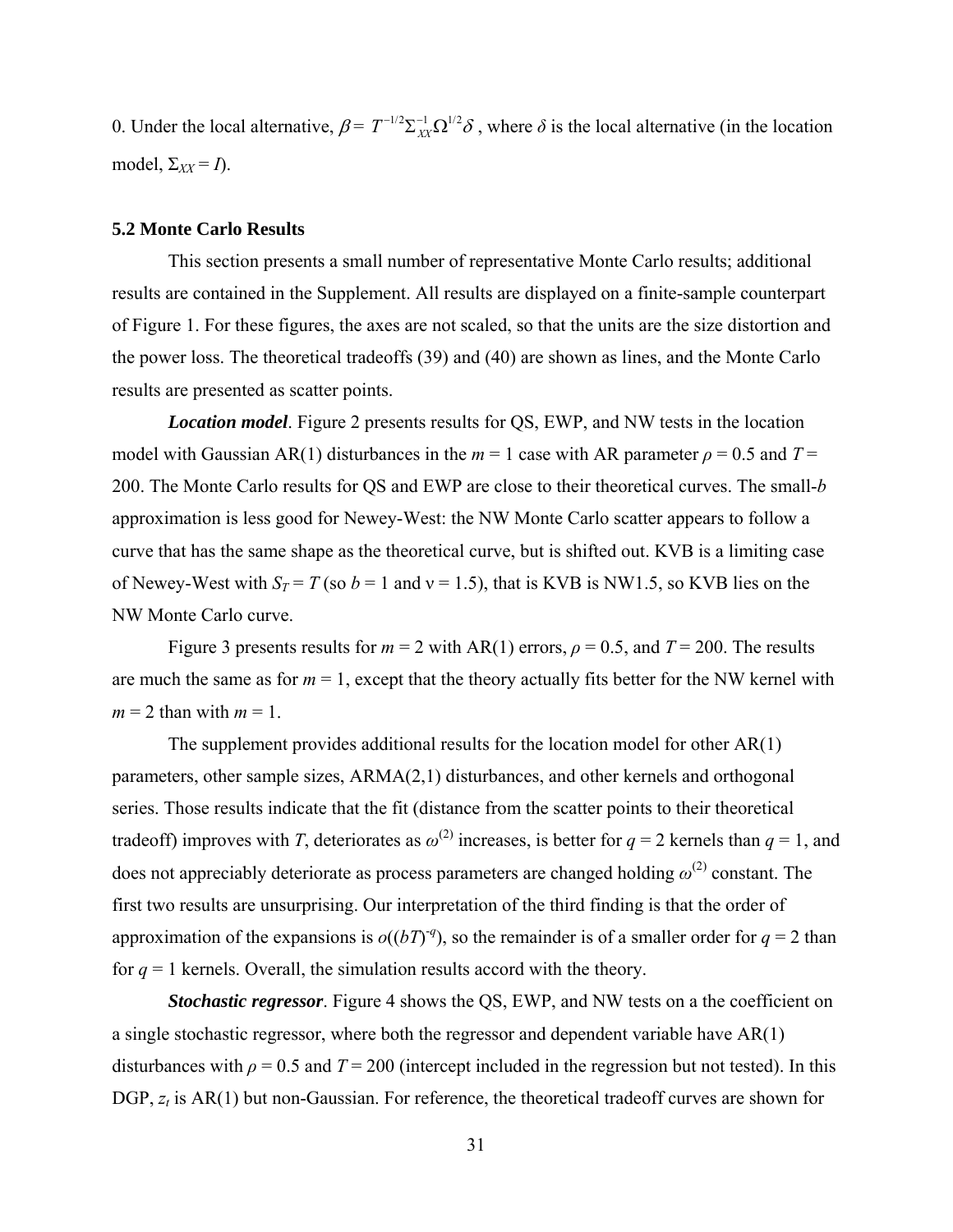the Gaussian location model. It appears that this departure from Gaussianity results in poor approximations of the Gaussian small-*b* asymptotic approximation and that there are missing terms in the expansion as suggested by the calculations in Velasco and Robinson (2001). This said, several key qualitative results in the theory continue to apply to the single stochastic regressor. First, for a given estimator, the Monte Carlo results map out a size-power tradeoff that has a shape similar to the Gaussian theoretical shape, just shifted out. Second, the tradeoff for the QS and EWP estimators are very close to each other. Third, the ranking across estimators is the same as suggested by the theory and confirmed in the Monte Carlo analysis of the location model, that is, the  $q = 1$  tests are outperformed by the  $q = 2$  tests. These findings reflect results for other designs, kernels, and  $m = 2$  in the Supplement.

*EWP with data-dependent critical values***.** Figure 5 shows the performance of the datadependent critical value refinements proposed in (47) in the location model, using the three estimators for  $\omega^{(2)}$  discussed in Section 5.1 for  $m=1$ ,  $\rho = 0.5$  and 0.7, and  $T = 200$ . Analysis is limited to the EWP estimator. The plug-in estimator performs well, offering excellent size control. This is confirmation of the applicability of the theory but is not a realistic test of the estimator because the parametric plugin estimator matches the AR(1) DGP. The two nonparametrically-adjusted critical values perform worse than the fixed-*b* critical values in all cases, and in some cases they perform so poorly that they are (literally) off this chart (also, compare the scales in Figure 5 v. Figure 2). These results do not suggest optimism about higherorder refinements being useful. Results in the Supplement are similar for an ARMA(2,1) DGP, except that the AR(1) plug-in adjustment now joins the other adjustments in being either matched or outperformed by the unadjusted fixed-*b* critical values.

Overall, we can draw four conclusions. First, the theoretical frontiers provide a good description of estimator performance in the Gaussian location model. The fit is better for  $q = 2$ kernels than  $q = 1$ . Second, consistent with the theory, the performance of  $q = 2$  kernels is superior to that of  $q = 1$  kernels. In particular QS and EWP estimators outperform Newey-West, whose curves are shifted outwards in the figures, and this ranking is also found with stochastic regressors. Third, the data-dependent critical value refinements considered do not in general improve upon the performance of *t* critical values for EWP, in fact, outside the case that the plug-in adjustment is correctly specified, the adjusted critical values produce larger Monte Carlo size distortions than the fixed-*b* asymptotics. Fourth, the qualitative results for stochastic

32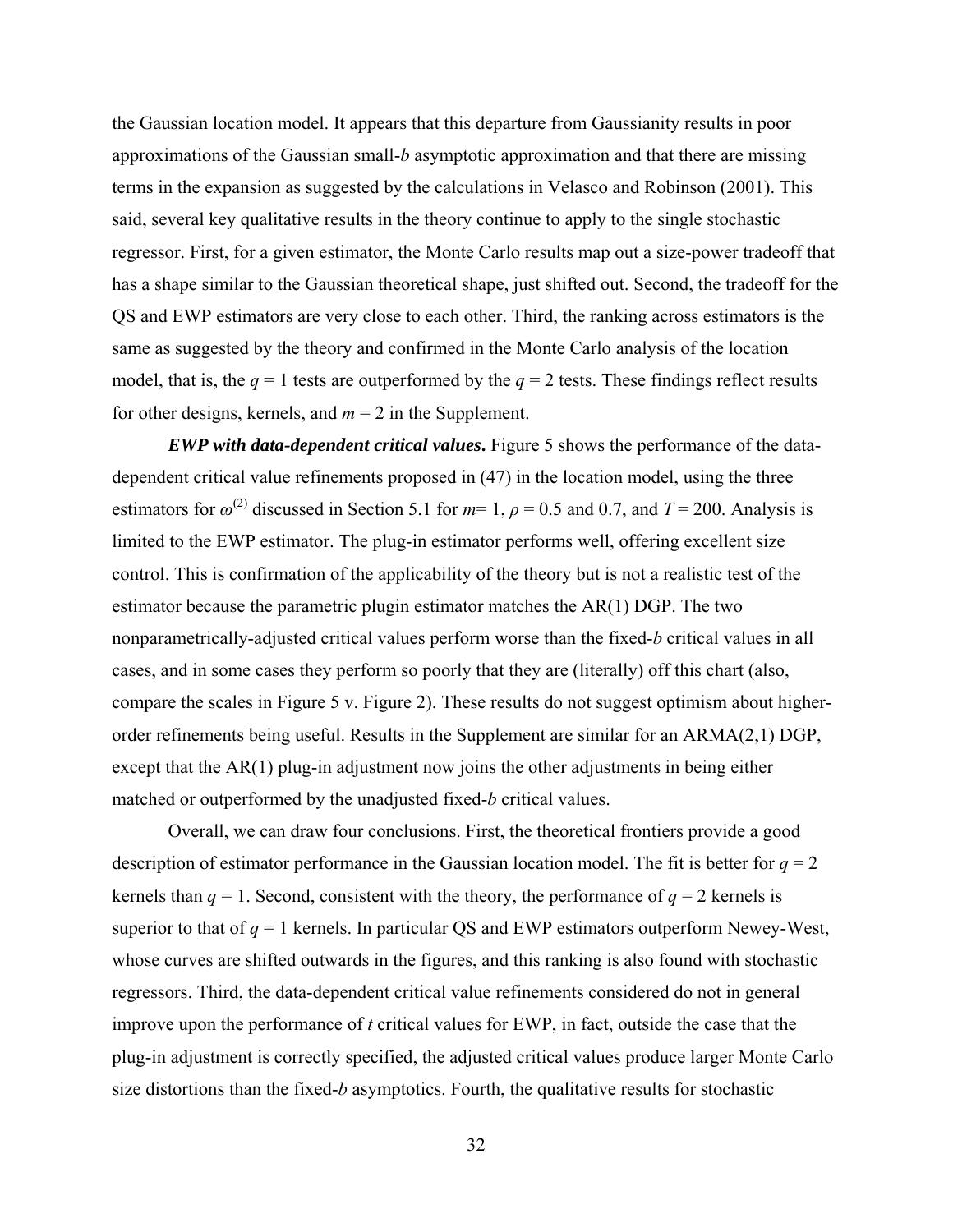regressors are consistent with the theory for the location model, however the Monte Carlo points no longer lie on the tradeoff derived for the Gaussian location model. We attribute this divergence of the theory and Monte Carlo results to the non-Gaussianity of  $z_t$  in the stochastic regressor case.

# **6. Conclusions**

By combining new theoretical results with previous results from the associated literature, we characterize optimal HAR tests that are implemented using fixed-*b* critical values. Tests using the QS kernel achieve the size distortion/power loss frontier for all psd kernel tests and orthonormal series tests, but they require nonstandard critical values. Restricting attention to tests admitting exact fixed-*b t*- and *F*-distributions entails a very small sacrifice in the size/power frontier. Among tests using *t*- or *F*- fixed-*b* critical values, the test using the equal-weighted periodogram estimator achieves the size/power frontier. Our Monte Carlo experiments confirm that the theory works well in the Gaussian location model, confirm the theoretical rankings of the tests, confirm the finding that tests with large bandwidths and fixed-*b* critical values provide meaningful size improvements over tests with small bandwidths and/or asymptotically normal critical values while sacrificing little power, and suggest that these qualitative results extend outside the Gaussian location model to tests involving stochastic regressors. These results lead us to recommend using the EWP test in empirical work.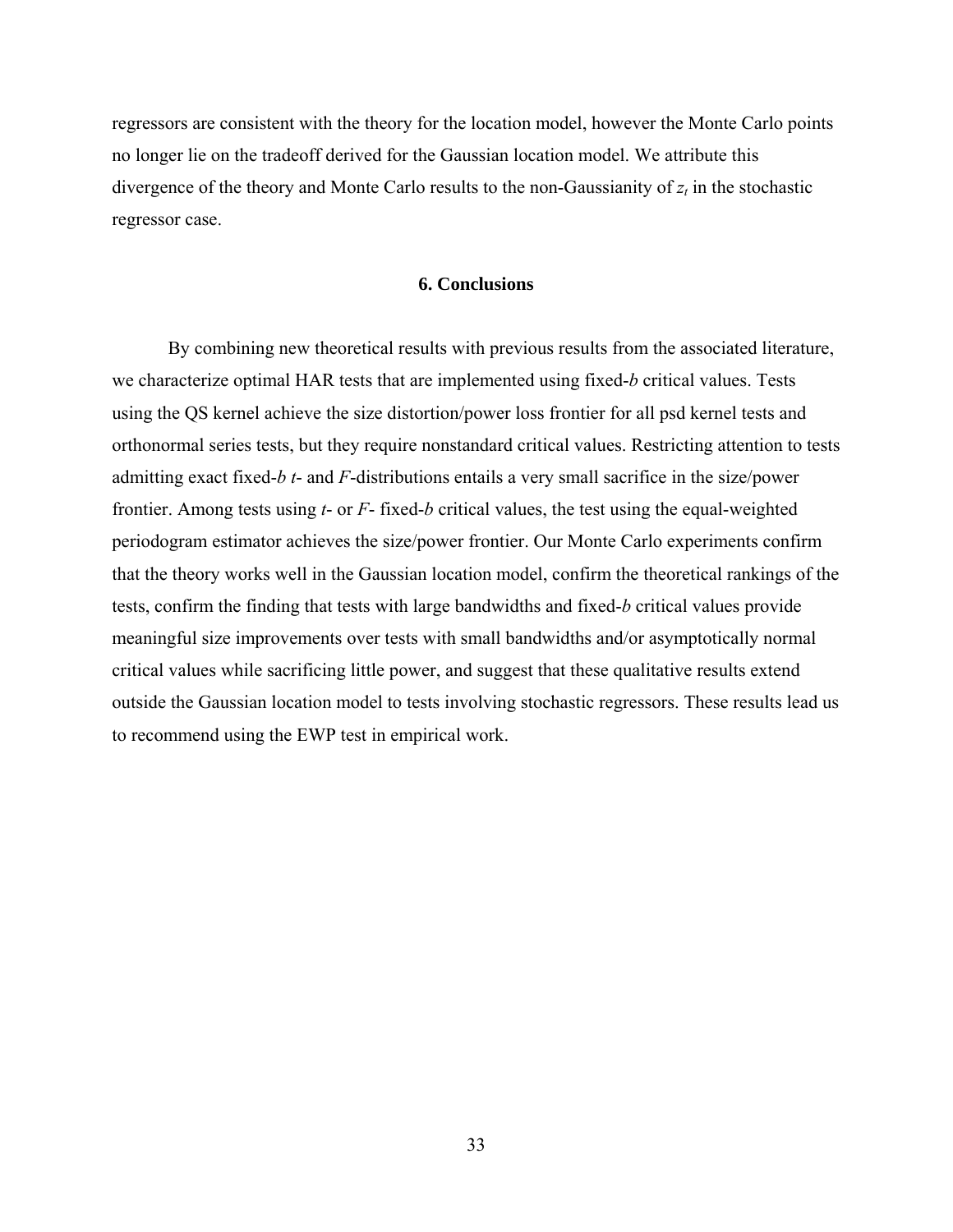## **References**

- Abramowitz, M. and I.A. Stegun (1965), *Handbook of Mathematical Functions*. New York: Dover.
- Andrews, D.W. K. (1991), "Heteroskedasticity and Autocorrelation Consistent Covariance Matrix Estimation," *Econometrica*, 59, 817–858
- Brillinger, D.R. (1975), *Time Series Data Analysis and Theory*. New York: Holt, Rinehart and Winston.
- den Haan, W.J. and A. Levin (1994), "Vector Autoregressive Covariance Matrix Estimation," manuscript, Board of Governors of the Federal Reserve.
- den Haan, W.J. and A. Levin (1997), "A Practitioners Guide to Robust Covariance Matrix Estimation," *Handbook of Statistics* 15, ch. 12, 291-341.
- Gonçalves, S. and T. Vogelsang (2011), "Block Bootstrap HAC Robust Tests: The Sophistication of the Naïve Bootstrap," *Econometric Theory* 27, 745-791.
- Grenander, U. and M. Rosenblatt (1957). *Statistical Analysis of Stationary Time Series*. New York: John Wiley and Sons.
- Hillmer, C. E. and M. J. Hilmer (2014). *Practical Econometrics: Data Collection, Analayis, and Application, 1st Edition*. New York: McGraw-Hill.
- Hwang, J. and Y. Sun (2015). "Simple, Robust and Accurate *F* and *t* Tests in Cointegrated Systems," manuscript, University of California, San Diego.
- Ibragimov, R. and Müller, U.K. (2010), "*t*-statistic based correlation and heterogeneity robust inference," *Journal of Business and Economic Statistics* 28, 453-468.
- Jansson, M. (2004), "The Error in Rejection Probability of Simple Autocorrelation Robust Tests," *Econometrica*, 72, 937-946.
- Kandelaki, N.P. and Sozanov, V.V. (1964), "A Central Limit Theorem for Random Elements With Values in Hilbert Space," *Theory of Probability and its Applications*, 9, 38-46.
- Kiefer, N., T.J. Vogelsang, and H. Bunzel (2000), "Simple Robust Testing of Regression Hypotheses," *Econometrica*, 69, 695-714.
- Kiefer, N. and T.J. Vogelsang (2002), "Heteroskedasticity-Autocorrelation Robust Standard Errors Using the Bartlett Kernel Without Truncation," *Econometrica*, 70, 2093-2095.
- Kiefer, N. and T.J. Vogelsang (2002), "A New Asymptotic Theory for Heteroskedasticity-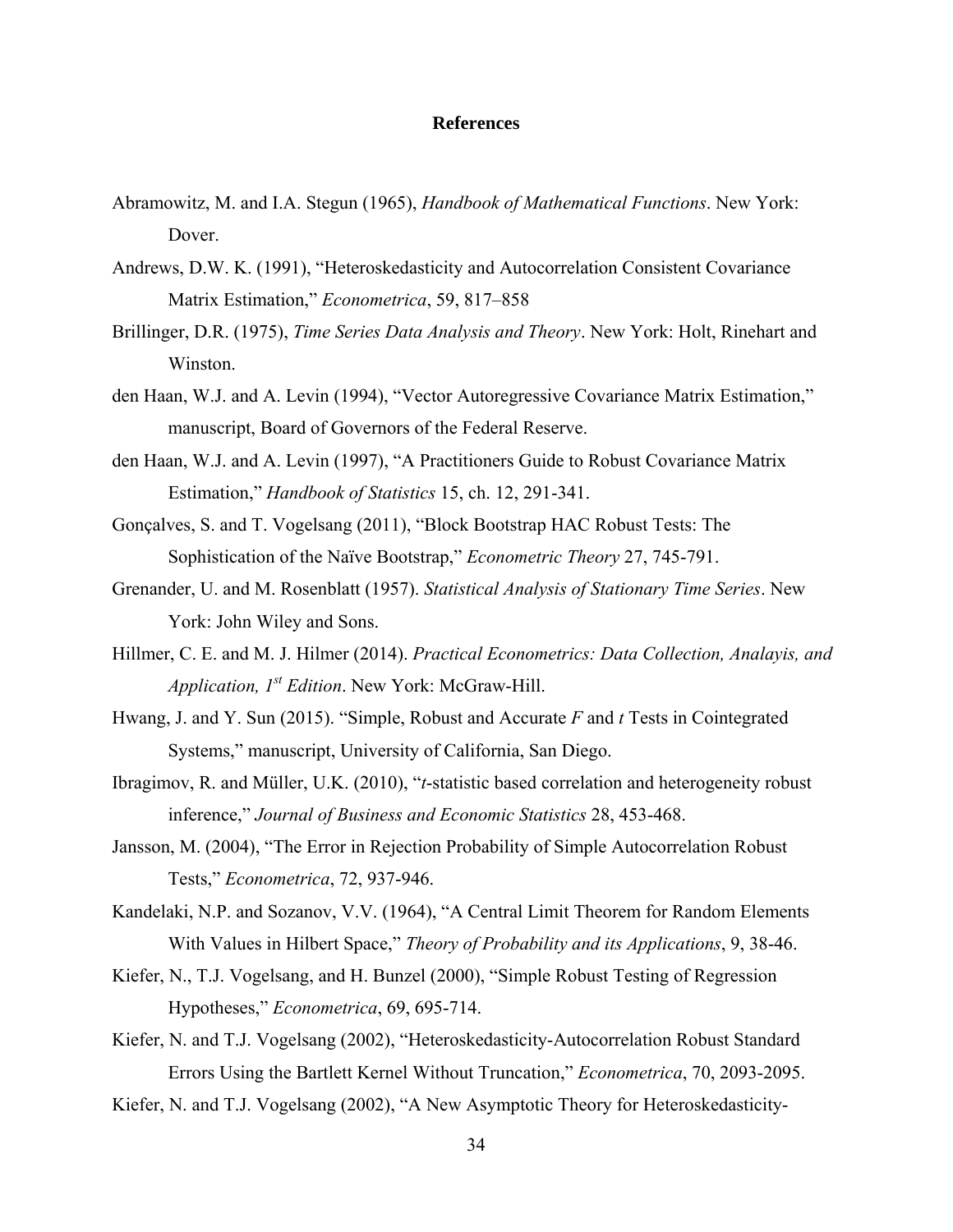Autocorrelation Robust Tests," *Econometric Theory*, 21, 2093-2095.

- Müller, U. (2007), "A Theory of Robust Long-Run Variance Estimation," *Journal of Econometrics*, 141, 1331-1352.
- Müller, U. (2014), "HAC Corrections for Strongly Autocorrelated Time Series," *Journal of Business and Economic Statistics* 32, 311-322.
- Müller, U. K. and M.W. Watson (2008), "Testing Models of Low-Frequency Variability," *Econometrica* 76, 979–1016.
- Newey, W.K. and K.D. West (1987), "A Simple Positive Semi-Definite, Heteroskedasticity and Autocorrelation Consistent Covariance Matrix," *Econometrica* 55, 703-708.
- Parzen, E. (1957), "On Consistent Estimates of the Spectrum of a Stationary Time Series," *Annals of Mathematical Statistics*, 28, 329-348.
- Phillips, P. C. B. (2005), "HAC Estimation by Automated Regression," *Econometric Theory* 21, 116–142.
- Phillips, P. C. B. and H. R. Moon (1999), "Linear Regression Limit Theory for Nonstationary Panel Data," *Econometrica* 67, 1057-1111.
- Phillips, P.C.B., Y. Sun, and S. Jin (2006), "Spectral Density Estimation and Robust Hypothesis Testing using Steep Origin Kernels without Truncation," *International Economic Reivew* 47, 837-894.
- Politis, D. (2011), "Higher-Order Accurate, Positive Semidefinite Estimation of Large-Sample Covariance and Spectral Density Matrices." *Econometric Theory* 27, 703-744.
- Priestley, M.B. (1981), *Spectral Analysis and Time Series*. London: Academic Press.
- Rothenberg, T.G. (1984). "Approximating the Distributions of Econometric Estimators and Test Statistics." Ch. 15 in Z. Griliches and M.D. Intriligator (eds.), *Handbook of Econometric, Volume II*. Elsevier, 881-935.
- Song, W.T. and B.W. Schmeiser (1993), "Variance of the Sample Mean: Properties and Graphs of Quadratic-Form Estimators," *Operations Research* 41, 501-517.
- Stock, J.H. and M.W. Watson (2008), "Heteroskedasticity-Robust Standard Errors for Fixed-Effect Panel Data Regression," *Econometrica* 76, 155-174.
- Stock, J.H. and M.W. Watson (2015), "Factor Models and Structural Vector Autoregressions in Macroeconomics," in preparation for *Handbook of Macroeconomics,* vol. 2.
- Stoica, P. and R. Moses (2005), *Spectral Analysis of Signals*. Upper Saddle River, NJ: Prentice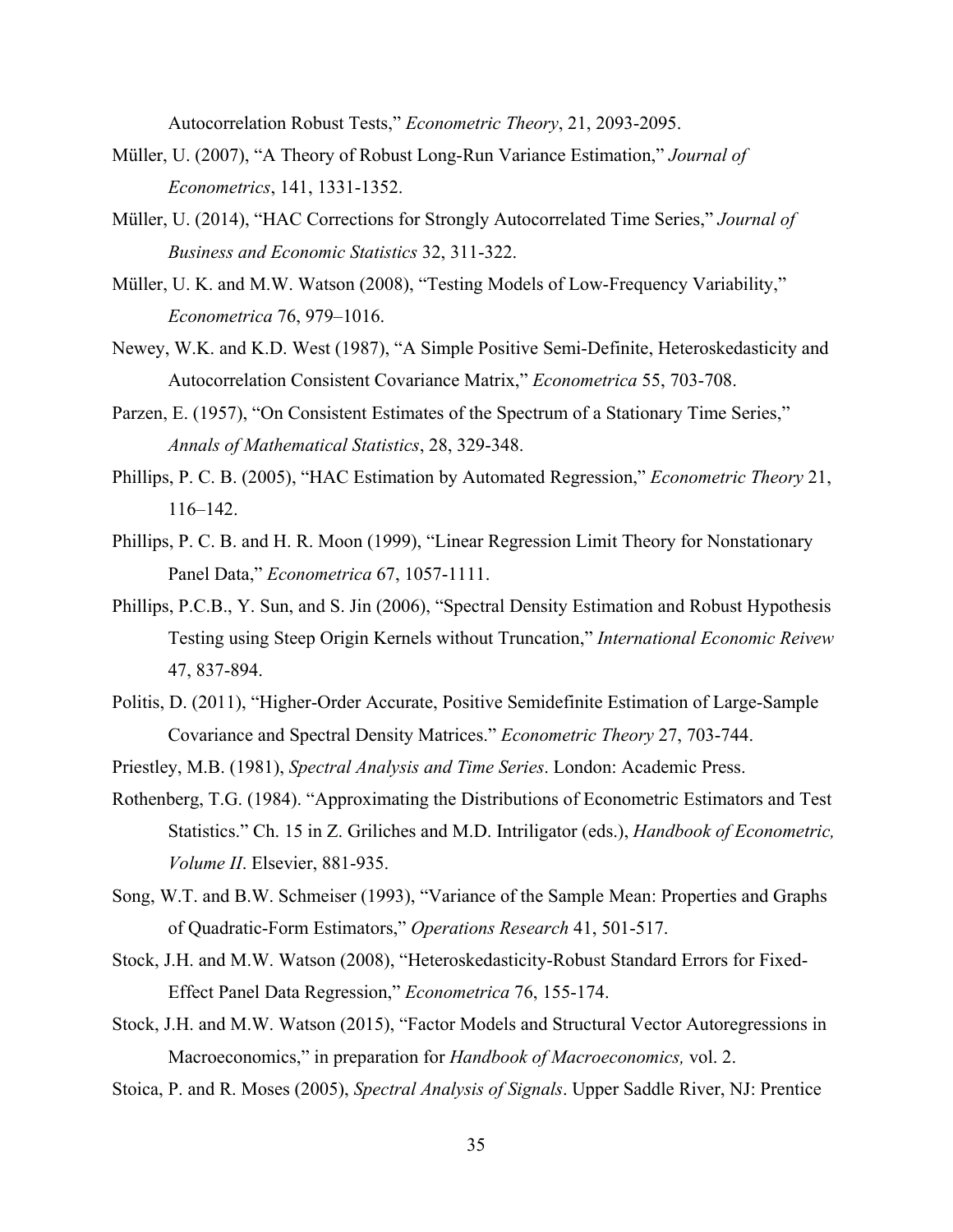Hall.

- Sun Y., P.C.B. Phillips, and S. Jin (2008), "Optimal Bandwidth Selection in Heteroskedasticity-Autocorrelation Robust Testing," *Econometrica*, 76(1): 175-194.
- Sun, Y. (2011), "Autocorrelation Robust Trend Inference with Series Variance Estimator and Testing-Optimal Smoothing Parameter," *Journal of Econometrics* 164, 345-366.
- Sun, Y. (2013), "Heteroscedasticity and Autocorrelation Robust F Test Using Orthonormal Series Variance Estimator," *The Econometrics Journal*, 16, 1–26.
- Sun, Y. (2014), "Let's Fix It: Fixed-*b* Asymptotics versus Small-*b* Asymptotics in Heteroskedasticity and Autocorrelation Robust Inference," *Journal of Econometrics* 178, 659-677.
- Sun, Y. and D.M. Kaplan (2014), "Fixed-smoothing Asymptotics and Accurate F Approximation Using Vector Autoregressive Covariance Matrix Estimator," manuscript, UC-San Diego.
- Thomson, D.J. (1982), "Spectrum Estimation and Harmonic Analysis," *Proceedings of the IEEE*  70, 1055-1096.
- Velasco, C. and P.M. Robinson (2001), "Edgeworth Expansions for Spectral Density Estimates and Studentized Sample Mean," *Econometric Theory* 17, 497-539.
- Zhang, X. and X. Shao. (2013), "Fixed-Smoothing Asymptotics for Time Series," *Annals of Statistics* 41, 1329-1349.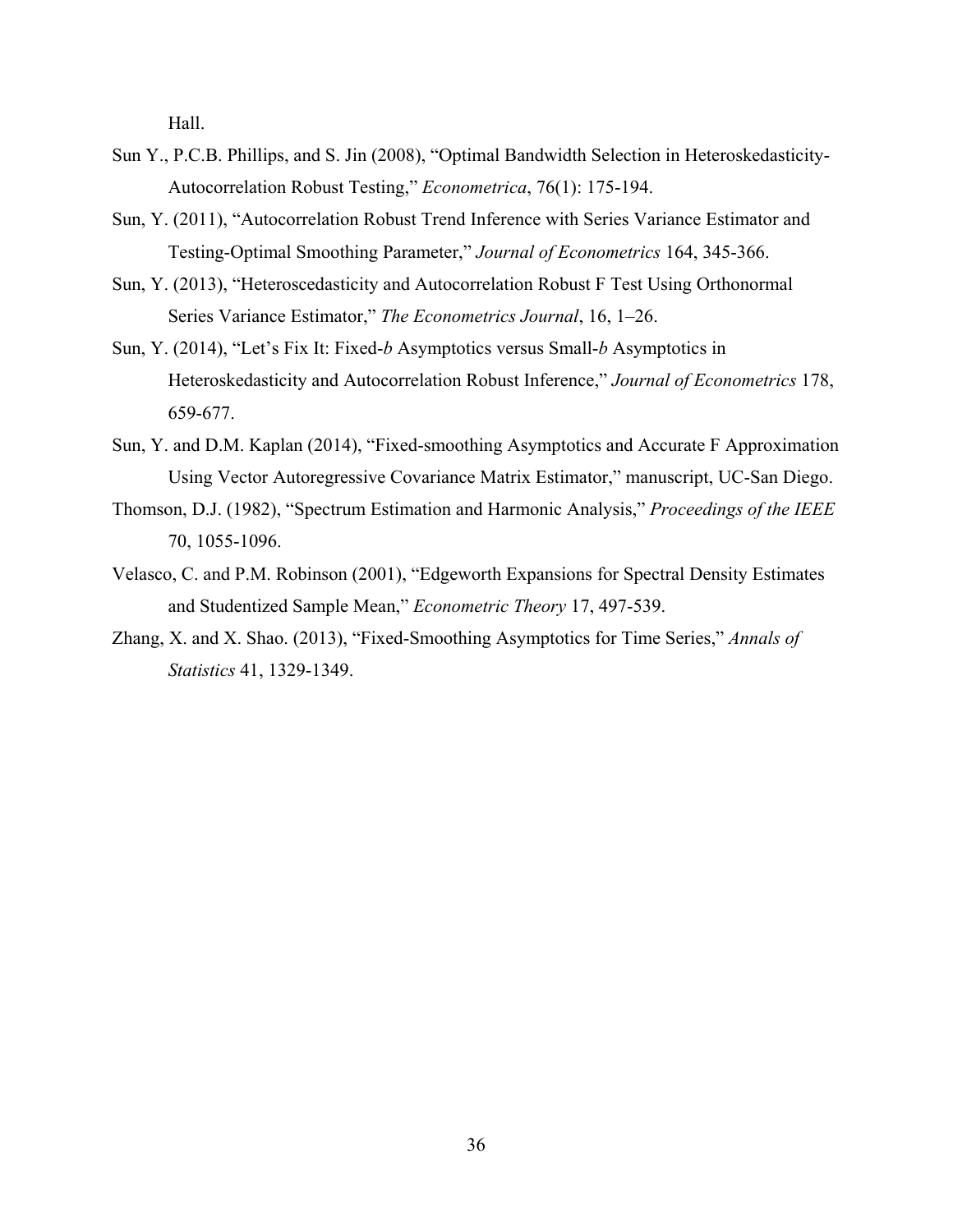## **Appendix**

**Proof of Theorem 1:** (i) This part of the theorem extends Theorem 1(i) of Phillips (2005) and Theorem 2(a) of Sun (2011), among others, to the case of a general orthonormal series estimator. We note that rather than taking sequential limits to prove this result as done in the heuristic derivation of the implied mean kernel in Section 2, we must obtain results in which the relevant limits have been taken jointly according to the sequence in Assumption 4.

First, using the same steps as for equation (18), we can write,

$$
E\hat{\Omega}_{j}^{OS} = E\left(\sqrt{\frac{1}{T}\sum_{t=1}^{T}\phi_{j}(t/T)\hat{z}_{t}}\right)\left(\sqrt{\frac{1}{T}\sum_{t=1}^{T}\phi_{j}(t/T)\hat{z}_{t}}\right)^{'}=\frac{1}{T}\sum_{t=1}^{T}\sum_{s=1}^{T}\phi_{j}(t/T)\phi_{j}(s/T)\Gamma_{s-t} + O(1/T)=\sum_{u=-(T-1)}^{T-1}\frac{1}{T}\sum_{t=\max(1,u)}^{\min(T,T+u)}\phi_{j}\left(\frac{t}{T}\right)\phi_{j}\left(\frac{t}{T}-\frac{u}{T}\right)\Gamma_{u} + O(1/T),
$$
(48)

where the  $O(1/T)$  term in the second line arises due to the approximation of  $\hat{z}_t$  with  $z_t$  under Assumption 1 (see, for example, the proof of Theorem 2 in Sun (2011)). Thus,

$$
E\hat{\Omega}^{OS} - \Omega = \sum_{u = -(T-1)}^{T-1} \left\{ \left[ \frac{1}{B} \sum_{j=1}^{B} \frac{1}{T} \sum_{t=\max(1,u)}^{\min(T,T+u)} \phi_j \left( \frac{t}{T} \right) \phi_j \left( \frac{t}{T} - \frac{u}{T} \right) \right] - 1 \right\} \Gamma_u - \sum_{|u| \ge T} \Gamma_u + O\left( \frac{1}{T} \right). \tag{49}
$$

For the last non-approximation-error term,

$$
\left|\sum_{|u| \ge T} \Gamma_u\right| \le \sum_{|u| \ge T} \left|\Gamma_u\right| \le \frac{1}{T^q} \sum_{|u| \ge T} |u|^q \left|\Gamma_u\right| = o\left(T^{-q}\right) = o\left((B/T)^q\right),\tag{50}
$$

by Assumptions 1(b) and 4, so that we may focus on the first summation. (Here, *q* = 1 or 2, and a more rigorous definition for this value will be provided below following (28).)

Following the proof of Theorem 1(i) in Phillips (2005), we may then write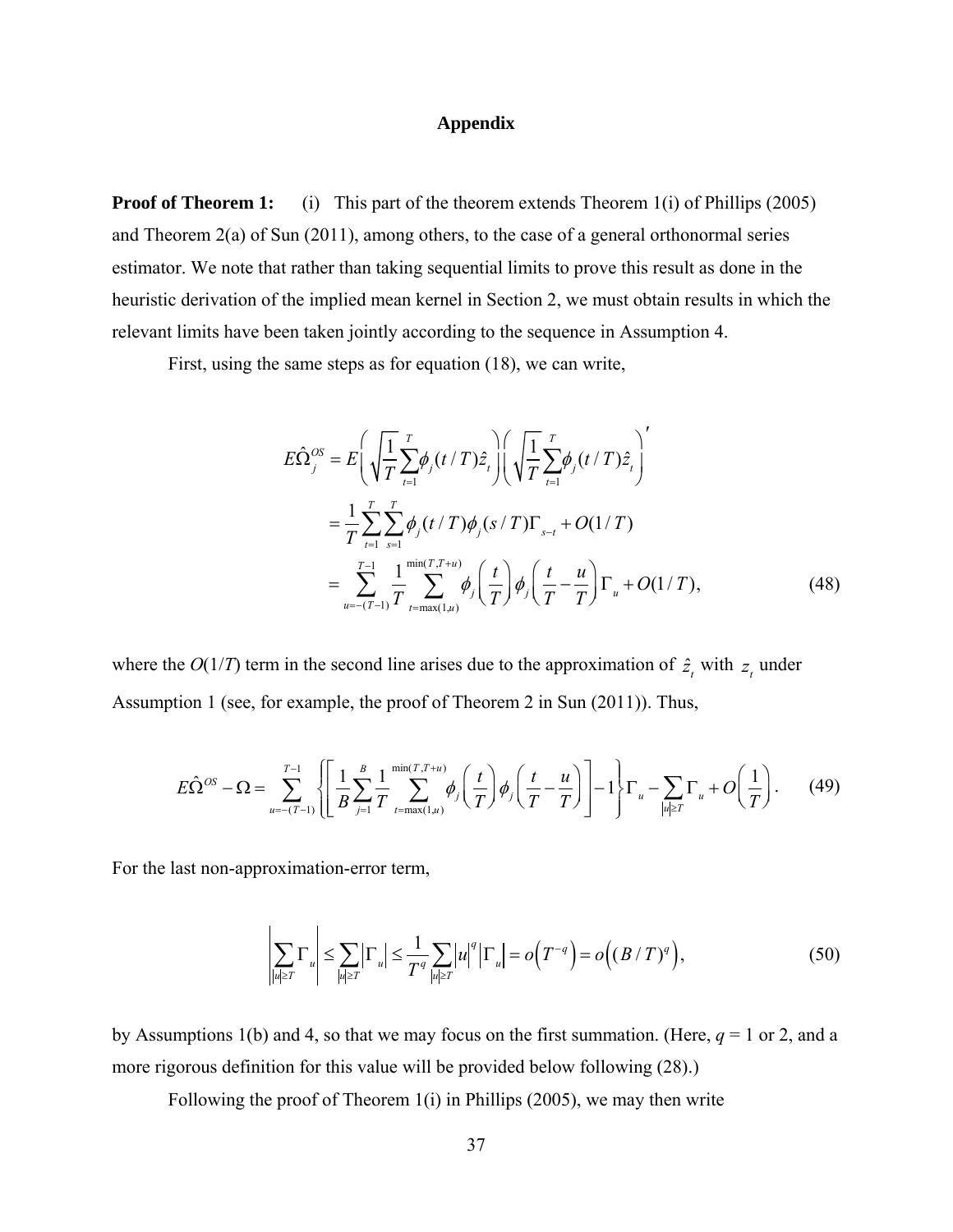$$
E\hat{\Omega}^{OS} - \Omega = \sum_{u=-L_T}^{L_T} \left\{ \left[ \frac{1}{B} \sum_{j=1}^{B} \frac{1}{T} \sum_{t=\max(1,u)}^{\min(T,T+u)} \phi_j \left( \frac{t}{T} \right) \phi_j \left( \frac{t}{T} - \frac{u}{T} \right) \right] - 1 \right\} \Gamma_u + \sum_{L_T \leq |u| \leq T} \left\{ \left[ \frac{1}{B} \sum_{j=1}^{B} \frac{1}{T} \sum_{t=\max(1,u)}^{\min(T,T+u)} \phi_j \left( \frac{t}{T} \right) \phi_j \left( \frac{t}{T} - \frac{u}{T} \right) \right] - 1 \right\} \Gamma_u + o\left( \left( \frac{B}{T} \right)^q \right) + O\left( \frac{1}{T} \right), \tag{51}
$$

where  $L_T < T$  is a positive integer sequence chosen such that

$$
\frac{T^q}{L_T^{q+\delta}B^q} + \frac{L_rB}{T} \to 0, \qquad (52)
$$

where  $\delta$  is as in Assumption 1(b). Similar to the steps taken in (50), we have that

$$
\left| \sum_{L_T < |u| < T} \left\{ \left[ \frac{1}{B} \sum_{j=1}^{B} \frac{1}{T} \sum_{t=\max(1,u)}^{\min(T,T+u)} \phi_j \left( \frac{t}{T} \right) \phi_j \left( \frac{t}{T} - \frac{u}{T} \right) \right] - 1 \right\} \Gamma_u \right|
$$
\n
$$
\leq C \sum_{L_T < |u| < T} \left| \Gamma_u \right| \leq \frac{C}{L_T^{q+\delta}} \sum_{L_T < |u| < T} |u|^{q+\delta} \left| \Gamma_u \right| = o(L_T^{-(q+\delta)}) = o\left( \left( \frac{B}{T} \right)^q \right),\tag{53}
$$

for some constant *C*, by Assumptions 1(b) and 3, and where the fact that  $L_T^{-(q+\delta)} = o((B/T)^q)$ follows from the sequence (52).

We may accordingly focus attention on the terms in (51) for which  $|u| \le L_T$ , and can thus write that equation as

$$
E\hat{\Omega}^{OS} - \Omega = \sum_{u=-L_T}^{L_T} \left\{ \left[ \frac{1}{B} \sum_{j=1}^{B} \frac{1}{T} \sum_{t=\max(1,u)}^{\min(T,T+u)} \phi_j \left( \frac{t}{T} \right) \phi_j \left( \frac{t}{T} - \frac{u}{T} \right) \right] - 1 \right\} \Gamma_u + o\left( \left( \frac{B}{T} \right)^q \right) + O\left( \frac{1}{T} \right). \tag{54}
$$

We now consider the value in square brackets in the first term in this equation (or in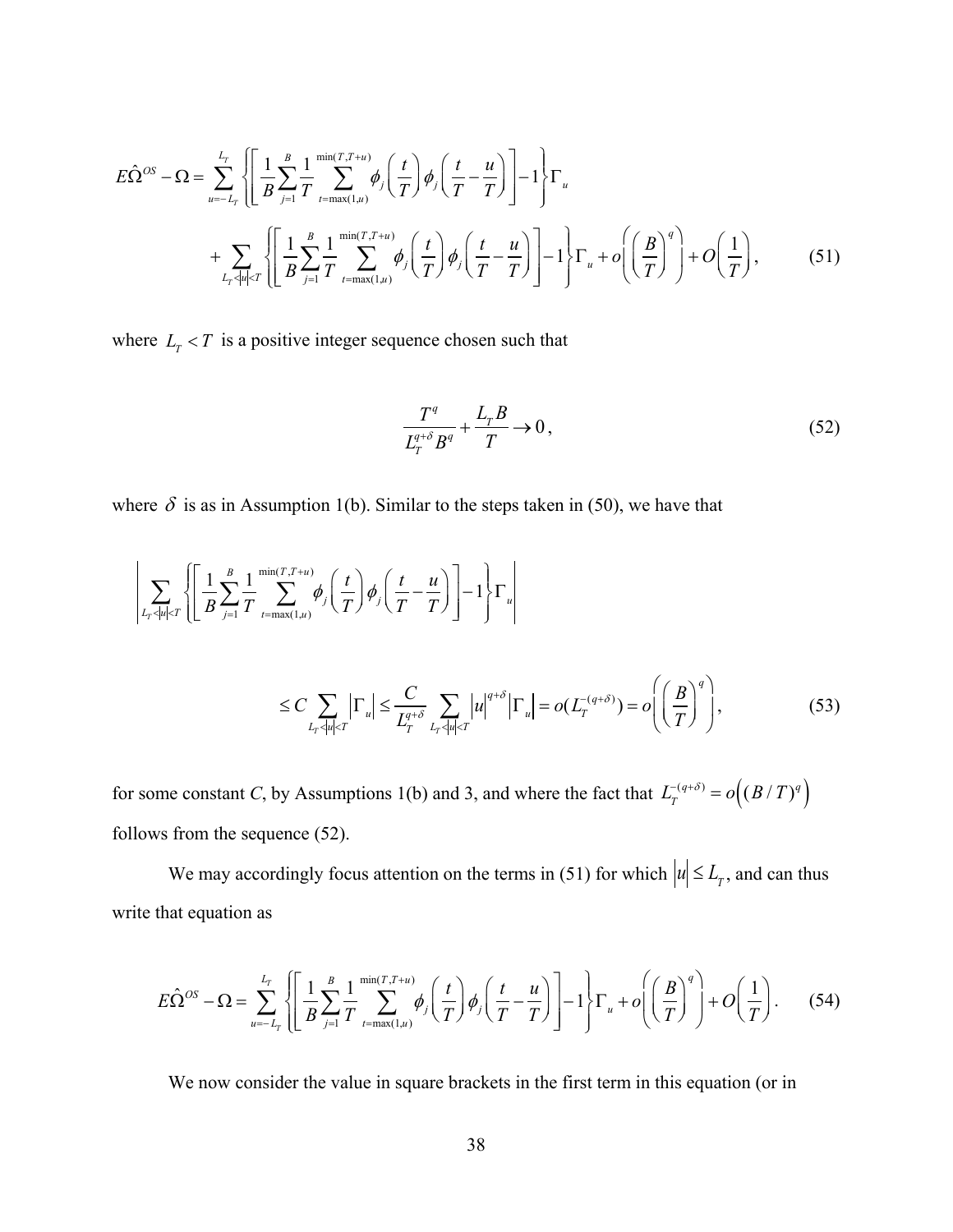(49)). This value is similar to, but defined slightly differently than, the implied mean kernel in (20); accordingly, define

$$
\tilde{k}_{B,T}^{OS}\left(\frac{u}{T}\right) = \frac{1}{B} \sum_{j=1}^{B} \frac{1}{T} \sum_{t=\max(1,u)}^{\min(T,T+u)} \phi_j\left(\frac{t}{T}\right) \phi_j\left(\frac{t}{T} - \frac{u}{T}\right). \tag{55}
$$

Using a mean-value expansion, we have, for some values  $h_{t,u} \in (t, t - u)$ ,

$$
\tilde{k}_{B,T}^{OS}\left(\frac{u}{T}\right)-1=\frac{1}{B}\sum_{j=1}^{B}\left\{\frac{1}{T}\sum_{t=\max(1,u)}^{\min(T,T+u)}\phi_{j}\left(\frac{t}{T}\right)\left[\phi_{j}\left(\frac{t}{T}\right)-\frac{u}{T}\phi_{j}'\left(\frac{t}{T}\right)+\frac{1}{2}\left(\frac{u}{T}\right)^{2}\phi_{j}'\left(\frac{t}{T}\right)\right] -\frac{1}{6}\left(\frac{u}{T}\right)^{3}\phi_{j}''\left(\frac{h_{,u}}{T}\right)\right]\right\}-1
$$
\n
$$
=\frac{1}{B}\sum_{j=1}^{B}\left\{\frac{1}{T}\sum_{t=1}^{T}\phi_{j}\left(\frac{t}{T}\right)^{2}-1-\frac{1}{T}\sum_{1\leq i\leq u/T+u\leq t\leq T}\phi_{j}\left(\frac{t}{T}\right)^{2}-\frac{1}{T}\sum_{t=\max(1,u)}^{min(T,T+u)}\phi_{j}\left(\frac{t}{T}\right)\phi_{j}'\left(\frac{t}{T}\right)\frac{u}{T}
$$
\n
$$
+\frac{1}{T}\sum_{t=\max(1,u)}^{min(T,T+u)}\frac{1}{2}\phi_{j}\left(\frac{t}{T}\right)\phi_{j}'\left(\frac{t}{T}\right)\left(\frac{u}{T}\right)^{2}-\frac{1}{T}\sum_{t=\max(1,u)}^{min(T,T+u)}\frac{1}{6}\phi_{j}\left(\frac{t}{T}\right)\phi_{j}''\left(\frac{h_{,u}}{T}\right)\left(\frac{u}{T}\right)^{3}\right\}
$$
\n
$$
=-\frac{1}{B}\sum_{j=1}^{B}\left\{\frac{1}{T}\sum_{1\leq t\leq u/T+u\leq t\leq T}\phi_{j}\left(\frac{t}{T}\right)^{2}+\frac{1}{T}\sum_{t=\max(1,u)}^{min(T,T+u)}\phi_{j}\left(\frac{t}{T}\right)\phi_{j}'\left(\frac{t}{T}\right)\frac{u}{T}
$$
\n
$$
-\frac{1}{T}\sum_{t=\max(1,u)}^{min(T,T+u)}\frac{1}{2}\phi_{j}\left(\frac{t}{T}\right)\phi_{j}''\left(\frac{t}{T}\right)\left(\frac{u}{T}\right)^{2}+\frac{1}{T}\sum_{t=\max(1
$$

where  $\sum \phi_j$ *t T* ſ  $\left(\frac{t}{T}\right)$ 2  $1 \le t \le u \mid T + u \le t \le T$  $\sum \phi_j \left( \frac{l}{T} \right)$  refers to the sum over either the indices  $1 \le t \le u$  (if  $u > 0$ ) or the

indices  $T + u \le t \le T$  (if  $u < 0$ ).

Note that for the last term in (56),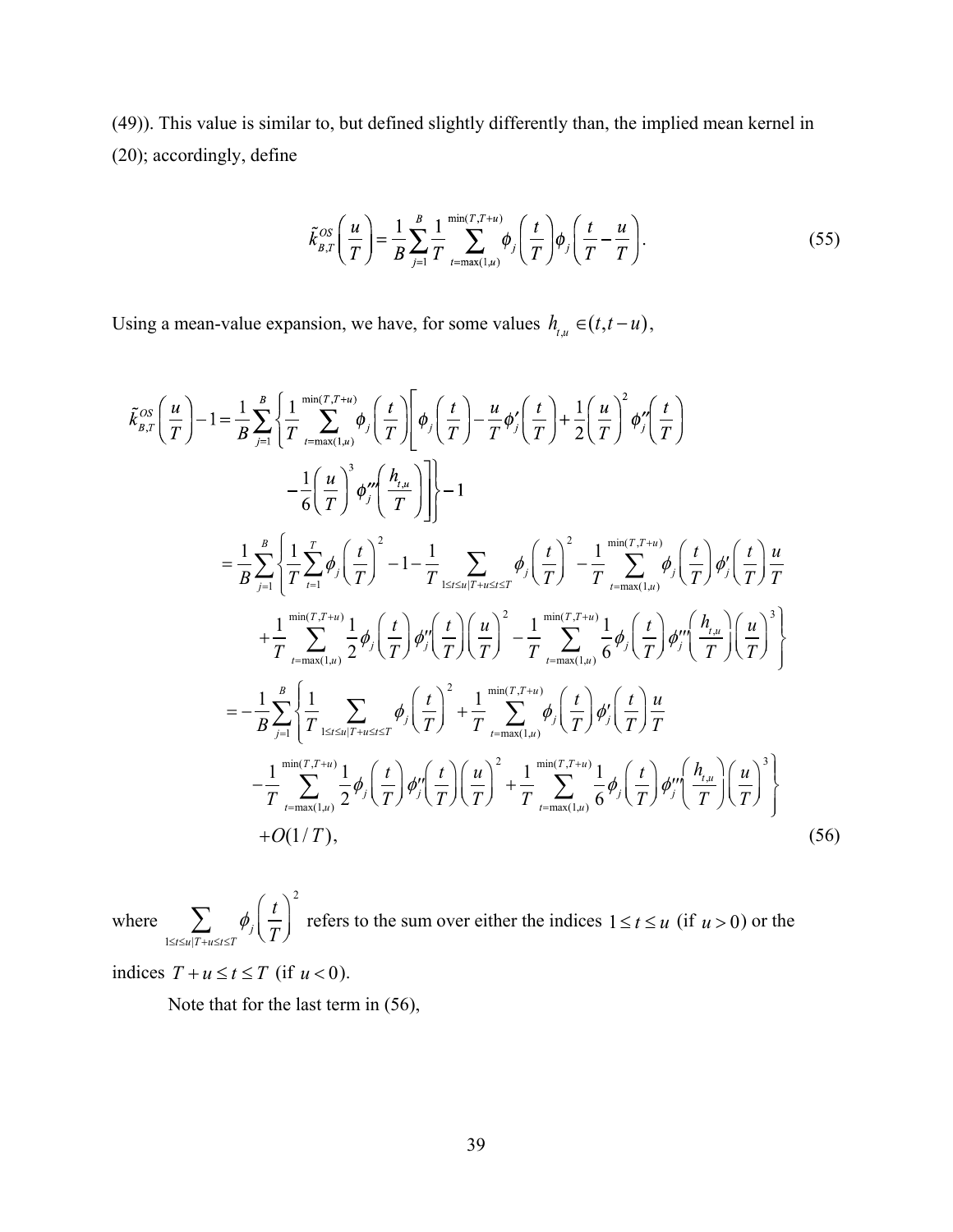$$
\left| \sum_{u=-L_T}^{L_T} \left\{ \frac{1}{B} \sum_{j=1}^{B} \frac{1}{T} \sum_{t=\max(1,u)}^{\min(T,T+u)} \frac{1}{6} \phi_j \left( \frac{t}{T} \right) \phi_j''' \left( \frac{h_{t,u}}{T} \right) \left( \frac{u}{T} \right)^3 \right\} \Gamma_u \right| \leq CL_T O\left( \left( \frac{B}{T} \right)^3 \right) \sum_{u=-L_T}^{L_T} |u|^2 \Gamma_u
$$
\n
$$
= O\left( \frac{L_T B^{3-q}}{T^{3-q}} \right) O\left( \left( \frac{B}{T} \right)^q \right) = o\left( \left( \frac{B}{T} \right)^q \right), \quad (57)
$$

for some constant *C*, where the first inequality uses that  $\phi''_j$  $h_{_{t,u}}$ *T* ſ  $\setminus$  $\setminus$  $\int$  =  $O(B^3)$  by Assumption 3 and

the second line uses Assumption 1(b) and (52). We accordingly do not consider this term in (56) when evaluating (54), given that this introduces an error only of order  $o((B/T)^q)$ .

Now considering the term  $\sum \phi_i$ *t T* ſ  $\setminus$  $\setminus$  $\int$ 2  $\sum_{1 \le t \le u \mid T + u \le t \le T} \phi_j\left(\frac{t}{T}\right)$  in (56), for any value of *u* such that  $|u| \le L_{\tau}$ , we have,

$$
\frac{1}{T} \sum_{1 \leq t \leq u|T+u \leq t \leq T} \phi_j \left(\frac{t}{T}\right)^2 = \frac{1}{T} \sum_{t=1}^u \phi_j \left(\frac{t}{T}\right)^2 1\{u > 0\} + \frac{1}{T} \sum_{t=T+u}^T \phi_j \left(\frac{t}{T}\right)^2 1\{u < 0\}
$$
\n
$$
= \frac{1}{T} \sum_{t=1}^u \phi_j (0)^2 \left\{1 + O\left(\frac{u}{T}\right)\right\} 1\{u > 0\} + \frac{1}{T} \sum_{t=T+u}^T \phi_j (1)^2 \left\{1 + O\left(\frac{-u}{T}\right)\right\} 1\{u < 0\}
$$
\n
$$
= \left[\frac{u}{T} \phi_j (0)^2 + \frac{1}{T} O\left(\frac{u^2}{T}\right)\right] 1\{u > 0\} + \left[\frac{-u}{T} \phi_j (1)^2 + \frac{1}{T} O\left(\frac{u^2}{T}\right)\right] 1\{u < 0\}
$$
\n
$$
= \frac{u}{T} \phi_j (0)^2 1\{u > 0\} + \frac{-u}{T} \phi_j (1)^2 1\{u < 0\} + o\left(\frac{1}{T}\right),
$$
\n(58)

where the second line conducts a Taylor expansion of  $\phi_j(\cdot)$  around 0 and 1, respectively, in the two sums, and the last line uses that  $|u| \le L_T = o(T^{1/2})$ , by (52) and Assumption 4.

We now consider the second term in (56). Assume for now that  $u > 0$ . We first note that,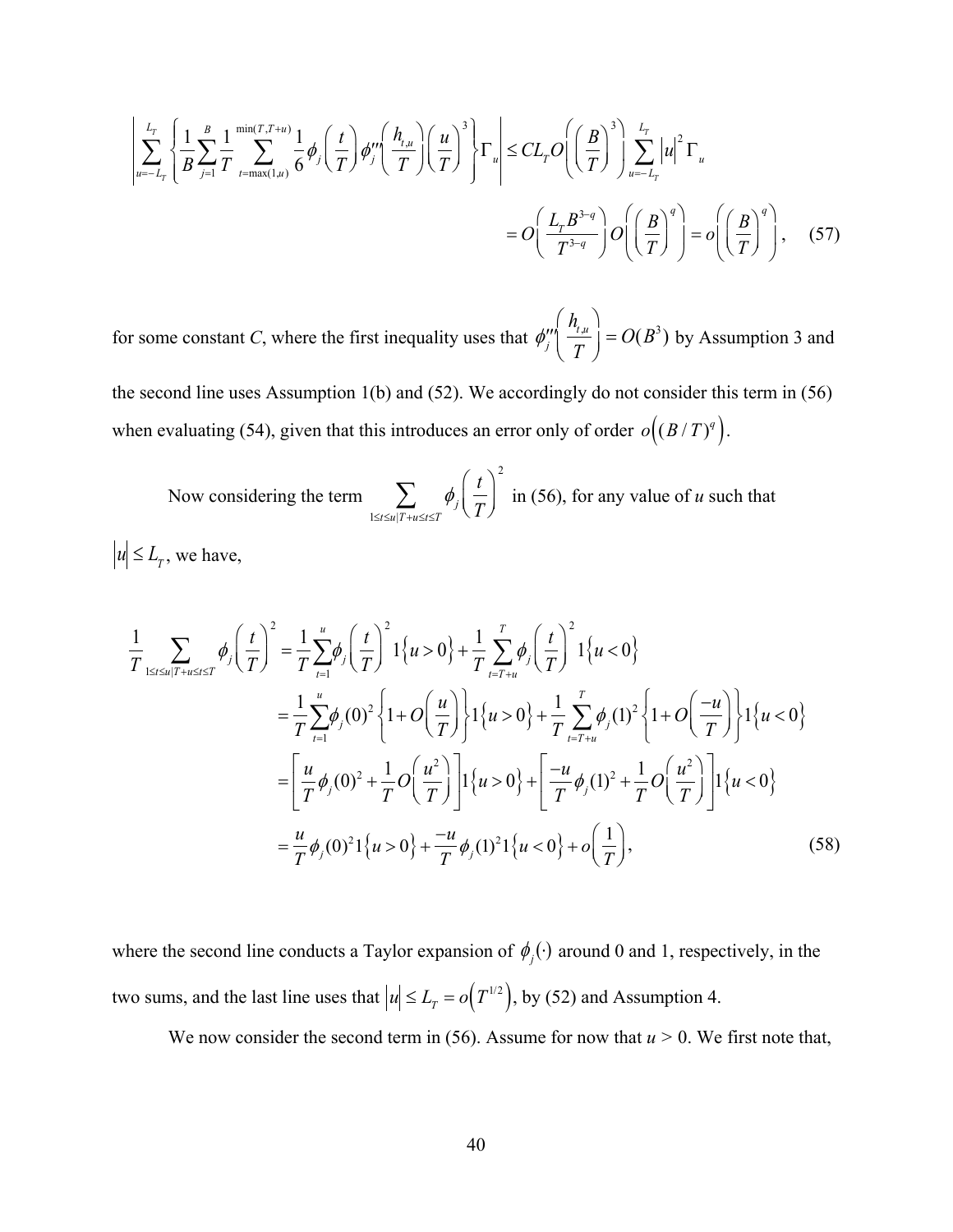$$
\frac{1}{T}\sum_{t=1}^{T}\phi_j\left(\frac{t}{T}\right)\phi'_j\left(\frac{t}{T}\right)\frac{u}{T}-\frac{1}{T}\sum_{t=u}^{T}\phi_j\left(\frac{t}{T}\right)\phi'_j\left(\frac{t}{T}\right)\frac{u}{T}=\frac{1}{T}\sum_{t=1}^{u-1}\phi_j\left(\frac{t}{T}\right)\phi'_j\left(\frac{t}{T}\right)\frac{u}{T},
$$
\n(59)

and further that,

$$
\left| \sum_{u=1}^{L_T} \left\{ \left[ \frac{1}{B} \sum_{j=1}^{B} \frac{1}{T} \sum_{t=0}^{u-1} \phi_j \left( \frac{t}{T} \right) \phi_j' \left( \frac{t}{T} \right) \frac{u}{T} \right] - 1 \right\} \Gamma_u \right| \leq \sum_{u=1}^{L_T} \left| \left[ \frac{1}{B} \sum_{j=1}^{B} \frac{1}{T} \sum_{t=0}^{u-1} \phi_j \left( \frac{t}{T} \right) \phi_j' \left( \frac{t}{T} \right) \frac{u}{T} \right] - 1 \right| \Gamma_u \right|
$$
  

$$
\leq \frac{CO(B/T)}{T} \sum_{u=1}^{L_T} |u|^2 \left| \Gamma_u \right| = o(1/T), \tag{60}
$$

where the second line uses that 1  $T \sum_{t=0}$  $u-1$  $\sum^{\mu-1}\!\phi_j\!\left(\frac{t}{\tau}\right)$ *T* ſ  $\setminus$  $\setminus$  $\int$ <sup>*d*'</sup><sub>j</sub> *t T* ſ l  $\setminus$  $\left|\int \right| \leq$ 1  $T \sum_{t=0}$ *u*-1  $\sum C \times O(B) \le u \times |C \times O(B)|$  for some

constant *C* by Assumption 3, and further uses Assumptions 1(b) and 4. The same logic applies for  $u < 0$ . We need not worry about  $u = 0$ , since this value is fixed; these calculations are simply

meant to show that approximating the sum 1 *T <sup>t</sup>*max(1,*u*) min(*T* ,*T u*) *<sup>j</sup> t T j t T u T* by <sup>1</sup> *T <sup>t</sup>*<sup>1</sup> *T <sup>j</sup> t T j t T u T*

introduces only a small approximation error in (54) despite having max  $u \rightarrow \infty$ .

We thus deal directly with 
$$
\frac{1}{T} \sum_{t=1}^{T} \phi_j \left( \frac{t}{T} \right) \phi'_j \left( \frac{t}{T} \right) \frac{u}{T}
$$
. It can be seen that uniformly in

 $|u| \le L_T$ , this value can be approximated by Euler summation (as in Phillips (2005), Lemma A) as,

$$
\frac{1}{T} \sum_{t=1}^{T} \phi_{j} \left( \frac{t}{T} \right) \phi_{j}^{\prime} \left( \frac{t}{T} \right) \frac{u}{T} = \frac{1}{T} \frac{u}{T} \int_{1}^{T} \phi_{j} \left( \frac{t}{T} \right) \phi_{j}^{\prime} \left( \frac{t}{T} \right) dt + \frac{1}{2T} \frac{u}{T} \left[ \phi_{j} \left( \frac{1}{T} \right) \phi_{j}^{\prime} \left( \frac{1}{T} \right) + \phi_{j} (1) \phi_{j}^{\prime} (1) \right] \n+ \frac{1}{T} \frac{u}{T} \int_{1}^{T} \left\{ t - \left[ t \right] - \frac{1}{2} \right\} \left\{ \phi_{j} \left( \frac{t}{T} \right) \phi_{j}^{\prime} \left( \frac{t}{T} \right) + \phi_{j}^{\prime} \left( \frac{t}{T} \right)^{2} \right\} \frac{1}{T} dt \n= \frac{1}{T} \frac{u}{T} \int_{1}^{T} \phi_{j} \left( \frac{t}{T} \right) \phi_{j}^{\prime} \left( \frac{t}{T} \right) dt + \frac{1}{T} \frac{u}{T} \int_{1}^{T} \left\{ t - \left[ t \right] - \frac{1}{2} \right\} \left\{ \phi_{j} \left( \frac{t}{T} \right) \phi_{j}^{\prime} \left( \frac{t}{T} \right) + \phi_{j}^{\prime} \left( \frac{t}{T} \right)^{2} \right\} \frac{1}{T} dt \n+ o(1/T)
$$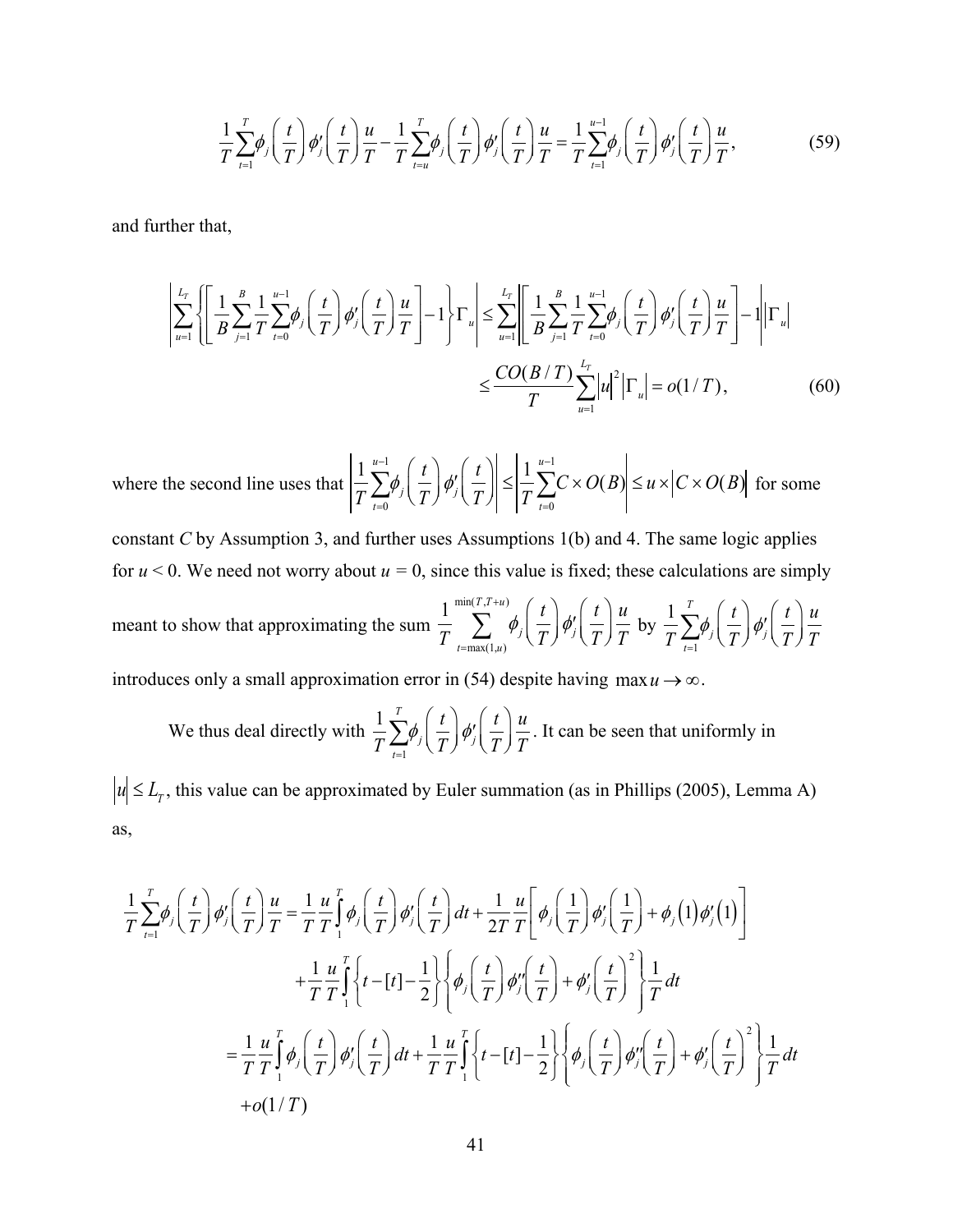$$
=\frac{u}{T}\int_{0}^{1}\phi_{j}(s)\phi_{j}'(s)ds+O(1/T),\qquad(61)
$$

where  $[\cdot]$  is the greatest lesser integer function, and the approximations in the second and third equalities hold by Assumption 3 and (52).

For the third term in (56), by similar steps as in (59)–(60), we can approximate the sum

$$
\frac{1}{T} \sum_{t=\max(1,u)}^{\min(T,T+u)} \frac{1}{2} \phi_j\left(\frac{t}{T}\right) \phi_j''\left(\frac{t}{T}\right) \left(\frac{u}{T}\right)^2 \text{ by } \frac{1}{T} \sum_{t=1}^T \frac{1}{2} \phi_j\left(\frac{t}{T}\right) \phi_j''\left(\frac{t}{T}\right) \left(\frac{u}{T}\right)^2. \text{ Further, as in (61), we can}
$$

approximate this latter value with the integral  $\frac{1}{2}$ 2 *u T* ſ l  $\setminus$  $\int$ 2  $\phi_j(s)\phi''_j(s)$  ds 0 1  $\int \phi_j(s)\phi''_j(s)ds$ .

Combining all the results above, we can thus write (54) as,

$$
E\hat{\Omega}^{OS} - \Omega = \sum_{u=-L_{T}}^{L_{T}} -\frac{1}{B} \sum_{j=1}^{B} \left\{ \left[ \phi_{j}(0)^{2} 1\{u > 0\} + \phi_{j}(1)^{2} 1\{u < 0\} \right] \frac{u}{T} \right\}
$$
  
+ 
$$
\frac{u}{T} \int_{0}^{1} \phi_{j}(s) \phi_{j}'(s) ds - \frac{1}{2} \left( \frac{u}{T} \right)^{2} \int_{0}^{1} \phi_{j}(s) \phi_{j}''(s) ds \right\} \Gamma_{u} + o\left( \left( \frac{B}{T} \right)^{q} \right) + O\left( \frac{1}{T} \right). \quad (62)
$$

Integrating the second term by parts,

$$
\int_{0}^{1} \phi_{j}(s) \phi_{j}'(s) ds = \phi_{j}(1)^{2} - \phi_{j}(0)^{2} - \int_{0}^{1} \phi_{j}(s) \phi_{j}'(s) ds = \frac{1}{2} \Big[ \phi_{j}(1)^{2} - \phi_{j}(0)^{2} \Big].
$$
\n(63)

We can use this to write the first two terms in (62) as follows, for each value *j*:

$$
\sum_{u=-L_{r}}^{L_{r}} \left\{ \left[ \phi_{j}(0)^{2} 1\left\{ u > 0 \right\} + \phi_{j}(1)^{2} 1\left\{ u < 0 \right\} \right] \frac{u}{T} \right\} + \frac{u}{T} \int_{0}^{1} \phi_{j}(s) \phi_{j}'(s) ds \right\} \Gamma_{u} =
$$
\n
$$
= \sum_{u=-L_{r}}^{L_{r}} \left\{ \left[ \phi_{j}(0)^{2} 1\left\{ u > 0 \right\} + \phi_{j}(1)^{2} 1\left\{ u < 0 \right\} \right] \frac{u}{T} \right| + \frac{1}{2} \frac{u}{T} \left[ \phi_{j}(1)^{2} - \phi_{j}(0)^{2} \right] \right\} \Gamma_{u}
$$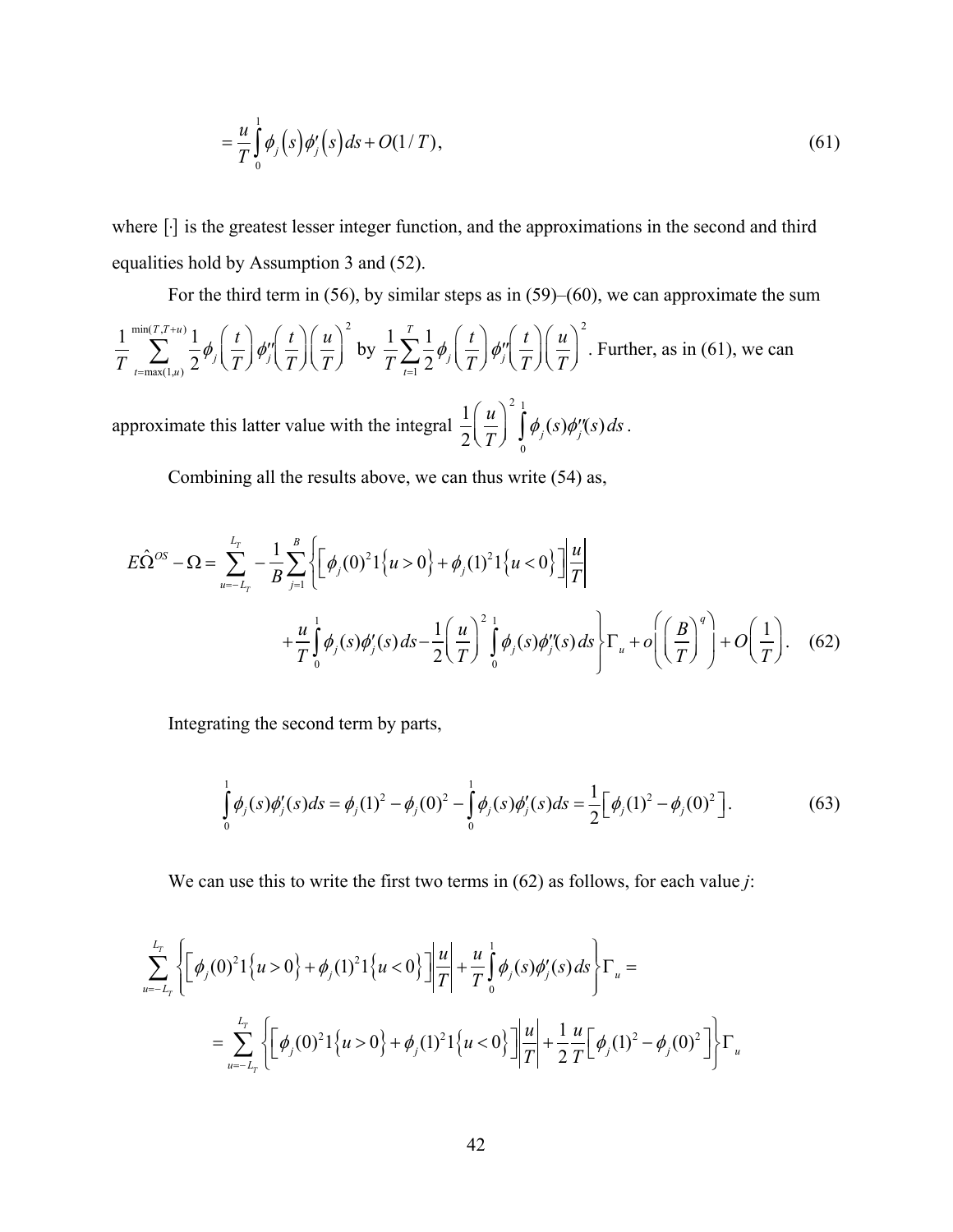$$
= \sum_{u=1}^{L_T} \frac{1}{2} \frac{u}{T} \Big[ \phi_j(0)^2 + \phi_j(1)^2 \Big] \Gamma_u + \sum_{u=-L_T}^{-1} \frac{1}{2} \frac{-u}{T} \Big[ \phi_j(0)^2 + \phi_j(1)^2 \Big] \Gamma'_{-u}
$$
  

$$
= \sum_{u=1}^{L_T} \frac{1}{2} \frac{u}{T} \Big[ \phi_j(0)^2 + \phi_j(1)^2 \Big] \Big( \Gamma_u + \Gamma'_u \Big)
$$
  

$$
= \sum_{u=-L_T}^{L_T} \frac{1}{2} \frac{u}{T} \Big[ \phi_j(0)^2 + \phi_j(1)^2 \Big] \Gamma_u.
$$
 (64)

Thus (62) becomes,

$$
E\hat{\Omega}^{OS} - \Omega = -\sum_{u=-L_T}^{L_T} \frac{1}{B} \sum_{j=1}^{B} \left\{ \frac{1}{2} \left| \frac{u}{T} \right| \left[ \phi_j(0)^2 + \phi_j(1)^2 \right] - \frac{1}{2} \left( \frac{u}{T} \right)^2 \int_0^1 \phi_j(s) \phi_j''(s) ds \right\} \Gamma_u + o\left( \left( \frac{B}{T} \right)^q \right), \tag{65}
$$

which further uses that  $O(1/T) = o((B/T)^q)$  from (52). Thus,

$$
\left(E\hat{\Omega}^{OS} - \Omega\right)\Omega^{-1} = -\frac{1}{B}\sum_{j=1}^{B}\frac{\phi_{j}(0)^{2} + \phi_{j}(1)^{2}}{2}\frac{1}{T}\sum_{u=-L_{T}}^{L_{T}}|u|\Gamma_{u} + \frac{1}{B}\sum_{j=1}^{B}\frac{\int_{0}^{1}\phi_{j}(s)\phi_{j}^{m}(s)ds}{2}\frac{1}{T^{2}}\sum_{u=-L_{T}}^{L_{T}}|u|^{2}\Gamma_{u} + o\left(\left(\frac{B}{T}\right)^{q}\right)
$$
\n
$$
= \left(-\left(\frac{B}{T}\right)\left(\frac{1}{B^{2}}\sum_{j=1}^{B}\frac{\phi_{j}(0)^{2} + \phi_{j}(1)^{2}}{2}\right)\sum_{u=-\infty}^{\infty}|u|\Gamma_{u} + o\left(\left(\frac{B}{T}\right)\right), \text{ if } \lim_{B\to\infty}\frac{1}{B^{2}}\sum_{j=1}^{B}\frac{\phi_{j}(0)^{2} + \phi_{j}(1)^{2}}{2} \neq 0\right\}
$$
\n
$$
\left(-\left(\frac{B}{T}\right)^{2}\left(-\frac{1}{B^{3}}\sum_{j=1}^{B}\frac{\int_{0}^{1}\phi_{j}(s)\phi_{j}^{m}(s)ds}{2}\right)\sum_{u=-\infty}^{\infty}|u|^{2}\Gamma_{u} + o\left(\left(\frac{B}{T}\right)^{2}\right), \text{ otherwise.}
$$
\n(66)

 Equation (32) in the theorem follows from these expressions. These expressions and their relation to equations (54)–(55), along with the definition of the generalized derivative in (28), make clear that in the limit, we have 2  $\neq$   $(1)^2$ (1)  ${}^{OS(1)}(0) = \lim_{B \to \infty} \frac{1}{B^2} \sum_{j=1}^{B} \frac{\phi_j(0)^2 + \phi_j(1)}{2}$  $B\rightarrow \infty$   $B^2$   $\frac{2}{j}$ *k B*  $\phi_i(0)^2 + \phi_i$  $\tilde{k}^{OS(1)}(0) = \lim_{B\to\infty} \frac{1}{B^2} \sum_{j=1}^{B} \frac{\phi_j(0)^2 + \phi_j(1)^2}{2},$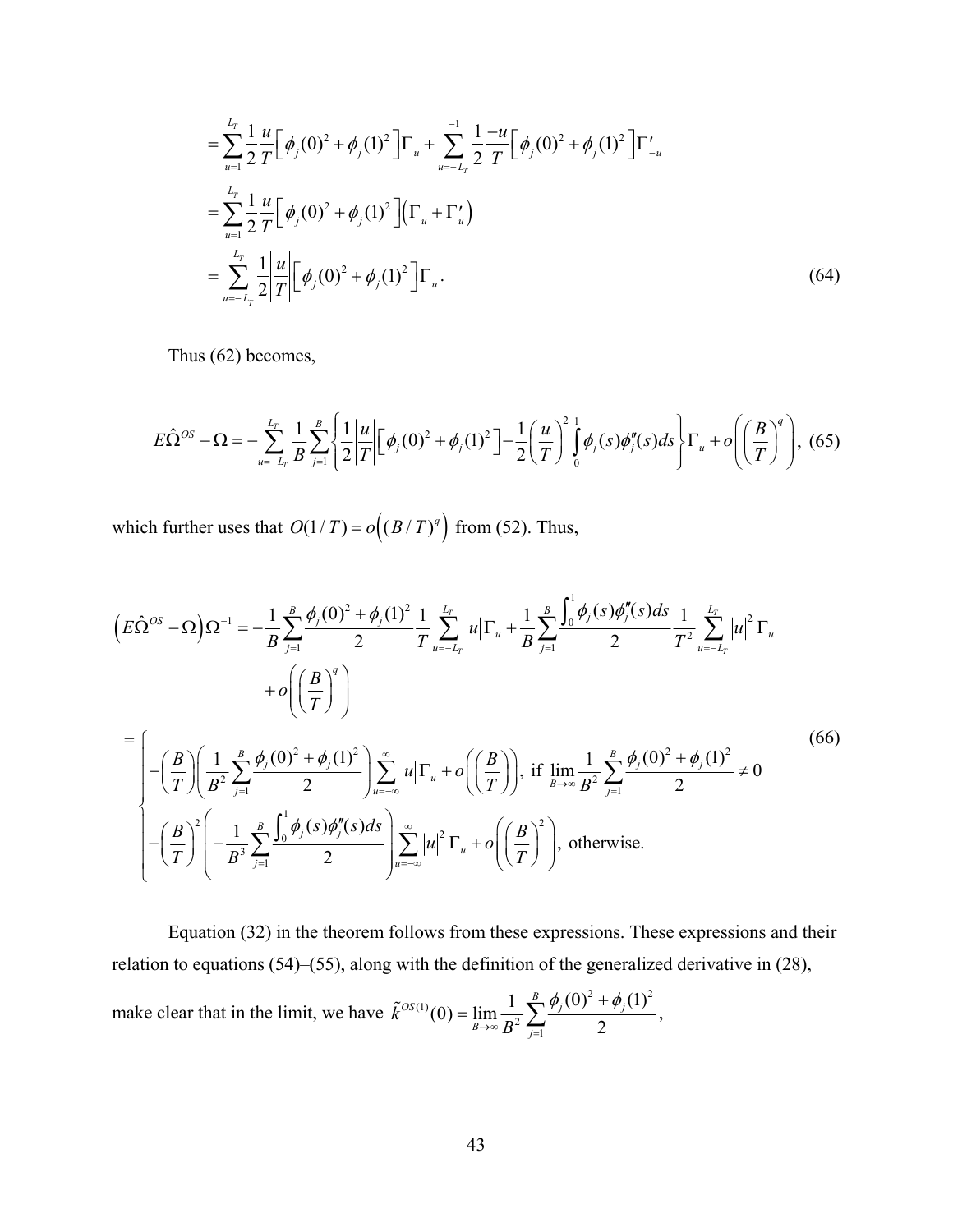$$
\tilde{\mathcal{K}}^{OS(2)}(0) = -\lim_{B \to \infty} \frac{1}{B^3} \sum_{j=1}^{B} \frac{\int_0^1 \phi_j(s) \phi_j''(s) ds}{2}
$$
, where  $\tilde{\mathcal{K}}$  is as in (55). We note further that in a

neighborhood around  $v = 0$  and with  $|u| \le L_r$ , it must be the case in the limit that  $\tilde{k}^{OS}(\nu) - k^{OS}(\nu) \rightarrow 0$  given the definitions in (20) and (55), so that these definitions hold as well for *k*.

 Further, as in Priestley (1981, p. 460), it is apparent from the definition of the generalized derivative that if  $0 < k^{OS(1)}(0) < \infty$ , then  $\frac{1 - k^{OS}(v)}{v^2}$  $\frac{-k^{OS}(\nu)}{\nu^2} \rightarrow \infty$  as  $\nu \rightarrow 0$ , so that  $q = 1$ . If not, note that as after equation (11), the frequency-domain weight function  $K_T(\omega)$  for a kernel estimator must be nonnegative in order to guarantee positive semidefiniteness of the LRV estimate. Priestley (1981, p. 568) provides a proof that this implies that the Parzen characteristic exponent of the kernel (or, in the current case, implied mean kernel) must be no greater than  $q = 2$ , so that in our case  $q = 2$  if  $k^{OS(1)}(0) = 0$ . Assumption 3 then guarantees the finiteness of  $k^{OS(q)}(0)$ .

Finally, as noted in Remark 6, while the above proof proceeded under the small-*b*  sequence in Assumption 4, we can also show that using the heuristic sequential-limit definition of the implied mean kernel in Section 2 in fact yields the same result as in the theorem, despite not being formally justified under the assumed sequence. To see this, first note that the condition that  $k(0) = 1$  in Assumption 2 gives that  $k^{(1)}(0) = -k'(0)$  for any kernel or implied mean kernel. Then using equation (21) and differentiating with respect to  $v$  for  $v > 0$ ,

$$
\frac{dk_j^{OS}(B^{-1}\nu)}{d\nu} = k_j^{OS'}(B^{-1}\nu) = B^{-1} \left[ \frac{k_j(B^{-1}\nu)}{1 - B^{-1}\nu} - \frac{\phi_j(B^{-1}\nu)\phi_j(0)}{1 - B^{-1}\nu} - \frac{1}{1 - B^{-1}\nu} \int_{\nu}^1 \phi_j(s) \phi_j'(s - B^{-1}\nu) ds \right] (67)
$$

so

$$
k_j^{OS'}(0) = B^{-1} \left[ k_j(0) - \phi_j(0)^2 - \int_0^1 \phi_j(s) \phi_j'(s) ds \right] = B^{-1} \left[ 1 - \frac{1}{2} \left( \phi_j(0)^2 + \phi_j(1)^2 \right) \right],\tag{68}
$$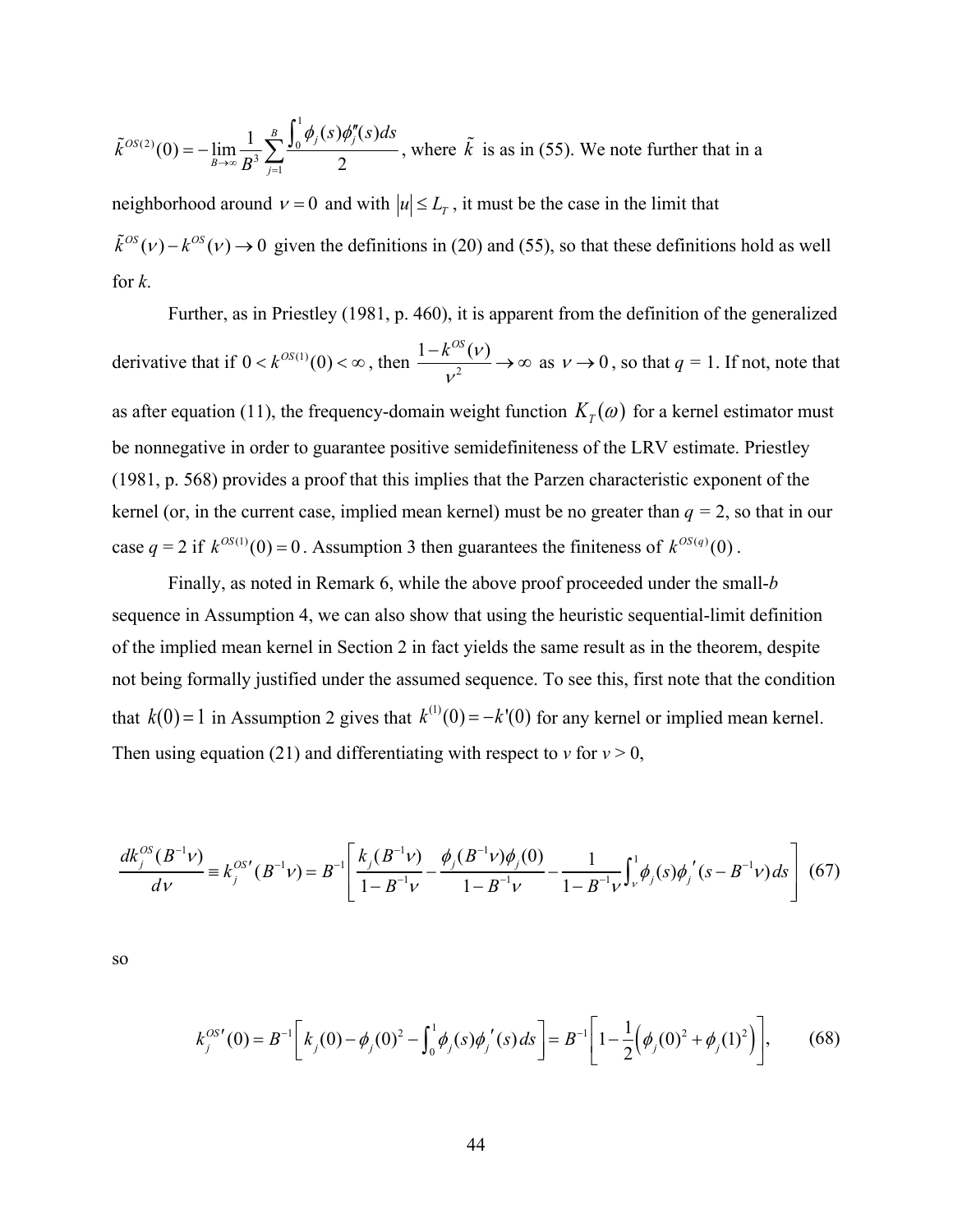where the final expression uses  $k_j(0) = \int_0^1 \phi_j(s)^2 ds = 1$  and integrates by parts, as in (63). (The same expression for  $k_i'(0)$  obtains starting from the expression for  $k(v)$ ,  $v \le 0$ .) Plugging this into (21) and taking the limit as  $B \rightarrow \infty$  yields the same result as stated in the theorem for  $q = 1$ estimators.

Priestley (1981, p. 460) also shows that for *q* even,  $k^{(q)}(0) = -\frac{1}{n} \left| \frac{d^{q}(k(v))}{dx^{q}} \right|$ , yielding *q*!  $d^q(k(v))$  $d\mathcal{V}^q$  $\mathbf{r}$ L  $\left| \frac{d^q(k(\nu))}{d\nu^q} \right|$  $\overline{\phantom{a}}$  $\overline{\phantom{a}}$  $v = 0$ 

the relation  $k^{(2)}(0) = -\frac{1}{2}k''(0)$ . Then for  $\nu > 0$ , differentiating the expression in (67) again yields 2  $k$ "(0). Then for  $v > 0$ 

$$
k_j^{OS''}(B^{-1}\nu) = B^{-2} \left[ \frac{2k_j^{OS'}(B^{-1}\nu)}{1 - B^{-1}\nu} + \frac{\phi_j(B^{-1}\nu)\phi_j'(0) - \phi_j'(B^{-1}\nu)\phi_j(0)}{1 - B^{-1}\nu} + \frac{\int_{\nu}^{1} \phi_j(s)\phi_j''(s - B^{-1}\nu)ds}{1 - B^{-1}\nu} \right], \quad (69)
$$

so that

$$
k_j^{OS''}(0) = B^{-2} \int_0^1 \phi_j(s) \phi_j^{''}(s) ds , \qquad (70)
$$

and again the same expression obtains starting from  $v \le 0$ . It follows from (21) that  $k^{0s''}(0)$  = , and substituting (70) into this final expression and taking  $B \rightarrow \infty$  yields the same 1  $\frac{1}{2} \sum_{i}^{B} k_i^{OS''}(0)$ *j j k*  $\frac{1}{B}\sum_{j=1}^{B} k_j^{OS}$  (0), and substituting (70) into this final expression and taking  $B\to\infty$ 

result as stated in the theorem for  $q = 2$  estimators.

 To complete the heuristic re-derivation of the result in the theorem under the sequential limit, using the implied mean kernel representation for  $E\hat{\Omega}^{\text{OS}}$  in equation (20), we can follow Priestley (1981, p. 459) and write

$$
E\hat{\Omega}^{OS} - \Omega = \sum_{u = -(T-1)}^{T-1} \left\{ k_{B,T}^{OS}(u / S) \left( 1 - \left| u / T \right| \right) - 1 \right\} \Gamma_u - \sum_{|u| \ge T} \Gamma_u
$$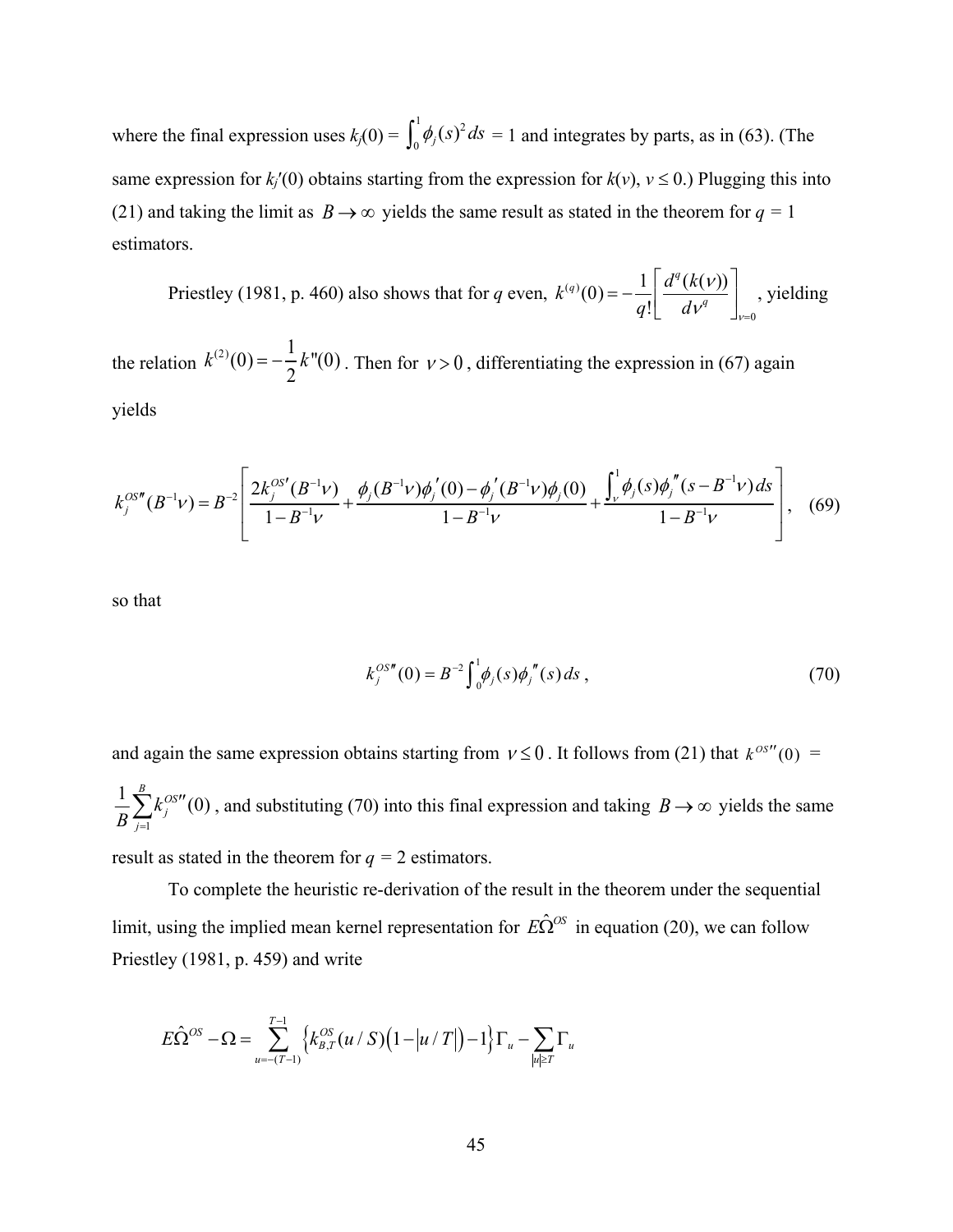$$
= \sum_{u=-(T-1)}^{T-1} \left\{ k_{B,T}^{OS}(u/S) - 1 \right\} \Gamma_u - \frac{1}{T} \sum_{u=-(T-1)}^{T-1} |u| k_{B,T}^{OS}(u/S) \Gamma_u - \sum_{|u| \ge T} \Gamma_u . \tag{71}
$$

For the last term,

$$
\left|\sum_{|u|\geq T} \Gamma_u\right| \leq \sum_{|u|\geq T} \left|\Gamma_u\right| \leq \frac{1}{T^q} \sum_{|u|\geq T} |u|^q \left|\Gamma_u\right| = o\left(T^{-q}\right) = o\left((B/T)^q\right),\tag{72}
$$

by Assumptions 1(b) and 4. For the second term, given a bounded implied mean kernel (as in Assumption 3), similar steps to those taken for the last term give that

$$
\frac{1}{T} \left| \sum_{u = -(T-1)}^{T-1} |u| k_{B,T}^{OS}(u / S) \Gamma_u \right| = O(1/T) = o((B/T)^q).
$$
\n(73)

Finally, considering the first term in the bias expression, we can write

$$
\sum_{u=-(T-1)}^{T-1} \left\{ k_{B,T}^{OS}(u / S) - 1 \right\} \Gamma_u = -S^{-q} \sum_{u=-(T-1)}^{T-1} \left\{ \frac{1 - k_{B,T}^{OS}(u / S)}{(\vert u \vert / S)^q} \right\} \vert u \vert^q \Gamma_u
$$
  
=  $(B / T)^q k^{OS(q)}(0) \left[ -2\pi s_z^{(q)}(0) \right] \left\{ 1 + o(1) \right\},$  (74)

where the second equality holds from the definition  $SB = T$ , from Parzen (1957) Theorem 5B or Priestley (1981, p. 459) under the assumed sequence, and  $s_z^{(q)}(0)$  is the  $q^{\text{th}}$  generalized derivative of the spectral density at frequency zero. This completes the heuristic re-derivation of the more formal proof above for the result in Theorem 1(i), and note that in this case we did not require differentiability of the basis functions in order to obtain this result (so that the heuristic derivation applies to the SS basis functions, as will be confirmed more formally below in the derivation for Remark 6).

(ii) For orthonormal series estimators with basis functions meeting Assumption 3, inspection of the proof of Theorem 2 in Sun (2014) or Theorem 4.1 in Sun (2013) shows that the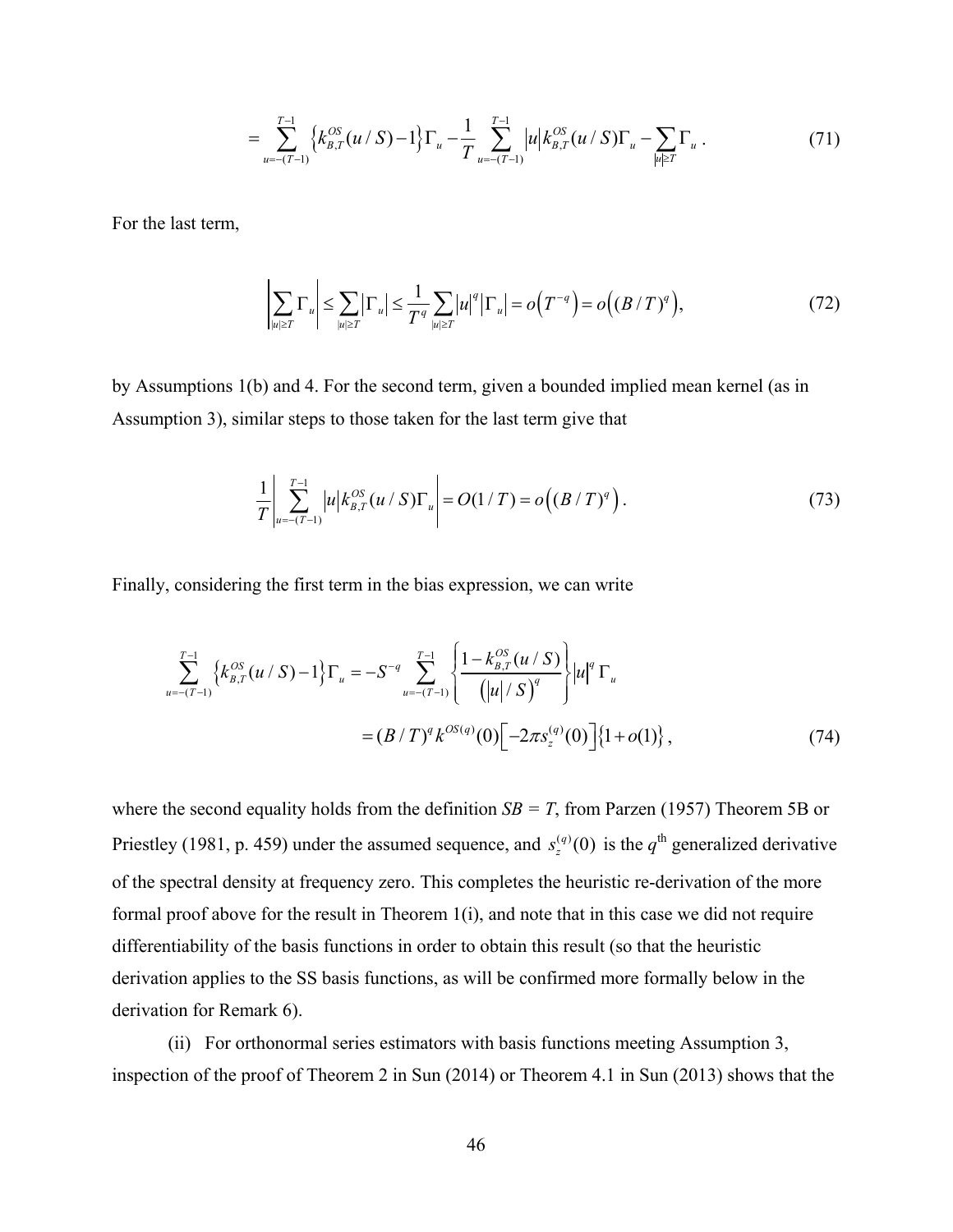higher-order size distortion is equal to  $G'_m(\chi_m^a) \chi_m^a tr(A\Omega^{-1})/m$ , where  $A = \lim_{T \to \infty} E\hat{\Omega} - \Omega$  as  $B \rightarrow \infty$  such that  $B/T \rightarrow 0$ . Theorem 1(i) then gives that  $A = (B/T)^q k^{OS(q)}(0) \left[ -2\pi s_z^{(q)}(0) \right] + o((B/T)^q)$ . (While this expression has not been shown formally for the SS series estimator, it is shown below in the derivation of Remark 6, which does not use this theorem in the case of the SS estimator.) Using  $B = 1/b$  then yields equation (30). Note that in the scalar case of  $p, m = 1$ , we have that this higher-order size distortion (in both the kernel and orthonormal series case) is proportional to  $s_z^{\prime}(0)/s_z(0)$ , so that all results below hold uniformly over all stochastic processes satisfying Assumption 1 with  $|s_z(y)/s_z(0)| \le$ *κ* for finite *κ*.

For equation (31), the above steps carry through for the bias term, and the variance term follows from Theorem 5 and the proof of Theorem 2 in Sun (2011), with  $v = B$  as in equation (25). The remainder terms follow from this theorem as well.

For kernel estimators, given Assumptions 1 and 2, equation (30) follows from Sun (2014) equation (16), along with the approximation  $\frac{m v_{\infty}(m, b') - \lambda_m}{g} = O(b)$  as  $b \to 0$  given on page

665, where  $\mathcal{F}_{\infty}^{\alpha}(m,b)$  is the fixed-*b* asymptotic distribution for kernel estimators. Equation (31) follows directly from the proof of Sun (2014) Theorem 5 for the case of the Gaussian location model.  $\Box$ 

**Proof of Theorem 2:** We can define the size-adjusted critical value as  $c_{m,r}^{\alpha}(b)$  =

 $c_m^{\alpha}(b) + \delta_{m,T}^{\alpha}(b)$ , where  $c_m^{\alpha}(b)$  is the fixed-*b* critical value as in equation (30) and  $\delta_{m,T}^{\alpha}(b)$  is defined implicitly by  $Pr_0\left[F_T^* > c_{m,T}^{\alpha}(b)\right] = \alpha + o(b) + o\left((bT)^{-q}\right)$ . Taking a Taylor expansion of the null rejection rate around  $c_m^{\alpha}(b)$ ,

$$
\Pr_{0}\left[F_{T}^{*} > c_{m,T}^{\alpha}(b)\right] = \alpha + G'_{m}(\chi_{m}^{\alpha})\chi_{m}^{\alpha}\omega^{(q)}k^{(q)}(0)(bT)^{-q} - \delta_{m,T}^{\alpha}(b)G'_{m}(\chi_{m}^{\alpha})\left[1 + O(b) + O\left((bT)^{-q}\right)\right] + o(b) + o\left((bT)^{-q}\right) + o(\delta_{m,T}^{\alpha}(b)),\tag{75}
$$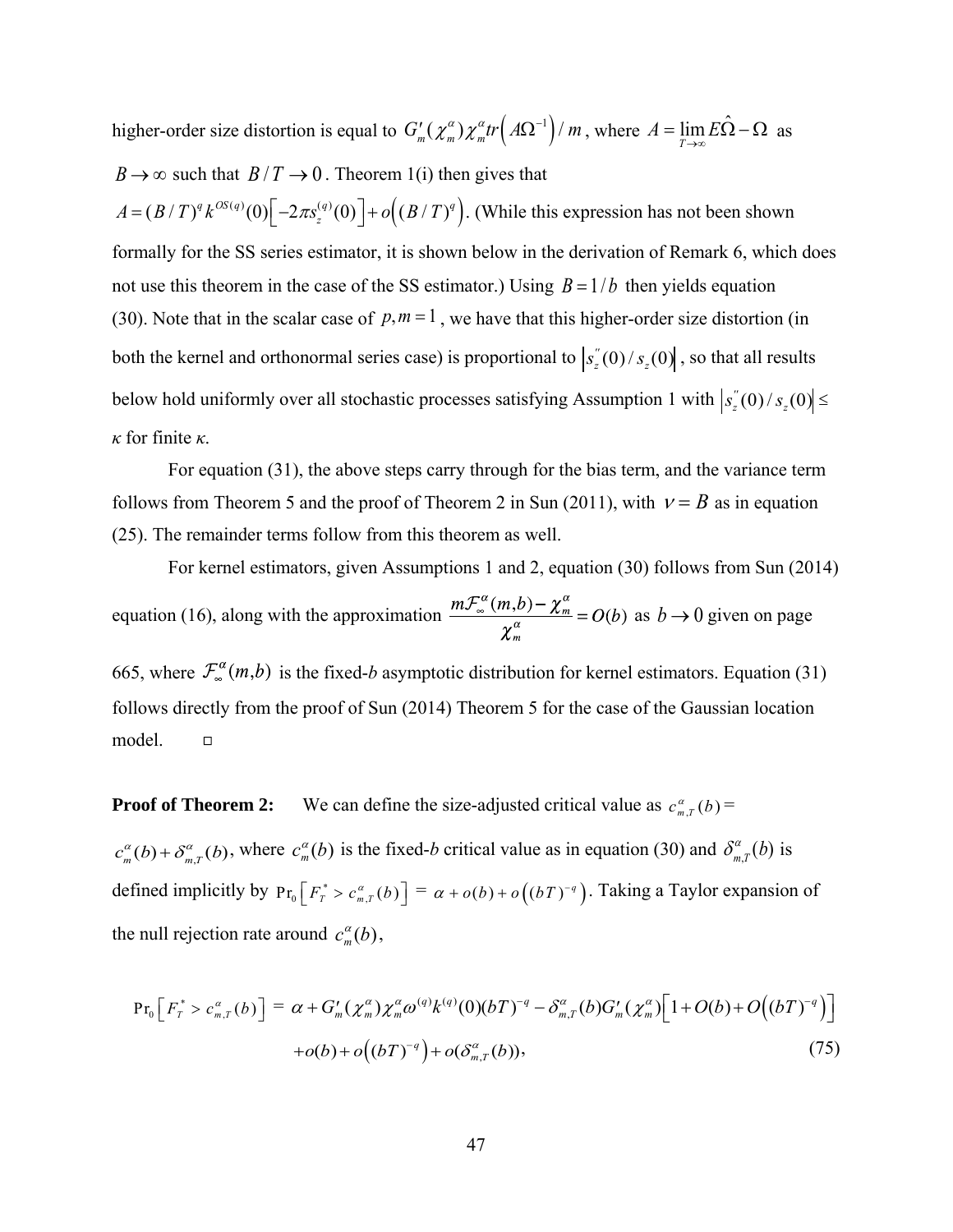where the fact that  $Pr_0' [F_T^* > c_m^{\alpha}(b)] = -G'_m(\chi_m^{\alpha}) [1 + O(b) + O((bT)^{-q})] + o(b) + o((bT)^{-q}),$ follows from Sun (2014) Theorem 2 and p. 665. Using this and  $Pr_0 \left[ F_r^* > c_{m,T}^{\alpha}(b) \right] =$  $\alpha + o(b) + o((bT)^{-q})$  by definition, we can solve for  $\delta_{m,T}^{\alpha}(b)$  as  $\delta_{m,T}^{\alpha}(b) = k^{(q)}(0)(bT)^{-q} \chi_m^{\alpha} \omega^{(q)}$ , from which (33) follows directly.

Then taking a similar Taylor expansion, size-adjusted power is

$$
\Pr_{\delta}\Big[F_{T}^{*} > c_{m,T}^{\alpha}(b)\Big] = \Big[1 - G_{m,\delta^{2}}(\chi_{m}^{\alpha})\Big] + G'_{m,\delta^{2}}(\chi_{m}^{\alpha})\chi_{m}^{\alpha}\omega^{(q)}k^{(q)}(0)(bT)^{-q} - \frac{1}{2}\delta^{2}G'_{(m+2),\delta^{2}}(\chi_{m}^{\alpha})\chi_{m}^{\alpha}v^{-1} - \delta_{m,T}^{\alpha}(b)G'_{m,\delta^{2}}(\chi_{m}^{\alpha})\Big[1 + O(b) + O\big((bT)^{-q}\big)\Big] + o(b) + o\big((bT)^{-q}\big) + o(\delta_{m,T}^{\alpha}(b)),\tag{76}
$$

which analogously uses Sun (2014) Theorem 5. We have  $\delta_{m,T}^{\alpha}(b)G'_{m,\delta^2}(\chi_m^{\alpha})=$ 

 $k^{(q)}(0)(bT)^{-q} G'_{m,\delta^2}(\chi_m^a) \chi_m^a \omega^{(q)}$  from the solution for  $\delta_{m,T}^{\alpha}(b)$  above. Thus the second and fourth terms in (76) cancel, and using this along with  $\delta_{m,T}^{\alpha}(b) = O((bT)^{-q})$  yields the size-adjusted power relation given in equation (34).

**Proof of Theorem 3:** This follows directly from equations (30) and (31). Fix a sequence  $b_1$ for test  $F_1$ . Given equivalent values of *q* for tests  $F_1$  and  $F_2$ , equation (30) gives that we must set  $b_2 = \left(\frac{k_2^{(q)}(0)}{L^{(q)}(0)}\right)^{n_q} b_1$  in order to obtain equivalent higher-order size. We thus have that  $k_1^{(q)}(0)$ ſ  $\overline{\mathcal{K}}$  $\backslash$  $\int$ 1/*q*  $b<sub>1</sub>$ 

$$
G'_{m,\delta^2}(\chi_m^{\alpha})\chi_m^{\alpha}\omega^{(q)}k_2^{(q)}(0)(b_2T)^{-q} = G'_{m,\delta^2}(\chi_m^{\alpha})\chi_m^{\alpha}\omega^{(q)}k_1^{(q)}(0)(b_1T)^{-q}, \qquad (77)
$$

so that the corresponding second terms in the power expression (31) for  $F_1^*$  and  $F_2^*$  are equivalent. Using this along with equation (31) yields the desired relation.  $\Box$ 

**Proof of Corollary 1:** Using equation (30) and the definition of the size distortion  $\Delta_{S}$ , that size distortion can be written as follows: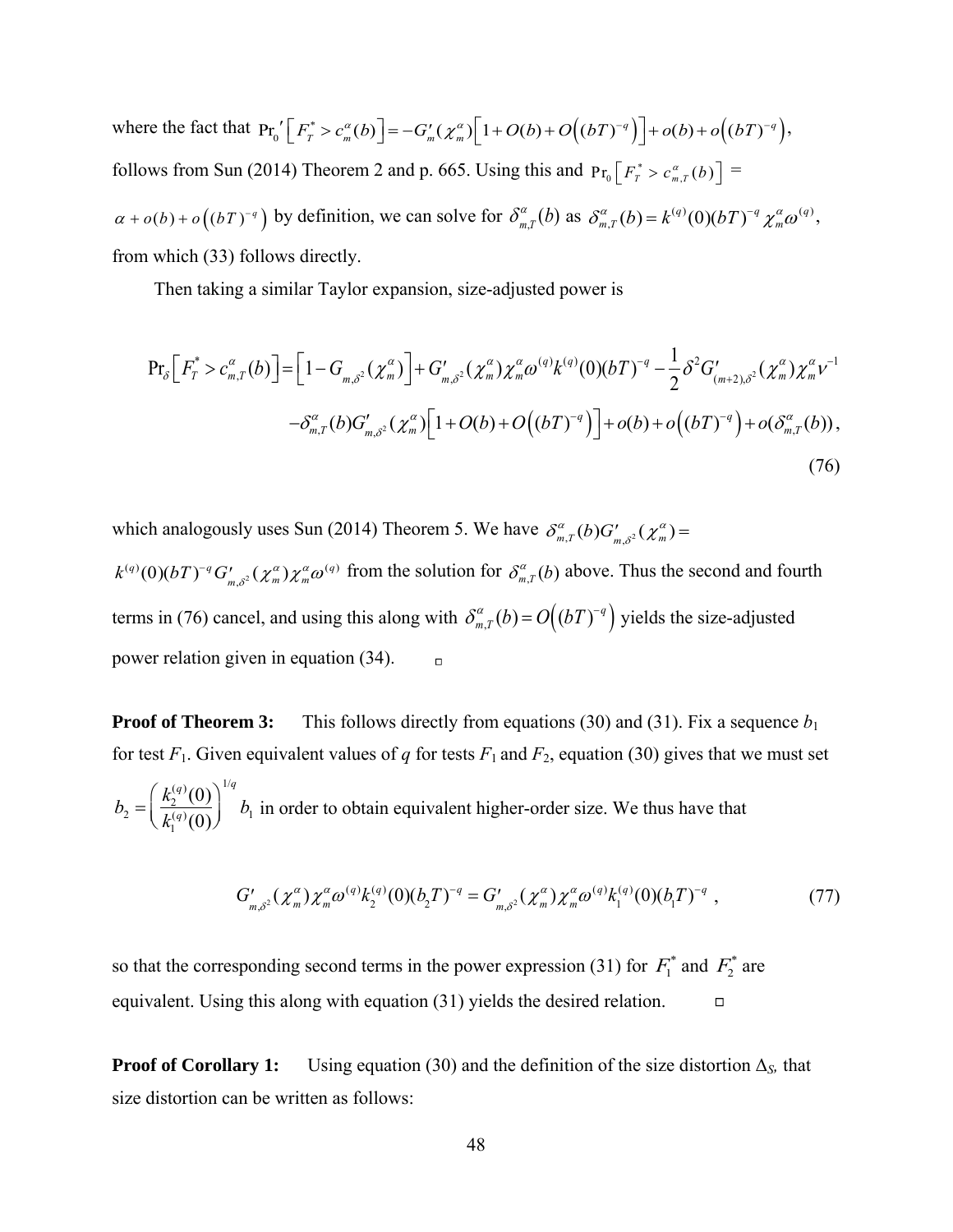$$
\Delta_{S} = G'_{m}(\chi_{m}^{\alpha})\chi_{m}^{\alpha}\omega^{(q)}k^{(q)}(0)(bT)^{-q} + o(b) + o\left((bT)^{-q}\right). \tag{78}
$$

For kernel tests, using the definition of the size-adjusted power loss  $\Delta_P(\delta)$  and the fact that  $v = \left(b\int_{-\infty}^{\infty} k^2(x)dx\right)^{-1}$  $\int_{-\infty}^{\infty} k^2(x) dx$ , we also have,

$$
\Delta_p(\delta) = \frac{1}{2} \delta^2 G'_{(m+2),\delta^2}(\chi_m^{\alpha}) \chi_m^{\alpha} b \int_{-\infty}^{\infty} k^2(x) dx + o(b) + o\left((bT)^{-q}\right).
$$
 (79)

We can see that the leading terms in (78) and (79) are of equivalent asymptotic order if and only if *b* is of equivalent asymptotic order as  $(bT)^{-q}$ , requiring that  $O(b^{-(q+1)}) = O(T^q)$ , or equivalently that  $b \sim CT^{-q+1}$  $b \sim CT^{-\frac{q}{q+1}}$  for some constant  $C \in \mathbb{R}_{>0}$ , as stated.

Further, given that  $O(b) = O((bT)^{-q})$  under this sequence, the  $o(b)$  remainder term in (78) is also  $o((bT)^{-q})$ , confirming that the leading term in (78) is in fact the first term. The same applies to the remainder terms in (79). These same steps apply for orthonormal series tests as well.  $\Box$ 

**Proof of Theorem 4:** (i) Under the assumed sequence, we can rewrite the size distortion in (78) as

$$
\left|\Delta_{S}\right|^{1/q} = \left(G'_{m}(\chi_{m}^{\alpha})\chi_{m}^{\alpha}\right)^{1/q} \left|\omega^{(q)}\right|^{1/q} \left(k^{(q)}(0)\right)^{1/q} \left(bT\right)^{-1} \left[1+o(1)\right]^{1/q} = \left(G'_{m}(\chi_{m}^{\alpha})\chi_{m}^{\alpha}\right)^{1/q} \left|\omega^{(q)}\right|^{1/q} \left(k^{(q)}(0)\right)^{1/q} \left(bT\right)^{-1} + o\left((bT)^{-1}\right),
$$
(80)

where the first equality uses the argument in the last paragraph of the proof of Corollary 1, and the second equality uses that  $|1 + o(1)|^{1/q} \le |1 + o(1)|$  for  $q \le 2$ . This can be rewritten further as

$$
T\left|\Delta_{S}\right|^{1/q} = \left(G'_{m}(\chi_{m}^{\alpha})\chi_{m}^{\alpha}\right)^{1/q}\left(\omega^{(q)}\right)^{1/q}\left(k^{(q)}(0)\right)^{1/q}b^{-1} + o(1/b). \tag{81}
$$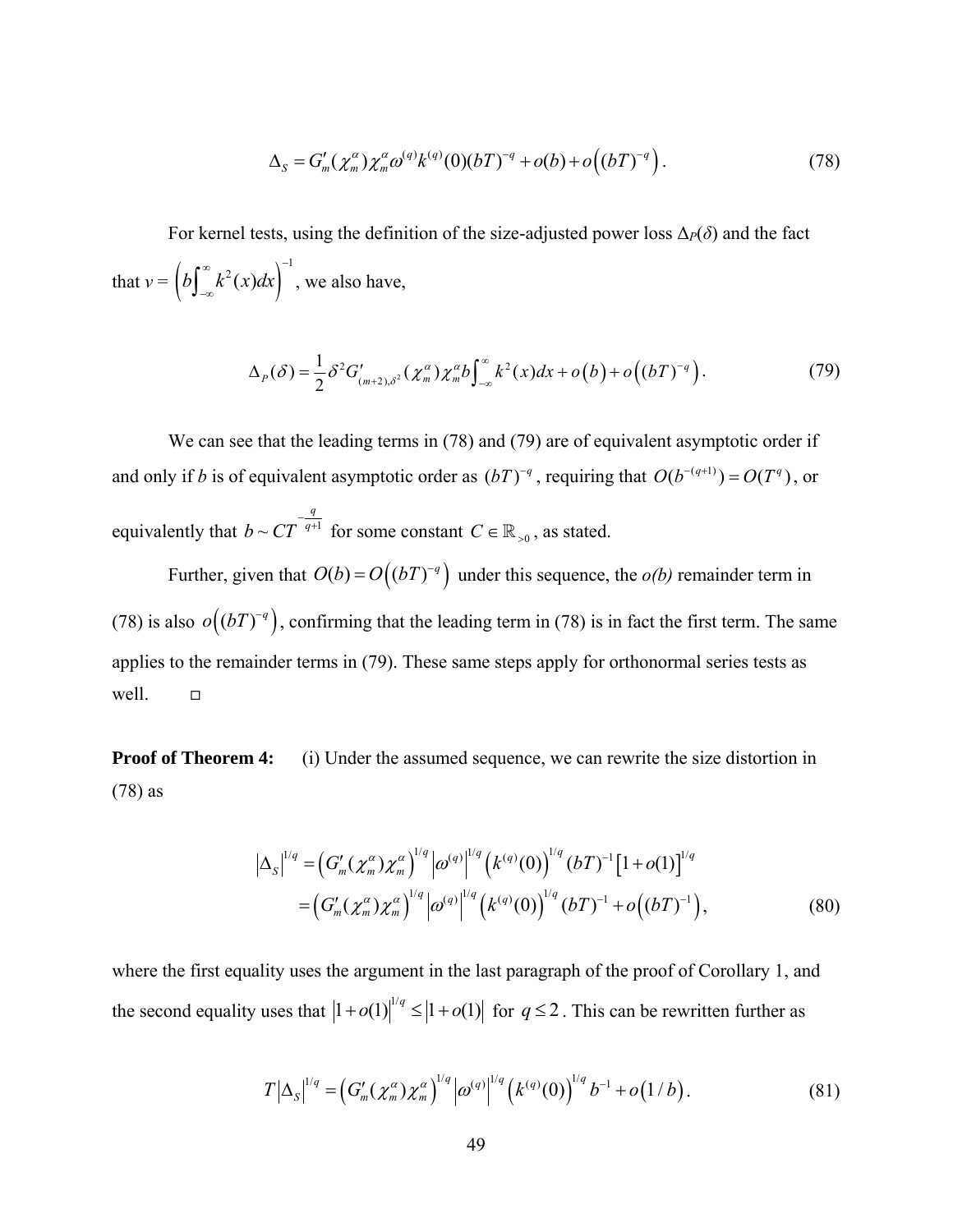Similarly, rewrite (79) (for kernel tests) as

$$
\Delta_p(\delta) = \frac{1}{2} \delta^2 G'_{(m+2),\delta^2}(\chi_m^{\alpha}) \chi_m^{\alpha} b \int_{-\infty}^{\infty} k^2(x) dx + o(b).
$$
 (82)

Multiplying (81) and (82), and defining  $a_{m,\alpha,q}(\delta) = \frac{1}{2} \delta^2 G'_{(m+2),\delta^2}(\chi_m^{\alpha}) \chi_m^{\alpha} (G'_{m}(\chi_m^{\alpha}) \chi_m^{\alpha})^{1/q}$  $\delta^{2}G_{(m+2),\delta^{2}}^{\prime}(\chi_{m}^{\alpha})\chi_{m}^{\alpha}\left(G_{m}^{\prime}(\chi_{m}^{\alpha})\chi_{m}^{\alpha}\right)^{1/q},$ 

we obtain

$$
T\Delta_p(\delta)|\Delta_s|^{1/q}=a_{m,\alpha,q}(\delta)\bigg[\Big(k^{(q)}(0)\Big)^{1/q}\int_{-\infty}^{\infty}k^2(x)dx\bigg]|\omega^{(q)}|^{1/q}+o(1),\qquad (83)
$$

as stated. Identical steps for orthonormal series tests (using  $v = 1/b$  in that case) then yield the tradeoff given in equation (40).

(ii) For kernel tests, we can express the maximum size-adjusted power loss  $\Delta_p^{\max}$  using its definition in (38) and equation (79) as,

$$
\Delta_P^{\max} = \sup_{\delta} \left\{ \frac{1}{2} \delta^2 G'_{(m+2),\delta^2}(\chi_m^{\alpha}) \chi_m^{\alpha} \right\} b \int_{-\infty}^{\infty} k^2(x) dx + o(b), \tag{84}
$$

since  $\delta$  does not enter into the term  $b \int_{-\infty}^{\infty} k^2$  $\int_{-\infty}^{\infty} k^2(x) dx$ . Thus following the same steps as in part (i) above, multiplying (81) and (84) yields equation (41). Identical steps for orthonormal series tests using the frontier in part (i) then yield equation (42).

(iii) Again using equation  $(30)$  and the same steps as in parts  $(i)$ - $(ii)$ , we can express  $\sqrt{\Delta_s}$  for any test (*q* = 1 or *q* = 2) as,

$$
\sqrt{|\Delta_S|} = \left(G'_m(\chi_m^{\alpha})\chi_m^{\alpha}\right)^{1/w} \left|\omega^{(q)}\right|^{1/2} \left(k^{(q)}(0)\right)^{1/2} \left(bT\right)^{-q/2} + o\left((bT)^{-q/2}\right). \tag{85}
$$

Multiplying this by (84), under the assumed sequence for *b*,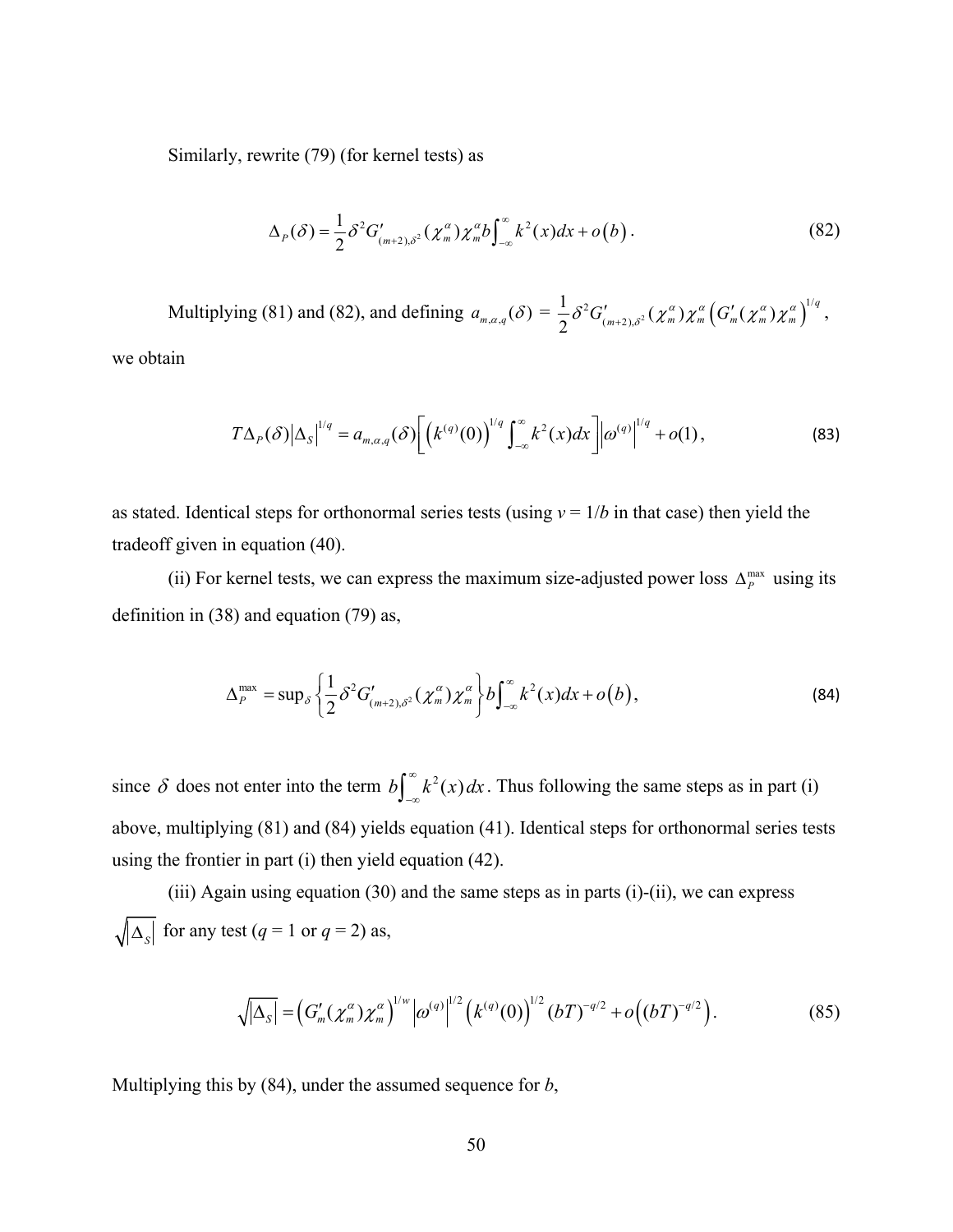$$
\Delta_P^{\max} \sqrt{|\Delta_S|} = \overline{a}_{m,\alpha,2} \left( \sqrt{k^{(q)}(0)} \int_{-\infty}^{\infty} k^2(x) dx \right) |\omega^{(q)}|^{1/2} T^{-1} (bT)^{1-q/2} + o(b^{3/2}). \tag{86}
$$

We can observe from this equation that  $\Delta_P^{\text{max}} \sqrt{\Delta_S}$  tends to zero at a slower rate for  $q = 1$  than for  $q = 2$  given that  $bT \rightarrow \infty$ , and that this finding would hold as well in the orthonormal-series case (in which the expression would be identical but without the constant  $\int_{-\infty}^{\infty} k^2(x) dx$ ). Thus comparing arbitrary kernel or orthonormal series tests with *q* = 1 and *q* = 2, for any two sets of values  $k^{(q)}(0)$  and  $|\omega^{(q)}|$ , it must be that  $\exists \overline{b}, \underline{T}$  such that  $\forall b < \overline{b}, T > \underline{T}$ , the  $q = 2$  test dominates the size/power tradeoff of the  $q = 1$  test (i.e.,  $\Delta_P^{\max,q=2} \sqrt{\left|\Delta_S^{q=2}\right|} < \Delta_P^{\max,q=1} \sqrt{\left|\Delta_S^{q=1}\right|}$ ). This proves the stated result.

**Proof of Theorem 5:** (i) As in the proof of Theorem 1(i) above, we can confine our analysis to kernels (or implied mean kernels) with  $q \leq 2$ , and given that  $q = 2$  kernels dominate  $q = 1$ kernels from Theorem 4(iii), we focus on the  $q = 2$  case.

 We first consider kernel estimators. From Theorem 4, the lower envelope of the size/power frontier is achieved for any data-generating process by minimizing

$$
\sqrt{k^{(2)}(0)} \int_{-\infty}^{\infty} k^2(x) dx
$$
. As in Priestley (1981, pp. 569-70), this is equivalent to minimizing\n $\left\{ \int_{-\infty}^{\infty} \omega^2 K_j(\omega) d\omega \right\}^{1/2} \left\{ \int_{-\infty}^{\infty} K_j^2(\omega) d\omega \right\}$ , where  $K_j$  is the frequency-domain weight function corresponding to  $k$ . And for psd kernels, this minimum is in fact achieved exactly by the QS estimator, as proven in Priestley (1981, p. 571). Thus the QS estimator's size/size-adjusted power tradeoff defines the frontier for kernel tests.

 Equation (45) (whose derivation does not use this theorem) then shows that the QS tradeoff dominates the tradeoff for EWP, which defines the frontier for orthonormal series tests, as shown in part (ii) of this theorem below. Thus we can conclude that the QS tradeoff defines the frontier for both kernel and orthonormal series HAR tests, as stated.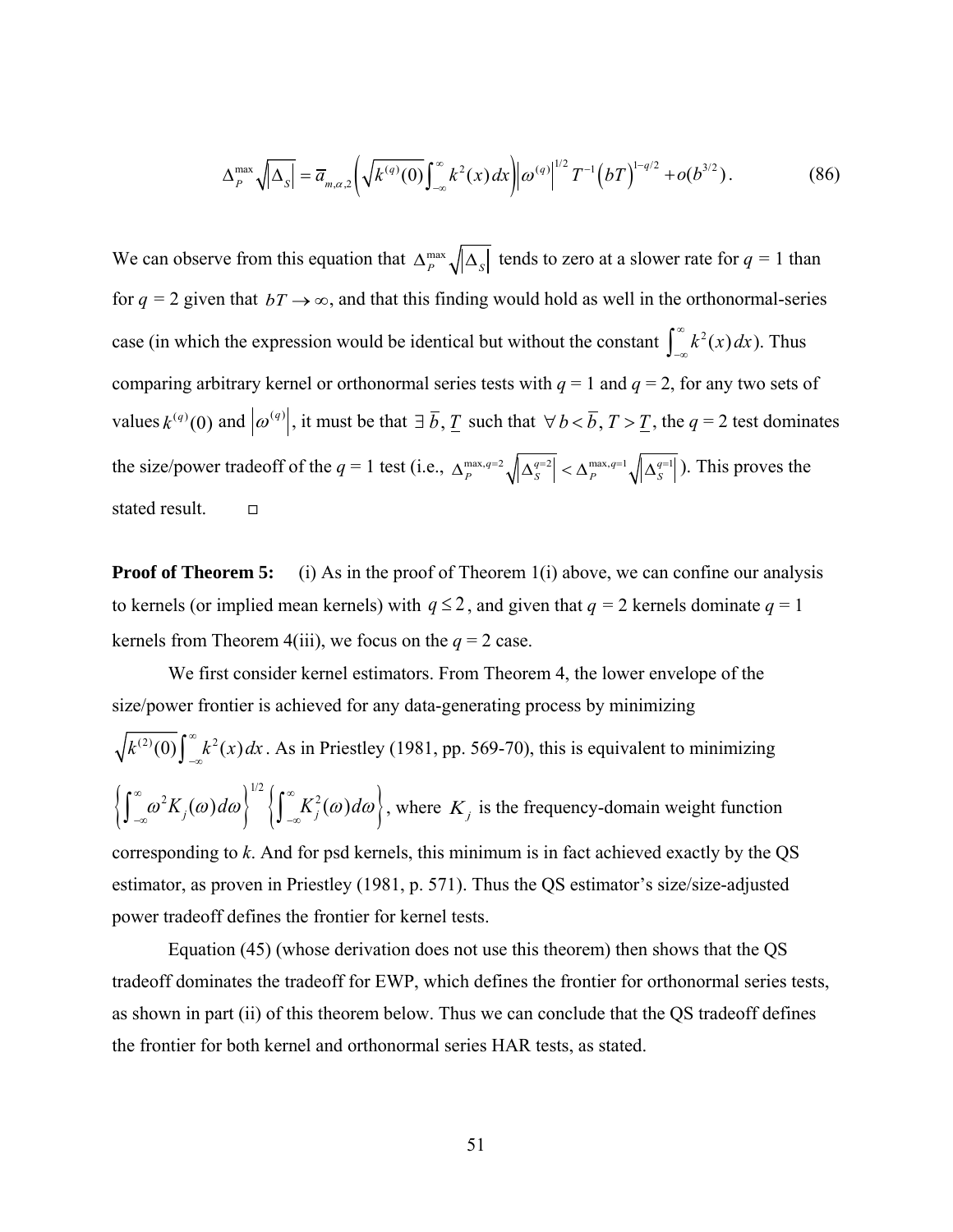For the QS kernel,  $\sqrt{k^{(2)}(0)} \int_{-\infty}^{\infty} k^2(x) dx = 3\pi \sqrt{10} / 25$ , since Priestley (1981) gives that  $k^{(2)}(0) = \pi^2 / 10$  (Table 7.1) and  $\int_{-\infty}^{\infty} k^2(x) dx = 6/5$  (Table 6.1). Combining this with (41) yields (43) up to higher-order terms. Numerically calculating  $\bar{a}_{m,\alpha,q} = \sup_{\delta} a_{m,\alpha,q}(\delta)$  for  $q = 2$  and  $\alpha =$ .05 yields  $\bar{a}_{m,\alpha,2}$   $3\pi\sqrt{10}$  / 25  $\approx$  0.3368 for  $m = 1$ ,  $\bar{a}_{m,\alpha,2}$   $3\pi\sqrt{10}$  / 25  $\approx$  0.6460 for  $m = 2$ , and  $\overline{a}_{m,\alpha,2}$  3 $\pi\sqrt{10}$  / 25  $\approx$  0.9491 for  $m = 3$ , as stated.

(ii) As in equations  $(22)$  and  $(25)$  (and discussed after  $(25)$ ), only orthonormal series estimators yield fixed-*b* asymptotic distributions that are exact *t* (or exact *F* in the multivariate case). (As discussed after equation (23), the EWP estimator is unique among WP/SC estimators in having a fixed-*b* asymptotic distribution that allows for exact *t*- or *F*-based inference, but it too has an orthonormal series representation using the Fourier basis functions.) Thus we aim to achieve the size/size-adjusted power frontier, or equivalently to maximize higher-order power given equivalent higher-order size, among orthonormal series tests.

We can again confine the analysis to the  $q = 2$  case. To fix higher-order size at a common value across all orthonormal series estimators, we can arbitrarily fix a value (or sequence)  $B_{EWP}$  = 1/ $b_{EWP}$  for the EWP test. Theorem 3 then gives that the higher-order power gap between any alternative estimator  $alt$  (with  $q = 2$ ) and EWP is given by 1 2  $\delta^{2} G'_{(m+2),\delta^{2}}(\chi_{m}^{\alpha}) \chi_{m}^{\alpha} (B_{\text{alt}}^{-1} - B_{\text{EWP}}^{-1}),$ which follows from  $v = B$  for orthonormal series estimators in equation (25). Thus having  $B_{EWP} \geq B_{alt}$  for all alternatives with  $q = 2$  such that EWP and *alt* have equivalent higher-order size is necessary and sufficient to prove the result that the exact *t* or *F* frontier is achieved by the EWP test.

From equation (30), having equivalent higher-order size requires setting

$$
B_{\text{alt}} = \sqrt{\frac{k^{\text{EWP}(2)}(0)}{k^{\text{alt}(2)}(0)}} B_{\text{EWP}}.
$$
\n(87)

Thus in order for  $B_{EWP} \geq B_{alt}$  for all alternatives, it must be the case that  $k^{EWP(2)}(0)$  is the minimum second generalized derivative value for the limiting implied mean kernel across all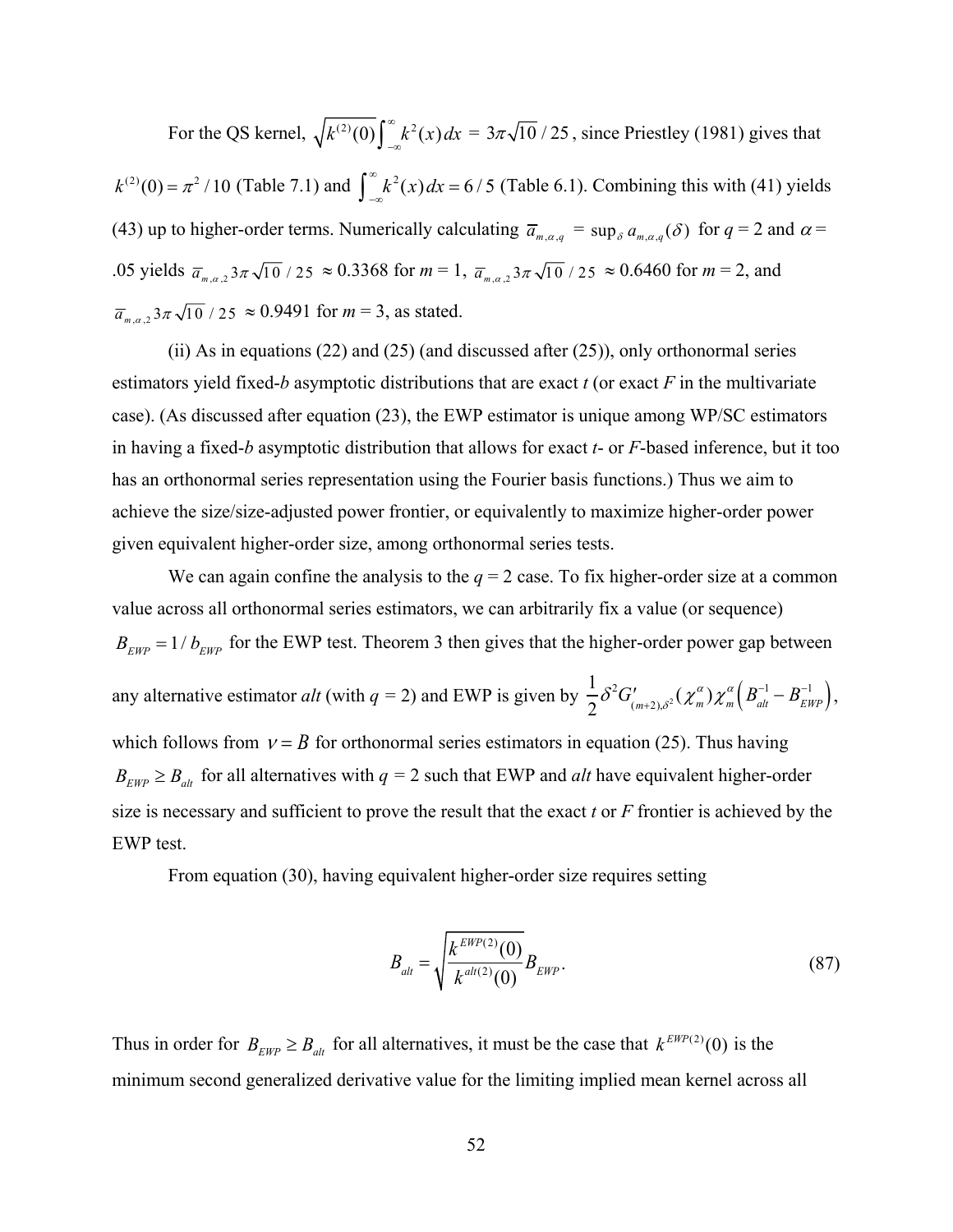orthonormal series satisfying Assumption 3. (This is also apparent from the form of the tradeoff in (42).) From Theorem 1(i), a sufficient condition for this result can be obtained by showing that for any given value of *B* along the sequence,  $k^{EWP(2)}(0)$  minimizes  $B^{-1} \sum_{j=1}^{B} k_j^{''}(0)$ , where

 $k_j''(0) = B^{-2} \int_0^1 \phi_j(s) \phi''_j(s) ds$ , across orthonormal series estimators.

Given that the Fourier basis functions span  $L^2[0,1]$ , we can write any basis function as

$$
\phi_j(s) = \sum_{l=1}^{\infty} a_{jl} e^{-i2\pi ls},
$$
\n(88)

where the  $a_{jl}$  values are as-yet undetermined projection coefficients. We know that for any orthonormal series,

$$
1 = \int_{0}^{1} |\phi_{j}(s)|^{2} ds
$$
  
= 
$$
\sum_{l} \sum_{l'} a_{jl} a_{jl'} \int_{0}^{1} e^{-i2\pi l s} e^{i2\pi l' s}
$$
  
= 
$$
\sum_{l} a_{jl}^{2},
$$
 (89)

and similarly

$$
0 = \int_{0}^{1} \phi_{j}(s) \overline{\phi_{j' \neq j}(s)} ds = \sum_{l} a_{jl} a_{j' \neq j,l}.
$$
 (90)

We then wish to minimize

$$
\left| \frac{1}{B^3} \sum_{j=1}^B \int_0^1 \phi_j(s) \overline{\phi_j''(s)} ds \right| = \left| \frac{1}{B^3} \sum_{j=1}^B \sum_l \sum_{l'} a_{jl} a_{jl'} 4 \pi^2 l^2 \int_0^1 e^{-i2\pi l s} e^{i2\pi l s} ds \right| = \frac{4\pi^2}{B^3} \sum_{j=1}^B \sum_{l'} a_{jl}^2 l^2 \tag{91}
$$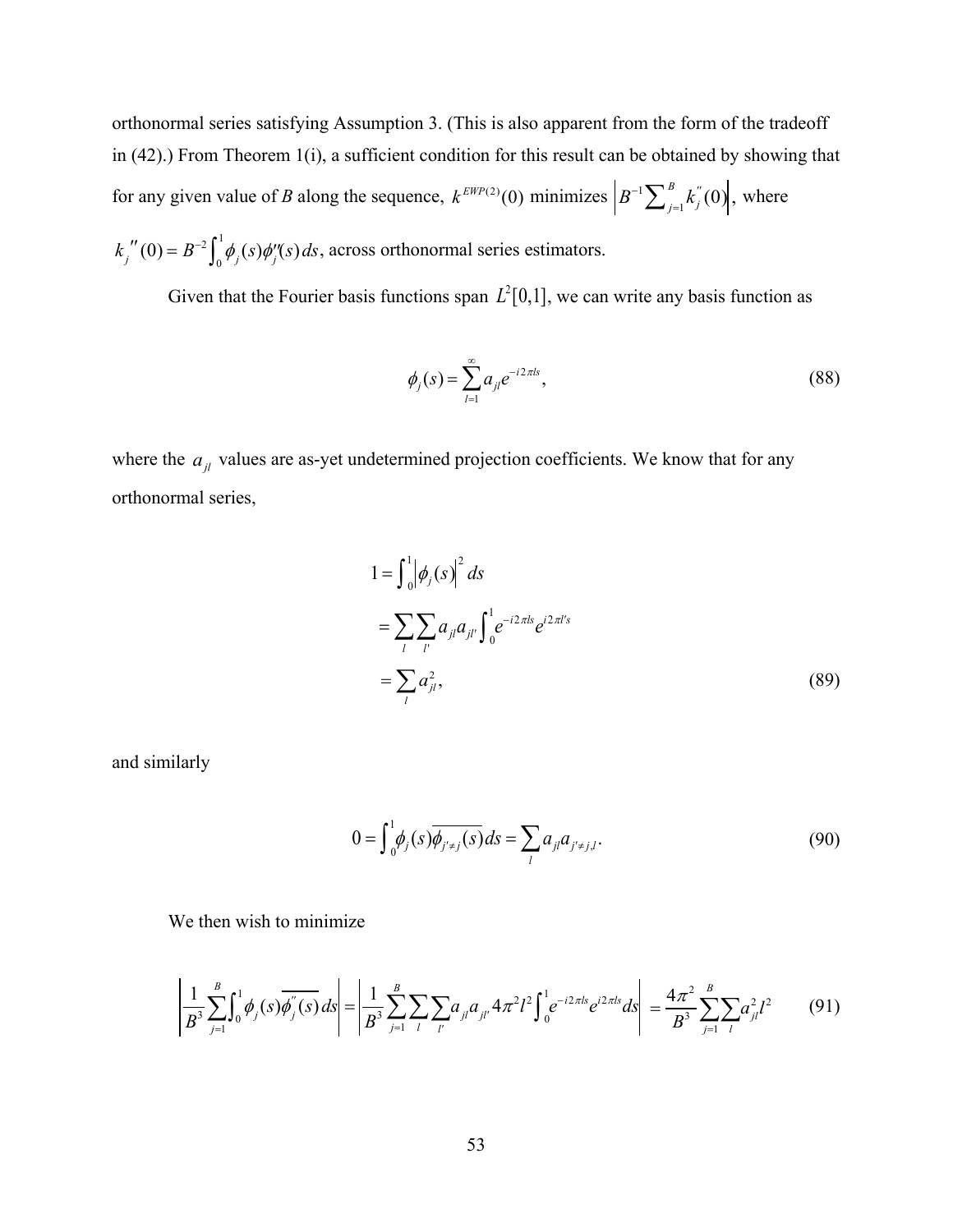subject to the two constraints (89) and (90). But given the constraints, this is trivially solved by setting  $a_{jj} = 1$ ,  $a_{j,l\neq j} = 0$ ; that is, looking at the representation in (88),  $\phi_j(s) = e^{-i2\pi js}$ , so that we have in fact selected the Fourier basis functions themselves. Further, given that, as above, all orthonormal series in  $L^2[0,1]$  are spanned by the Fourier basis functions, there is no such basis function for which  $k^{(2)}(0) = 0$ , which is a restatement of the Priestley (1981, p. 568) result discussed in the proof of Theorem 1(i) (i.e., that the Parzen characteristic exponent of a psd kernel or implied mean kernel must be no greater than  $q = 2$ ). We conclude that the EWP test achieves the frontier for size/size-adjusted power among tests with exact *t*- and *F*- asymptotic fixed-*b* distributions.

Priestley (1981) Table 7.1 gives that  $k^{(2)}(0) = \pi^2 / 6$  for the Daniell kernel, which is equivalent to the EWP estimator; see also the derivation for the second part of Remark 6 below. (Note further that  $\int_{-\infty}^{\infty} k^2(x) dx = 1$  for that kernel from Priestley, 1981, Table 6.1, as should be expected given that  $\int_{-\infty}^{\infty} k^2(x) dx$  does not enter into the expression for the orthonormal series size/power tradeoff despite the fact that the EWP estimator can be expressed as a kernel estimator.) Thus we have that  $\sqrt{k^{(2)}(0)} = \pi / \sqrt{6}$  for the EWP estimator. Combining this with (42) yields (44) up to higher-order terms. Again using numerical calculations for  $\bar{a}_{m,\alpha,q}$  =  $\sup_{\delta} a_{m,\alpha,q}(\delta)$  for  $q=2$  and  $\alpha = .05$ , we obtain  $\overline{a}_{m,\alpha,2}\pi / \sqrt{6} \approx 0.3623$  for  $m=1$ ,  $\overline{a}_{m,\alpha,2}\pi / \sqrt{6} \approx$ 0.6950 for  $m = 2$ , and  $\bar{a}_{m,q}, \pi / \sqrt{6} \approx 1.0211$  for  $m = 3$ , as stated.

**Derivation of Equation (45):** As in the proof of Theorem 5, fix a sequence  $B = 1/b_{EWP}$ . To obtain equivalent higher-order size using the QS test, equation (30) gives that we must set

$$
b_{QS} = \sqrt{\frac{k^{QS(2)}(0)}{k^{EWP(2)}(0)}} b_{EWP} = \sqrt{\frac{\pi^2/10}{\pi^2/6}} B^{-1} = \sqrt{\frac{3}{5}} B^{-1},
$$
\n(92)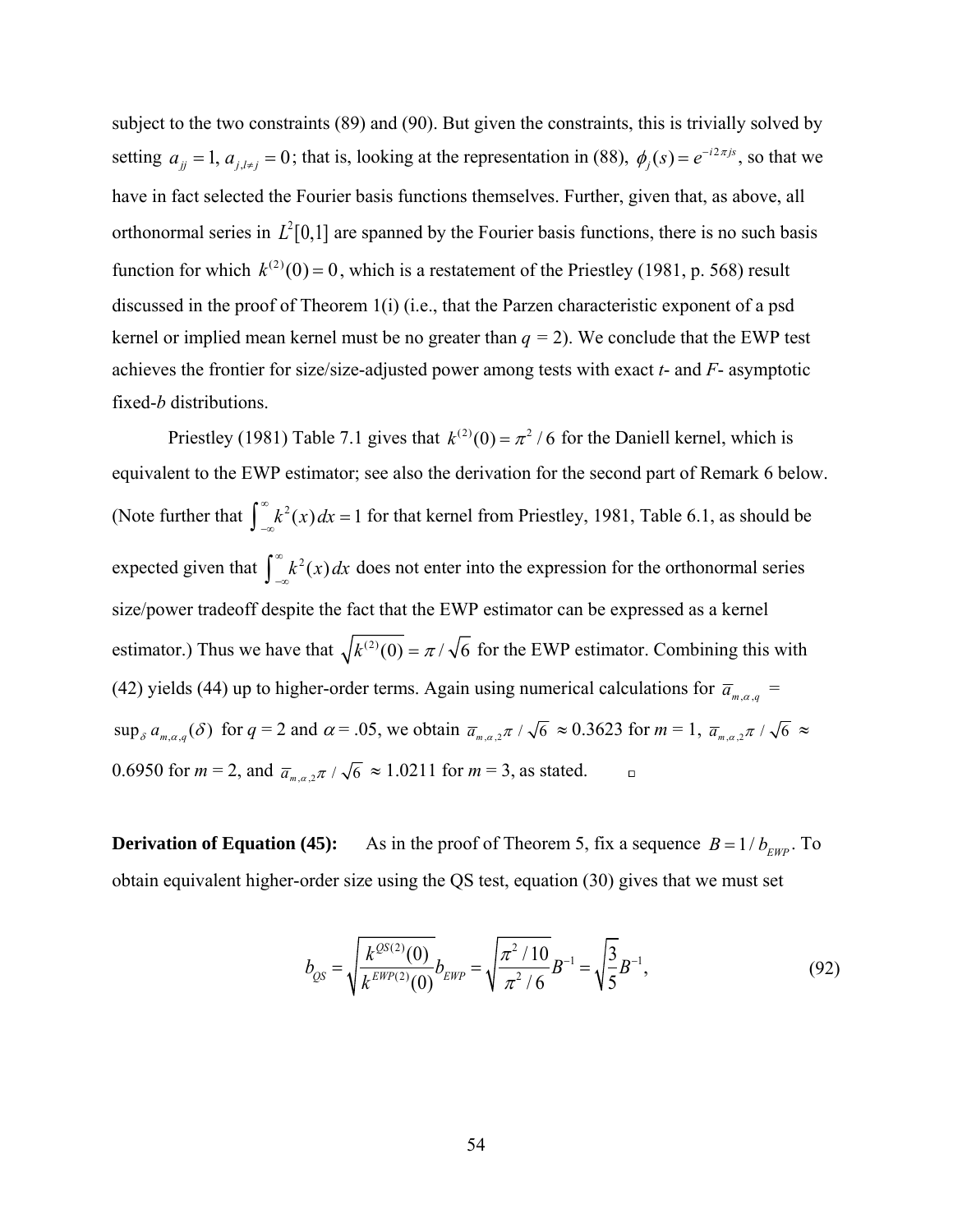where the  $k^{(2)}(0)$  values for the two tests are as in the proof of Theorem 5. That proof also uses that  $\int_{-\infty}^{\infty} k^2(x) dx = \frac{6}{5}$ 5 for QS, so that given equivalent higher-order size, we have 1  $\mathbf{1} \cdot \mathbf{1} = \mathbf{p}^{-1}$  6  $3 \mathbf{p}^{-1}$  $v_{EWP}^{-1} - v_{QS}^{-1} = B^{-1} - \frac{8}{5} \sqrt{\frac{3}{5}} B^{-1}$ . Plugging this into the higher-order power difference in equation (35) (Theorem 3) yields the desired result.

**Derivations for Remark 8:** a. For the Legendre basis, let the shifted (to [0,1]) but nonnormalized *j*<sup>th</sup> Legendre polynomial be  $p_j(s)$ . Then  $\int_0^1 p_j(s) p_k(s) dx = \frac{1}{2k+1}$  $1\{j = k\}$ (Abramowitz and Stegum (1965)), so that the  $j<sup>th</sup>$  normalized shifted Legendre polynomial is  $\varphi_j(s) = p_j(s)\sqrt{2j+1}$ . Because  $p_j(0) = (-1)^j$  and  $p_j(1) = 1$ , we have  $\varphi_j(0) = \sqrt{2j+1}(-1)^j$ ,  $\varphi_j(1) = \sqrt{2j+1}$ . Thus from Theorem 1(i), abusing notation slightly, we have (1)  $k_j^{Leg(1)}(0) = \frac{1}{B^2} \frac{1}{2} 2(2j+1) = \frac{2j+1}{B^2}$  for each *j*, and thus  $(1)$  (0)  $p^{-2}$ 1  $(0) = B^{-2} \sum (2j + 1) = (B + 2) / B \rightarrow 1$ *Leg*(1) ( ( ) =  $p^{-2}\sum_{i=1}^{B}$ *B j*  $k_B^{Leg(1)}(0) = B^{-2} \sum (2j+1) = (B+2)/B$  $B^{-2}$  $\sum_{j=1}^{n}(2j+1) = (B+2)/B \rightarrow 1$  as  $B \rightarrow \infty$ , as stated. As in Theorem 1(i), this also implies that  $q = 1$  for the Legendre polynomials.

For SS, we can calculate  $E\hat{\Omega}^{SS}$  directly (without appealing to Theorem 1(i)) to observe that the SS implied mean kernel is similar to the Bartlett kernel on a subsample of *T*/(*B*+1) observations. First, note that  $\overline{x}_i - \overline{x} = \frac{1}{T}$ *Ti xt tTi*  $\sum_{t \in T_i} x_t - \frac{1}{T} \sum_{t=1}^T x_t$  $\sum_{i=1}^{T} x_i$  (where, abusing notation,  $T_i$  denotes both the number of observations in subsample *i* and the subsample that *t* indexes) can be written as

$$
\overline{x}_{i} - \overline{x} = \frac{1}{T} \sum_{t=1}^{T} \left( (B + 1) \mathbb{1} \{ t \in T_{i} \} - 1 \right) x_{t} = \frac{B + 1}{T} \sum_{t=1}^{T} \left( \mathbb{1} \{ t \in T_{i} \} - \frac{1}{B + 1} \right) x_{t}.
$$
 Thus summing over

subsamples and squaring, we have,

$$
\frac{1}{B} \sum_{i=1}^{B+1} (\overline{x}_i - \overline{x})^2 = \frac{1}{B} \sum_{i=1}^{B+1} \left( \frac{B+1}{T} \right)^2 \sum_{t=1}^{T} \sum_{s=1}^{T} \left( 1\left\{t \in T_i\right\} - \frac{1}{B+1} \right) \left( 1\left\{s \in T_i\right\} - \frac{1}{B+1} \right) x_i x_s. \tag{93}
$$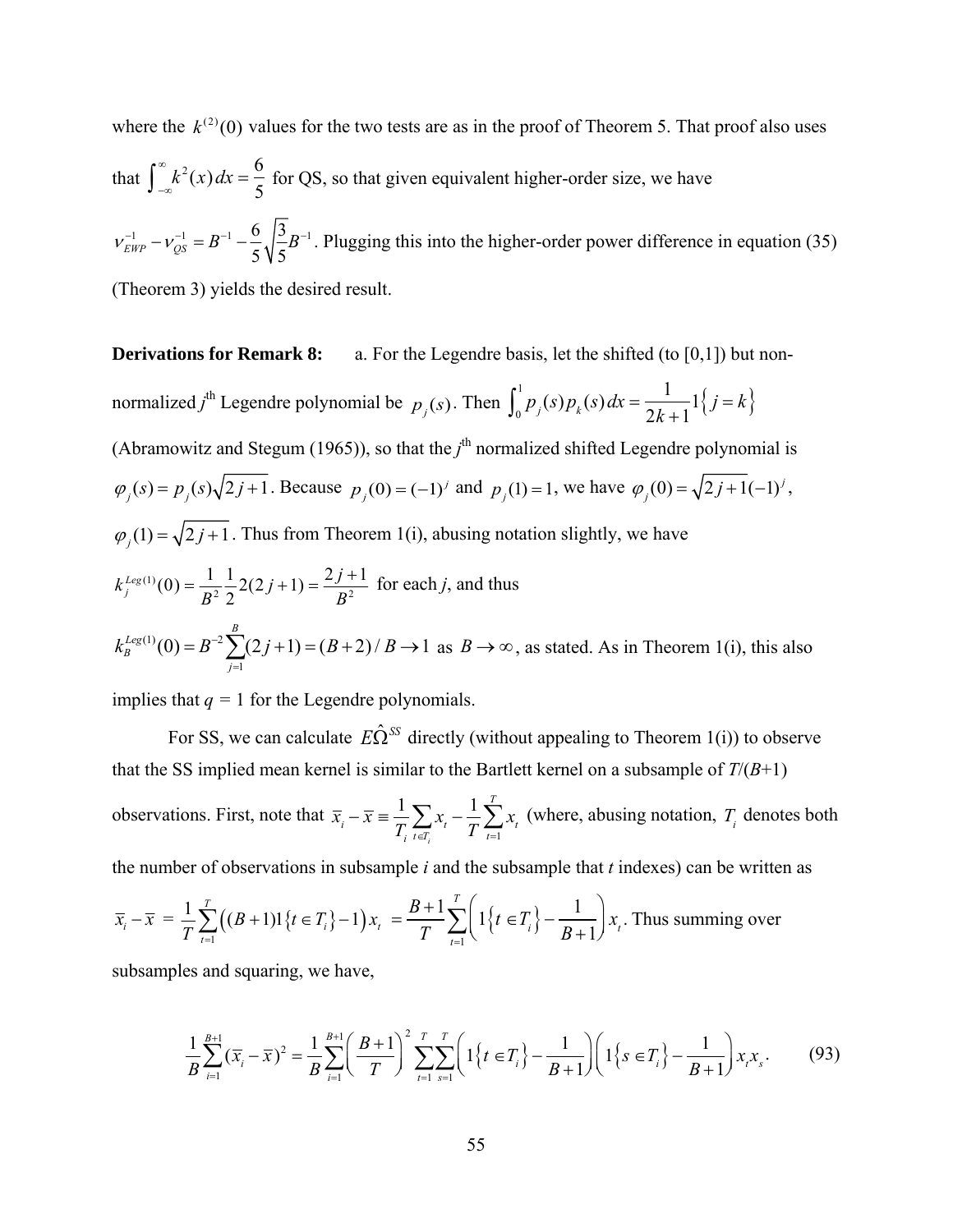Taking the expectation of this value and performing the same change of variables as in (19),

$$
E\frac{1}{B}\sum_{i=1}^{B+1}(\overline{x}_{i}-\overline{x})^{2} = \frac{B+1}{B}\frac{1}{T/(B+1)}\sum_{u=-(T-1)}^{T-1} \left[ \left(1-\left|\frac{u}{T/(B+1)}\right| \right)1\left\{ |u| \leq \frac{T}{B+1} \right\} - \frac{1}{B+1} \left(1-\left|\frac{u}{T}\right| \right) \right] \Gamma_{u}
$$

$$
= \frac{B+1}{T}\sum_{u=-(T-1)}^{T-1} \left[ \left(\frac{B+1}{B} - \frac{B+1}{B} \left|\frac{u}{T/(B+1)}\right| \right)1\left\{ |u| \leq \frac{T}{B+1} \right\} - \frac{1}{B} + \frac{1}{B}\left|\frac{u}{T}\right| \right] \Gamma_{u}.
$$
(94)

Converting  $E \frac{1}{B} \sum_{i=1}^{B+1} (\overline{x}_i - \overline{x})^2$ *i*=1  $\sum_{i=1}^{B+1} (\overline{x}_i - \overline{x})^2$  to  $E\hat{\Omega}^{SS}$  requires multiplying by  $T/(B+1)$  given the form of the statistic given in (16) as compared to the usual *t*-statistic in (4). Thus in this case defining *S* such that  $T = S(B+1)$  given that there are  $B+1$  subsamples and setting  $v = u/S$ , we can write the SS implied mean kernel (i.e., the expression in brackets in (94)) as

$$
k_B^{SS}(\nu) = \left(\frac{B+1}{B} - \frac{B+1}{B}|\nu|\right)1\{|\nu| \le 1\} - \frac{1}{B} + \frac{1}{B(B+1)}|\nu|.
$$
\n(95)

Thus using the definition of the generalized first derivative in (28), we have  $k_B^{\text{SS(1)}}(0)$  =

$$
\frac{B+1}{B} - \frac{1}{B(B+1)} = \frac{B+2}{B+1} \to 1 \text{ as } B \to \infty. \text{ Because } k^{SS(1)}(0) \neq 0, q = 1 \text{ for the SS estimator.}
$$

Further, comparing  $E\hat{\Omega}^{SS}$  with  $\Omega$  using (94) makes apparent that the stated result in the proof of Theorem 1(ii) above holds for the SS estimator as well.

For the Bartlett/Newey-West test, Priestley (1981) Table 7.1 gives that  $k^{(1)}(0) = 1$  and  $q =$ 1, while Table 6.1 gives that  $\int_{-\infty}^{\infty} k^2(x) dx = 2/3$ , so that  $k^{(1)}(0) \int_{-\infty}^{\infty} k^2(x) dx = 2/3$  for the Bartlett test, as stated.

b. For the Fourier basis functions, we have  $\varphi''_{2j-1}(s) = -4\sqrt{2\pi^2 j^2} \cos(2\pi j s)$  and

 $\varphi''_{2j}(s) = -4\sqrt{2}\pi^2 j^2 \sin(2\pi js)$ . Thus  $\int_0^1 \varphi_{2j-1}(s) \varphi''_{2j-1}(s) = \int_0^1 \varphi_{2j}(s) \varphi''_{2j}(s) = -4\pi^2 j^2$ . Summing over *j* and using Theorem 1(i), we have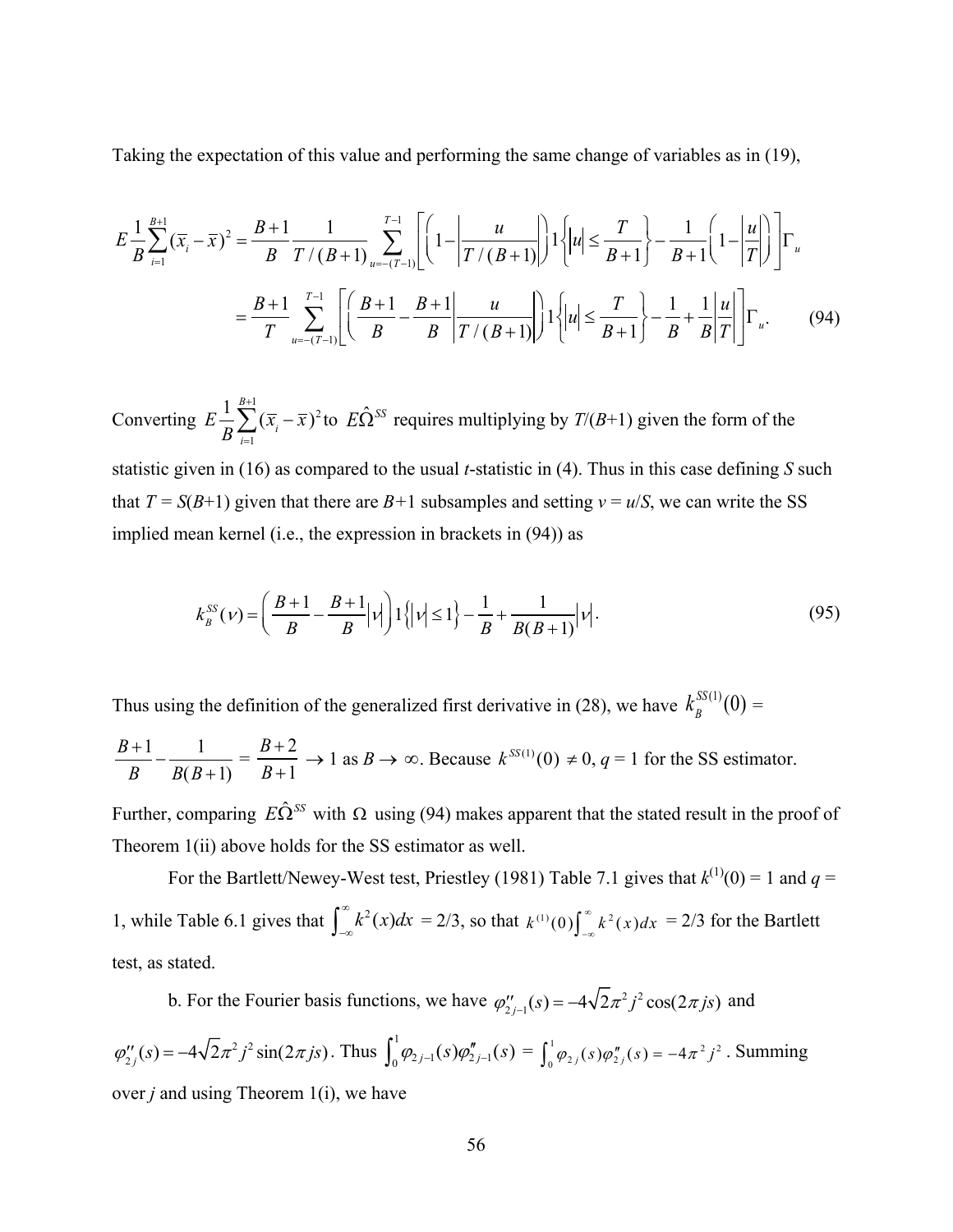$$
k_B^{EWP(2)}(0) = -\frac{1}{2} \frac{1}{B} \sum_{j=1}^{B/2} \frac{1}{B^2} 2\left(-4\pi^2 j^2\right) = \frac{\pi^2}{6} \frac{(B+1)(B+2)}{B^2} \longrightarrow_{B \to \infty} \frac{\pi^2}{6}.
$$
 (96)

Similarly for cosine basis functions, using their limiting implied mean kernel form, we have  $\varphi''_j(s) = -\sqrt{2\pi^2 j^2} \cos(\pi j s)$  and  $\int_0^1 \varphi_j(s) \varphi''_j(s) = -\pi^2 j^2$ . Summing over *j* yields,

$$
k_B^{\cos(2)} = -\frac{1}{2} \frac{1}{B} \sum_{j=1}^{B} \frac{1}{B^2} \left( -\pi^2 j^2 \right) = \frac{\pi^2}{6} \frac{(B+1)(B+1/2)}{B^2} \longrightarrow_{B \to \infty} \frac{\pi^2}{6}.
$$
 (97)

Results (96) and (97) and Theorem 1(i) further imply that  $q = 2$  for the Fourier and cosine estimators.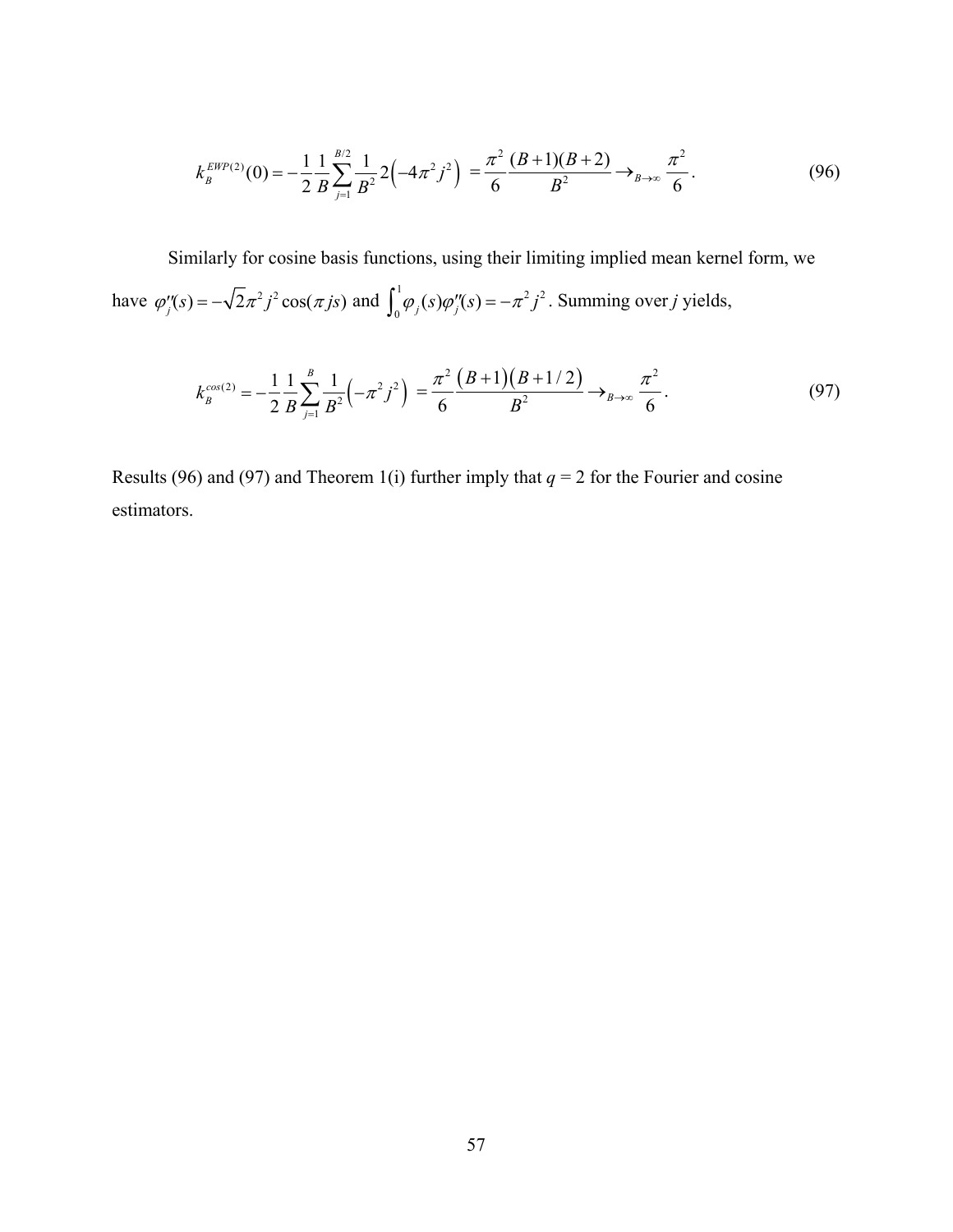**Table 1**. Maximum power loss of same-sized EWP (with *B* series) compared to QS.

| B |        |        |        |
|---|--------|--------|--------|
| m | 4      | 8      | 16     |
| 1 | 0.0147 | 0.0074 | 0.0037 |
| 2 | 0.0247 | 0.0123 | 0.0062 |
| 3 | 0.0335 | 0.0168 | 0.0084 |
| 4 | 0.0419 | 0.0209 | 0.0105 |

*Note*: *b* for QS is chosen so that its higher order size is the same as EWP with *B* terms.



**Figure 1**. Higher-order frontier between the size distortion Δ*S* and the maximum power loss  $\Delta_P^{\text{max}}$  of HAR tests in the Gaussian location model with dimension *m*, for stationary processes with average normalized spectral curvature  $\omega^{(2)}$ . Solid line: all kernel- and orthonormal series HAR tests; dashed: tests with standard *t* and *F* critical values.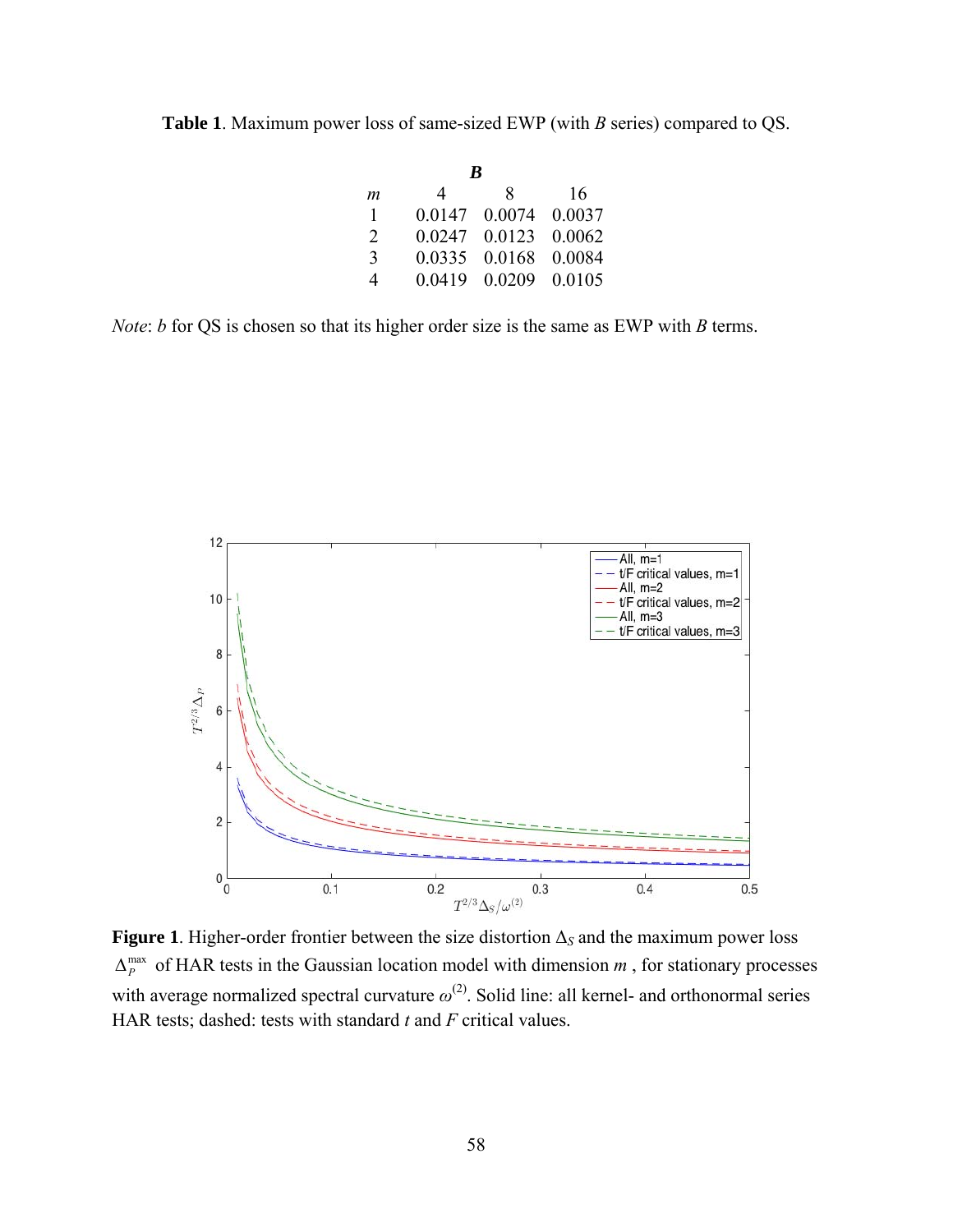

**Figure 2**. Theoretical (lines) and Monte Carlo (symbols) size distortion/power loss curves for QS, Newey-West, and EWP estimators: Location model,  $m = 1$ , AR(1),  $\rho = 0.5$ , and  $T = 200$ .



**Figure 3**. Theoretical (lines) and Monte Carlo (symbols) size distortion/power loss curves for QS, Newey-West, and EWP estimators: Location model,  $m = 2$ , AR(1),  $\rho = 0.5$ ,  $T = 200$ .